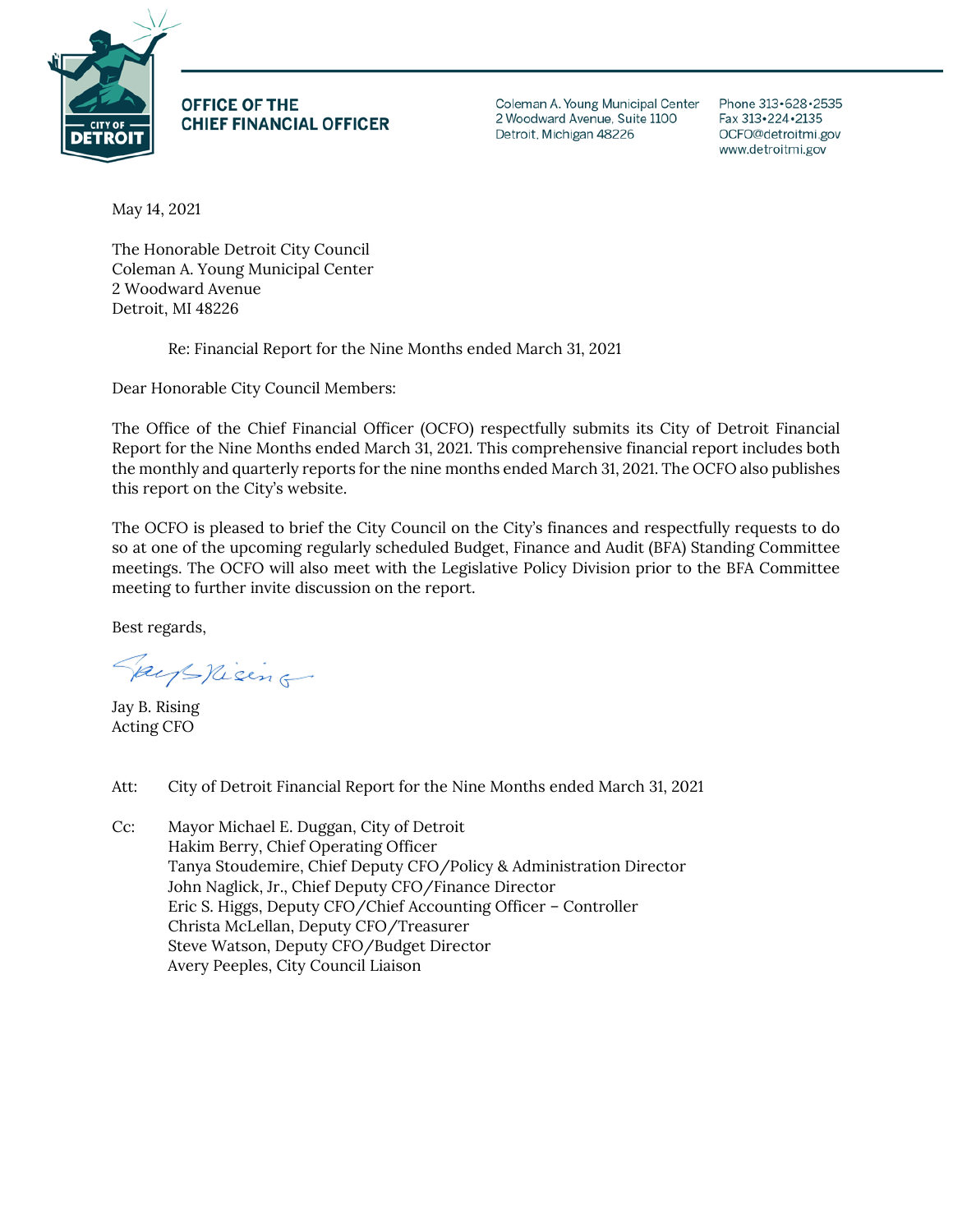

# FY 2021 Financial Report

For the 9 Months ended March 31, 2021

Office of the Chief Financial Officer

Submitted on May 14, 2021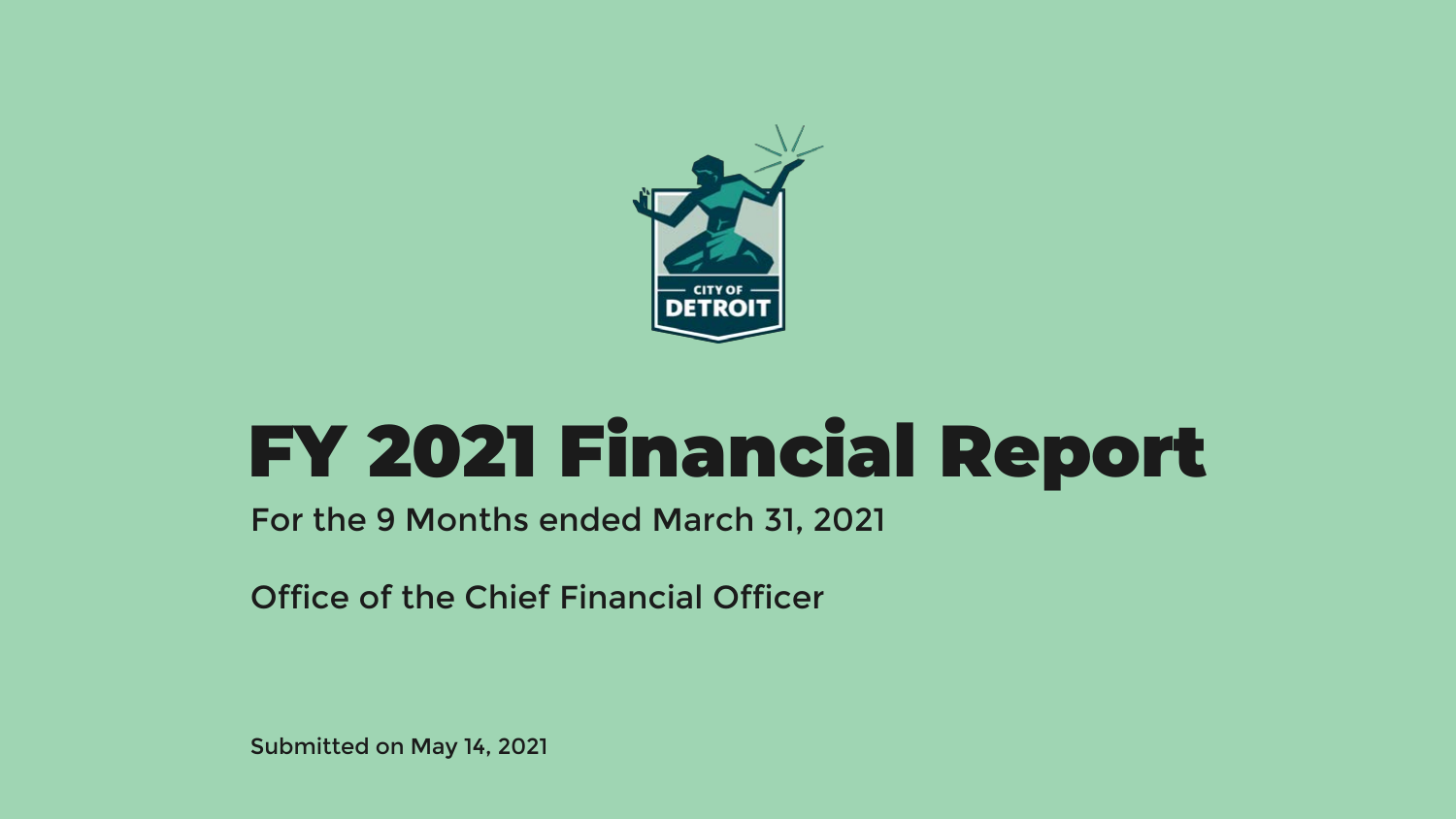## Table of Contents

|                                             | Page(s)    |
|---------------------------------------------|------------|
| <b>Executive Summary</b>                    | 3          |
| <b>Monthly Reports</b>                      |            |
| Monthly Budget vs. Actual                   | 4          |
| <b>YTD Budget vs. Actual and Projection</b> | $5-6$      |
| YTD Budget Amendments - General Fund        | 7          |
| <b>Employee Count Monitoring</b>            | 8          |
| <b>Workforce Changes</b>                    | 9          |
| Income Tax                                  | $10 - 11$  |
| <b>Development and Grants</b>               | $12 - 14$  |
| <b>Coronavirus Federal Relief</b>           | $15 - 17$  |
| Cash                                        | $18 - 19$  |
| <b>Accounts Payable</b>                     | 20         |
| <b>Quarterly Reports</b>                    |            |
| <b>Property Tax</b>                         | 21         |
| <b>Investment Portfolio Summary</b>         | 22         |
| <b>Pension Payments</b>                     | 23         |
| <b>Debt Service</b>                         | 24         |
| <b>Appendix: Debt Details</b>               | $IA - 2IA$ |

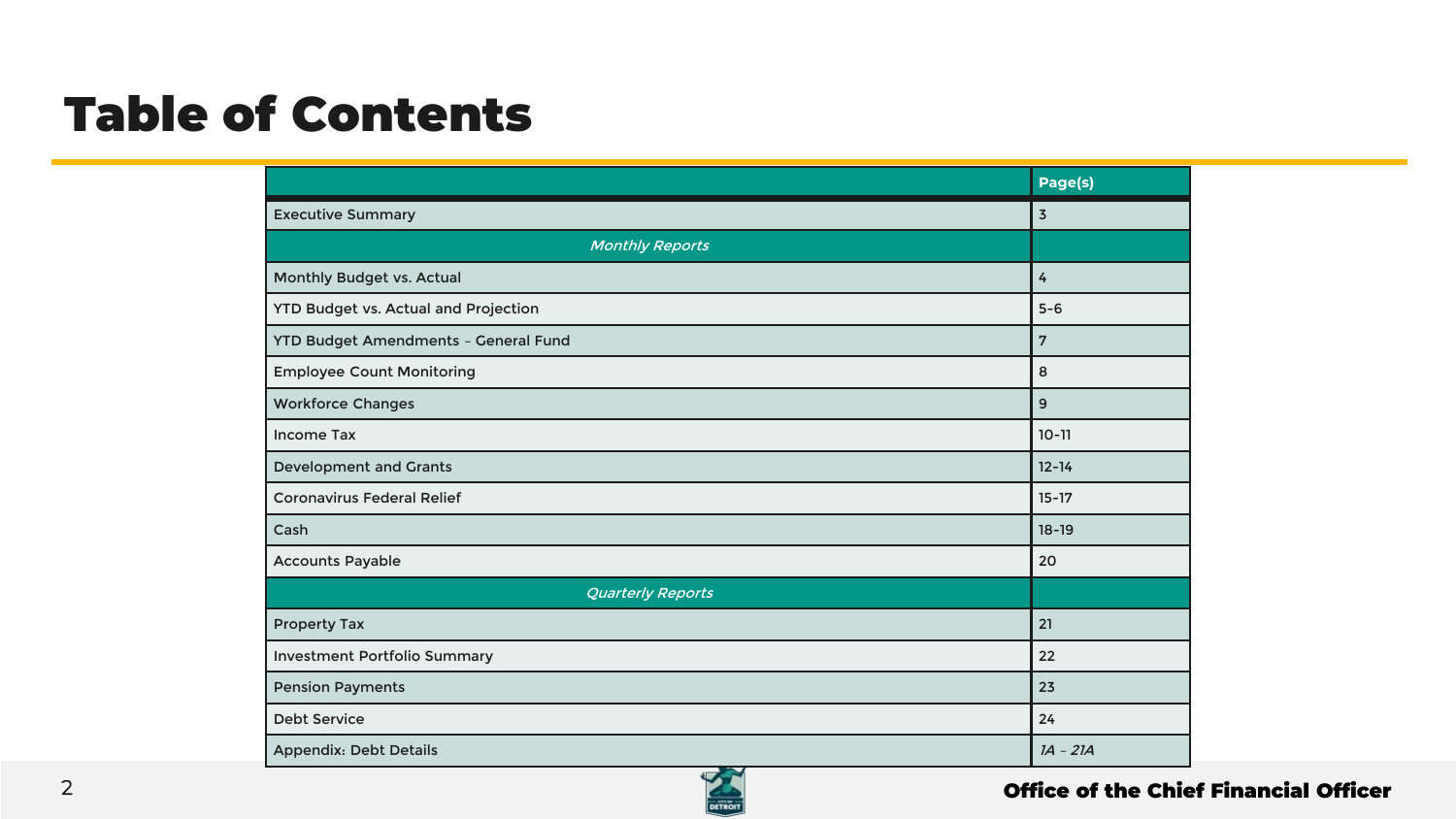# Executive Summary

Notes on the March 2021 Monthly Financial Report:

● The March 2021 period included \$58.6 million of prior period adjustments that reduced Other Expenses (pages 4-5).

Subsequent events to the month-end:

- On April 22, a new law (PA 7) was enacted to extend the filing deadline for individual city income tax filers to May 17, 2021, matching the Federal and State income tax extensions.
- On April 30, the Office of Budget transmitted the City's Approved FY 2021-2022 Budget and Four-Year Financial Plan to the Financial Review Commission. The Approved FY 2022-2025 Four-Year Financial Plan is available [online](https://detroitmi.gov/departments/office-chief-financial-officer/financial-reports).
- On May 10, the U.S. Treasury Department published guidance governing the use of funds from the American Rescue Plan Act of 2021. The City of Detroit will receive \$826.7 million in two tranches, with 50% provided beginning in May 2021 and the balance delivered at least 12 months later.

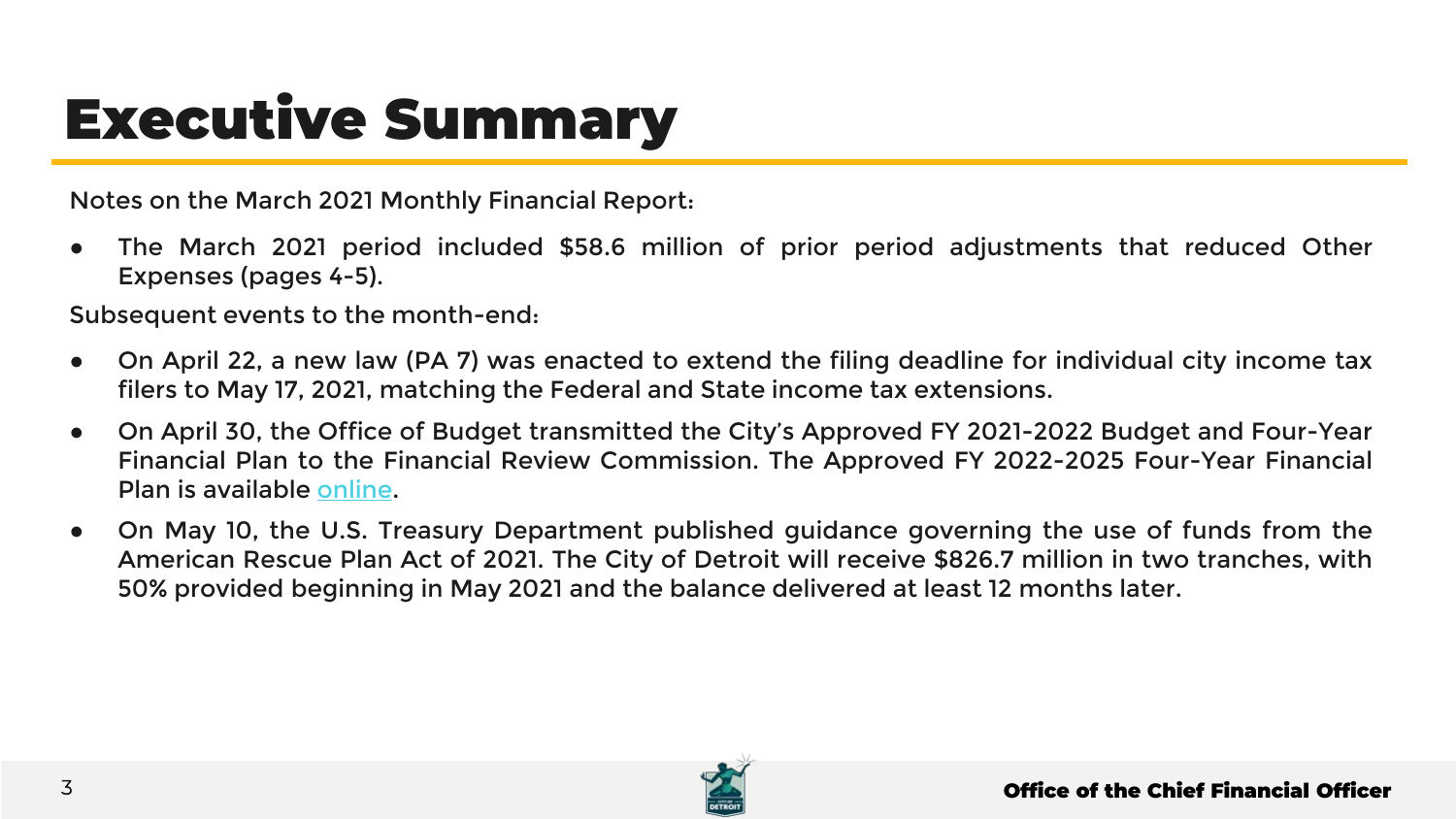## Monthly Budget v. Monthly Actual – General Fund (Unaudited)

| <b>MONTHLY ANALYSIS</b>               |    |                      |    |                          |                                             |                                        |                 |                          |               |  |
|---------------------------------------|----|----------------------|----|--------------------------|---------------------------------------------|----------------------------------------|-----------------|--------------------------|---------------|--|
|                                       |    | <b>BUDGET</b>        |    |                          | <b>ACTUAL + ADJUSTMENTS + ENCUMBRANCES</b>  | <b>VARIANCE</b><br>(BUDGET VS. ACTUAL) |                 |                          |               |  |
| <b>MAJOR CLASSIFICATIONS</b>          |    | <b>March</b><br>2021 |    | <b>ACTUAL</b>            | <b>ADJUSTMENTS +</b><br><b>ENCUMBRANCES</b> | <b>TOTAL</b>                           |                 |                          |               |  |
| A                                     |    | B                    |    | C                        | D                                           | $E = C + D$                            | $(S) F = E - B$ |                          | % $G = (F/B)$ |  |
| <b>REVENUE:</b>                       |    |                      |    |                          |                                             |                                        |                 |                          |               |  |
| <b>Municipal Income Tax</b>           | \$ | 19.7                 | \$ | 36.2                     | $\overline{\phantom{a}}$                    | Ŝ<br>$36.2$ \$                         |                 | 16.5                     | 147.3%        |  |
| <b>Property Taxes</b>                 |    | 1.1                  |    | 0.7                      | $\qquad \qquad -$                           | 0.7                                    |                 | (0.4)                    | (36.4%)       |  |
| <b>Wagering Taxes</b>                 |    | 17.1                 |    | 17.4                     |                                             | 17.4                                   |                 | 0.3                      | 1.8%          |  |
| <b>Utility Users' Tax</b>             |    | 3.6                  |    | 3.9                      | -                                           | 3.9                                    |                 | 0.3                      | 8.3%          |  |
| <b>State Revenue Sharing</b>          |    |                      |    |                          | -                                           |                                        |                 |                          |               |  |
| <b>Other Revenues</b>                 |    | 17.3                 |    | 15.0                     | -                                           | 15.0                                   |                 | (2.3)                    | (13.3%)       |  |
| Sub-Total                             | Ś  | 58.8                 | \$ | 73.2                     | $\overline{\phantom{a}}$                    | \$<br>73.2                             | \$              | 14.4                     | 24.5%         |  |
| Use of Prior Year Fund Balance        |    | 11.2                 |    |                          | 11.2                                        | 11.2                                   |                 |                          | 0.0%          |  |
| <b>Balance Forward Appropriations</b> |    | 2.2                  |    | $\overline{\phantom{a}}$ | 2.2                                         | 2.2                                    |                 | $\overline{\phantom{m}}$ | 0.0%          |  |
| <b>Transfers from Other Funds</b>     |    |                      |    |                          |                                             |                                        |                 | $\overline{\phantom{a}}$ |               |  |
| <b>TOTAL</b>                          | \$ | 72.2                 | Ś  | 73.2                     | 13.4<br>Ŝ                                   | Ŝ<br>86.6                              | \$.             | 14.4                     | 19.9%         |  |
| Salary and Wages (Incl. Overtime)     | Ŝ  | (34.1)               | \$ | (33.9)                   |                                             | (33.9)<br>S                            |                 | 0.2                      | 0.6%          |  |
| <b>Employee Benefits</b>              |    | (10.2)               |    | (9.7)                    |                                             | (9.7)                                  |                 | 0.5                      | 4.9%          |  |
| <b>Legacy Pension Payments</b>        |    |                      |    |                          |                                             |                                        |                 | $\overline{\phantom{a}}$ |               |  |
| <b>Retiree Protection Fund</b>        |    |                      |    | $\overline{\phantom{0}}$ |                                             |                                        |                 | $\overline{\phantom{a}}$ |               |  |
| Debt Service                          |    |                      |    |                          |                                             |                                        |                 |                          |               |  |
| <b>Other Expenses</b>                 |    | (22.7)               |    | (7.6)                    | 51.2                                        | 43.6                                   |                 | 66.3                     | 292.1%        |  |
| <b>TOTAL</b>                          | \$ | (67.0)               | \$ | $(51.2)$ \$              | 51.2                                        |                                        | \$              | 67.0                     | 100.0%        |  |

Note: The March 2021 period included \$58.6 million of prior period adjustments that reduced Other Expenses. The Adjustments + Encumbrances column includes this \$58.6 million reduction in expenses, net of \$7.4 million of encumbrances.

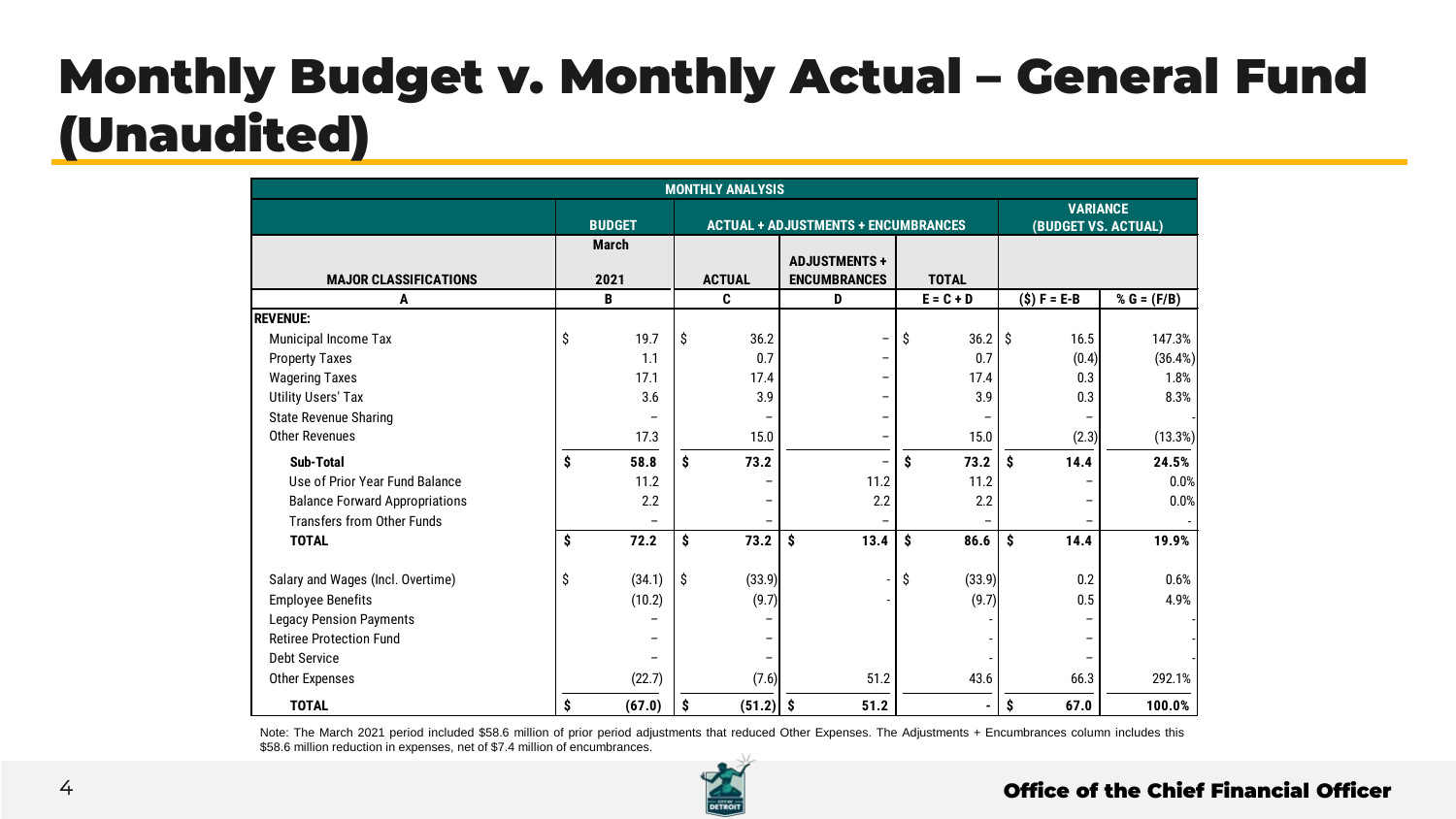## YTD Budget vs. YTD Actual – General Fund (Unaudited)

| <b>YTD ANALYSIS</b>                   |    |                                                |                                            |              |                |                                                            |                                        |    |               |               |
|---------------------------------------|----|------------------------------------------------|--------------------------------------------|--------------|----------------|------------------------------------------------------------|----------------------------------------|----|---------------|---------------|
|                                       |    | <b>BUDGET</b>                                  | <b>ACTUAL + ADJUSTMENTS + ENCUMBRANCES</b> |              |                |                                                            | <b>VARIANCE</b><br>(BUDGET VS. ACTUAL) |    |               |               |
| <b>MAJOR CLASSIFICATIONS</b>          |    | <b>YEAR</b><br><b>TO DATE</b><br><b>ACTUAL</b> |                                            |              |                | <b>ADJUSTMENTS+</b><br><b>TOTAL</b><br><b>ENCUMBRANCES</b> |                                        |    |               |               |
| A                                     |    | B                                              |                                            | C            | D              |                                                            | $E = C + D$                            |    | $(S) F = E-B$ | % $G = (F/B)$ |
| <b>REVENUE:</b>                       |    |                                                |                                            |              |                |                                                            |                                        |    |               |               |
| Municipal Income Tax                  | \$ | 180.3                                          | Ŝ                                          | 194.5        | $\overline{a}$ | \$                                                         | 194.5                                  | -Ŝ | 14.2          | 7.9%          |
| <b>Property Taxes</b>                 |    | 97.7                                           |                                            | 93.5         |                |                                                            | 93.5                                   |    | (4.2)         | (4.3%)        |
| <b>Wagering Taxes</b>                 |    | 84.0                                           |                                            | 78.6         |                |                                                            | 78.6                                   |    | (5.4)         | (6.4%)        |
| <b>Utility Users' Tax</b>             |    | 19.5                                           |                                            | 20.7         |                |                                                            | 20.7                                   |    | 1.2           | 6.2%          |
| <b>State Revenue Sharing</b>          |    | 94.8                                           |                                            | 107.0        |                |                                                            | 107.0                                  |    | 12.2          | 12.9%         |
| <b>Other Revenues</b>                 |    | 152.8                                          |                                            | 115.5        |                |                                                            | 115.5                                  |    | (37.3)        | (24.4%)       |
| Sub-Total                             | \$ | 629.1                                          | Ŝ                                          | 609.8        |                | \$                                                         | 609.8                                  | \$ | (19.3)        | (3.1%)        |
| Use of Prior Year Fund Balance        |    | 89.5                                           |                                            |              | 89.5           |                                                            | 89.5                                   |    |               | 0.0%          |
| <b>Balance Forward Appropriations</b> |    | 20.1                                           |                                            |              | 20.1           |                                                            | 20.1                                   |    |               | 0.0%          |
| <b>Transfers from Other Funds</b>     |    |                                                |                                            |              |                |                                                            |                                        |    |               |               |
| <b>TOTAL</b>                          | \$ | 738.7                                          | Ŝ                                          | 609.8        | \$<br>109.6    | \$                                                         | 719.4                                  | \$ | (19.3)        | (2.6%)        |
| Salary and Wages (Incl. Overtime)     | \$ | $(326.2)$ \$                                   |                                            | (296.8)      | $\overline{a}$ | \$                                                         | $(296.8)$ \$                           |    | 29.4          | 9.0%          |
| <b>Employee Benefits</b>              |    | (96.3)                                         |                                            | (85.4)       |                |                                                            | (85.4)                                 |    | 10.9          | 11.3%         |
| <b>Legacy Pension Payments</b>        |    |                                                |                                            |              |                |                                                            |                                        |    |               |               |
| <b>Retiree Protection Fund</b>        |    | (50.0)                                         |                                            | (50.0)       |                |                                                            | (50.0)                                 |    |               | 0.0%          |
| <b>Debt Service</b>                   |    | (64.3)                                         |                                            | (64.3)       |                |                                                            | (64.3)                                 |    |               | 0.0%          |
| Other Expenses                        |    | (302.8)                                        |                                            | (175.1)      | (37.7)         |                                                            | (212.8)                                |    | 90.0          | 29.7%         |
| <b>TOTAL</b>                          | Ŝ  | $(839.6)$ \$                                   |                                            | $(671.6)$ \$ | $(37.7)$ \$    |                                                            | $(709.3)$ \$                           |    | 130.3         | 15.5%         |

\* The State ordered the Detroit casinos to close from November 18 to December 20 to protect public health. They re-opened on December 23 on a limited capacity basis. Notes: YTD Actuals for Other Revenues is lagging behind YTD Budget due to a more gradual resumption of activities (e.g., parking enforcement).

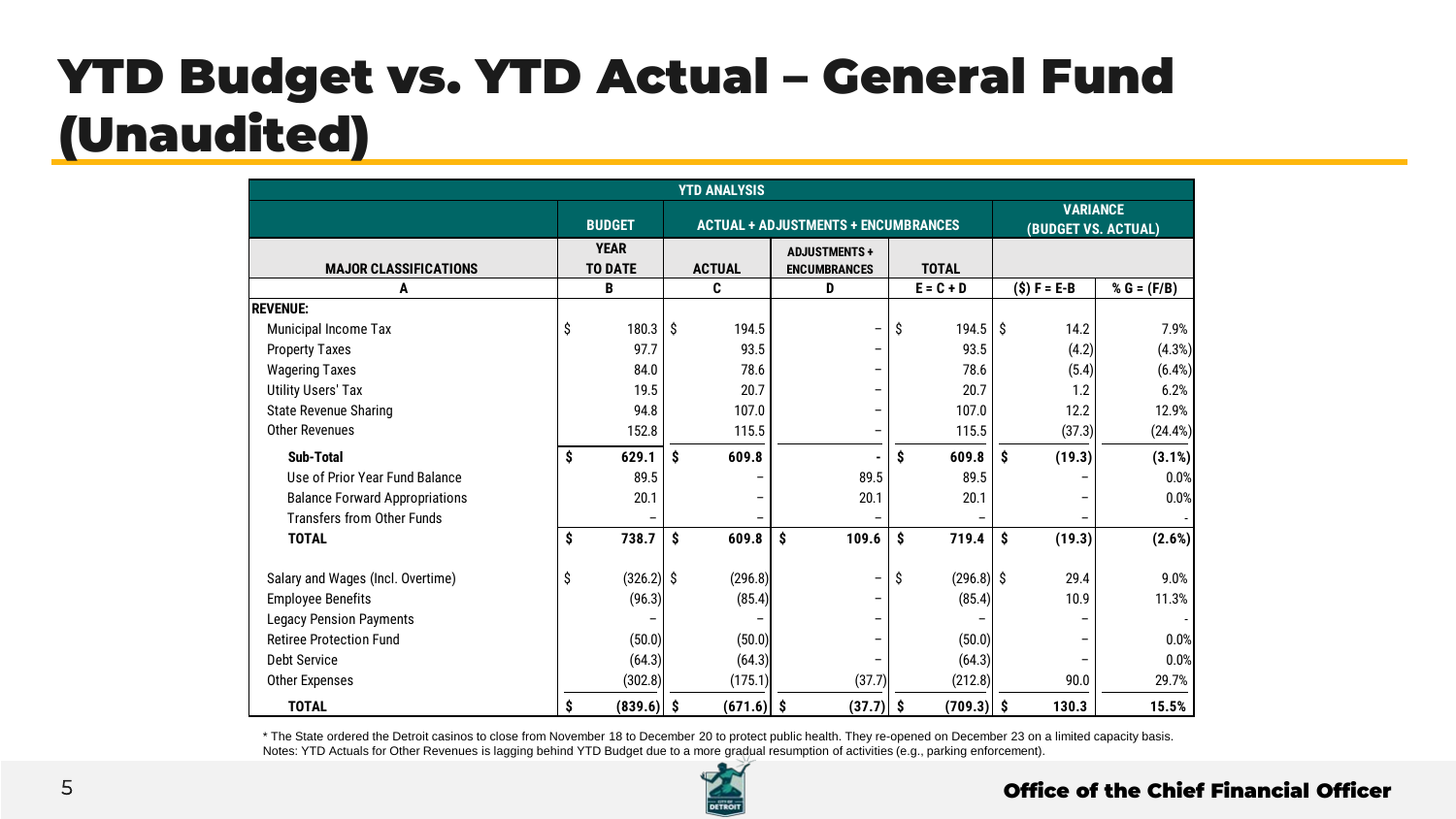## Annualized Projection vs. Budget – General Fund

|                                       |    | <b>ANNUAL ANALYSIS</b>          |      |                                   |      |                                            |               |  |  |
|---------------------------------------|----|---------------------------------|------|-----------------------------------|------|--------------------------------------------|---------------|--|--|
|                                       |    | <b>BUDGET</b>                   |      | <b>PROJECTION</b>                 |      | <b>VARIANCE</b><br>(BUDGET VS. PROJECTION) |               |  |  |
| <b>SUMMARY CLASSIFICATIONS</b>        |    | <b>ANNUAL</b><br><b>AMENDED</b> |      | <b>ANNUAL</b><br><b>ESTIMATED</b> |      | <b>ANNUAL</b><br><b>ESTIMATED</b>          |               |  |  |
| A                                     |    | B                               |      | C                                 |      | $(S) D = C - B$                            | % $E = (D/B)$ |  |  |
| <b>REVENUE:</b>                       |    |                                 |      |                                   |      |                                            |               |  |  |
| Municipal Income Tax                  | \$ | 239.4                           | ۱s   | 223.0                             | Ŝ    | (16.4)                                     | (6.9%)        |  |  |
| <b>Property Taxes</b>                 |    | 111.9                           |      | 113.7                             |      | 1.8                                        | 1.6%          |  |  |
| <b>Wagering Taxes</b>                 |    | 135.3                           |      | 103.0                             |      | (32.3)                                     | (23.9%)       |  |  |
| <b>Utility Users' Tax</b>             |    | 28.5                            |      | 28.3                              |      | (0.2)                                      | (0.7%)        |  |  |
| <b>State Revenue Sharing</b>          |    | 190.6                           |      | 204.1                             |      | 13.5                                       | 7.1%          |  |  |
| Other Revenues                        |    | 201.5                           |      | 189.5                             |      | (12.0)                                     | $(6.0\%)$     |  |  |
| Sub-Total                             |    | 907.2                           |      | 861.6                             |      | (45.6)                                     | (5.0%)        |  |  |
| Use of Prior Year Fund Balance        |    | 119.4                           |      | 226.5                             |      | 107.1                                      | 89.7%         |  |  |
| <b>Balance Forward Appropriations</b> |    | 26.8                            |      | 26.8                              |      | ä,                                         | 0.0%          |  |  |
| <b>Transfers from Other Funds</b>     |    |                                 |      | ۰                                 |      | ٠                                          |               |  |  |
| TOTAL (F)                             | \$ | 1,053.4                         | - Ŝ  | 1,114.9                           | Ŝ    | 61.5                                       | 5.8%          |  |  |
| <b>EXPENDITURES:</b>                  |    |                                 |      |                                   |      |                                            |               |  |  |
| Salary and Wages (Incl. Overtime)     | Ŝ  | $(446.5)$ \$                    |      | $(391.0)$ \$                      |      | 55.5                                       | 12.4%         |  |  |
| <b>Employee Benefits</b>              |    | (131.9)                         |      | (124.3)                           |      | 7.6                                        | 5.8%          |  |  |
| <b>Legacy Pension Payments</b>        |    | (18.7)                          |      | (18.7)                            |      |                                            | 0.0%          |  |  |
| <b>Retiree Protection Fund</b>        |    | (50.0)                          |      | (50.0)                            |      |                                            | 0.0%          |  |  |
| <b>Debt Service</b>                   |    | (85.0)                          |      | (85.0)                            |      |                                            | 0.0%          |  |  |
| Other Expenses                        |    | (321.3)                         |      | (275.4)                           |      | 45.9                                       | 14.3%         |  |  |
| TOTAL (G)                             | \$ | (1,053.4)                       | l \$ | (944.4)                           | - \$ | 109.0                                      | 10.3%         |  |  |
| <b>VARIANCE (H=F+G)</b>               |    |                                 | Ś    | 170.5                             | Ŝ    | 170.5                                      |               |  |  |

Note: Projected annual revenues are based on the February 2021 Revenue Estimating Conference. Projections also include additional beginning fund balance from FY20 audited financial report, deferred COVID grant reimbursements in Other Revenue, grant reimbursements that lower General Fund supported expenses, and additional projected savings.

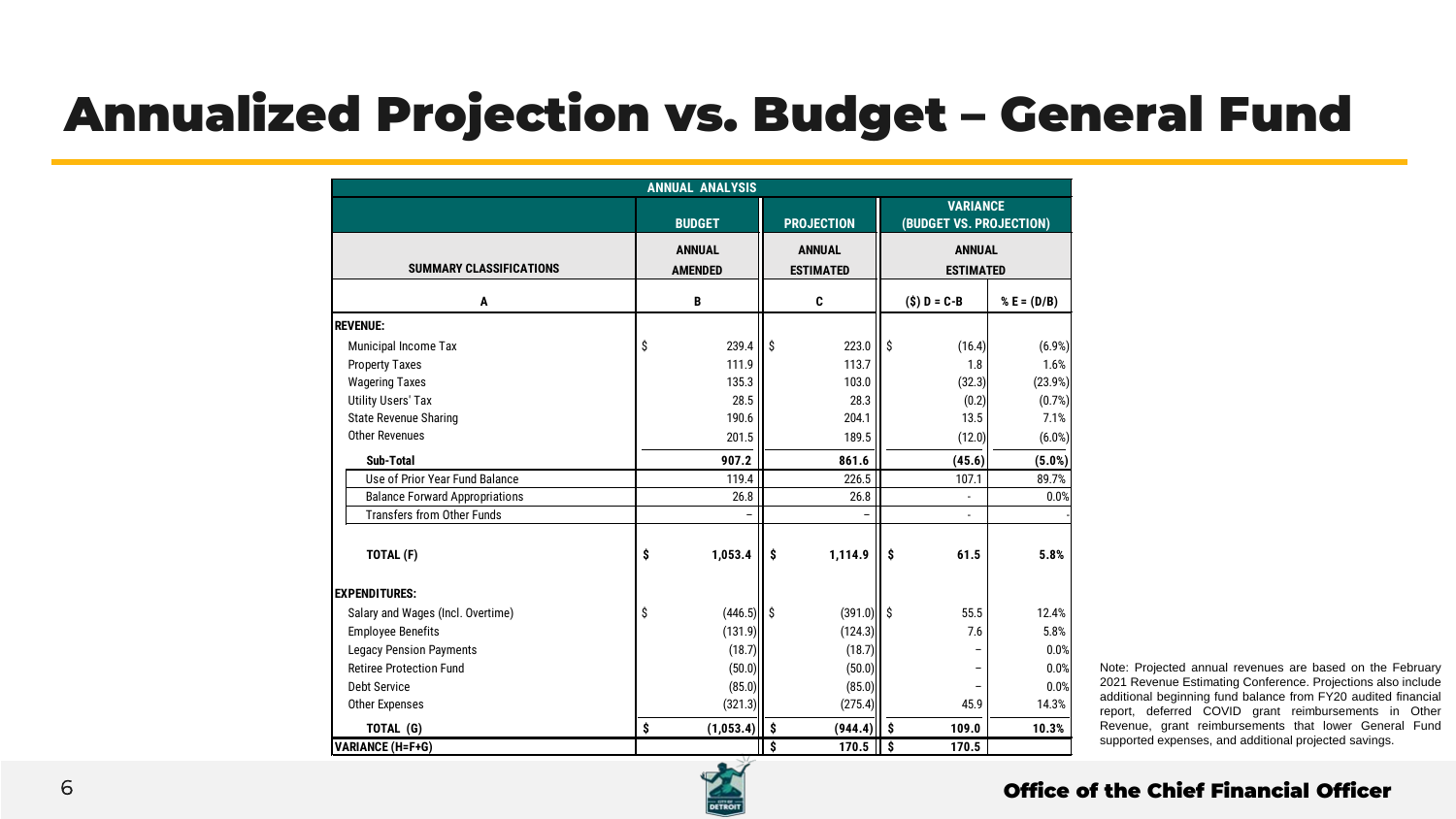## YTD Budget Amendments – General Fund

| FY 2020-2021 GENERAL FUND BUDGET AMENDMENTS (Through March 2021) |                                      |    |                  |    |                     |  |  |  |  |
|------------------------------------------------------------------|--------------------------------------|----|------------------|----|---------------------|--|--|--|--|
| <b>Department</b>                                                | <b>Reason for Amendment</b>          |    | <b>Resources</b> |    | <b>Expenditures</b> |  |  |  |  |
| FY 2020-2021 Adopted Budget                                      |                                      | Ś. | 1,023,976,879    | Ś. | 1,023,976,879       |  |  |  |  |
|                                                                  |                                      |    |                  |    |                     |  |  |  |  |
| Use of Prior Year Fund Balance                                   |                                      |    |                  |    |                     |  |  |  |  |
| CRIO                                                             | <b>Homegrown Detroit</b>             |    | 2,000,000        |    | 2,000,000           |  |  |  |  |
|                                                                  | <b>Total</b>                         |    | 2,000,000        |    | 2,000,000           |  |  |  |  |
| <b>Balance Forward Appropriations</b>                            |                                      |    |                  |    |                     |  |  |  |  |
| Non-Departmental                                                 | <b>Blight Remediation</b>            |    | 733,907          |    | 733,907             |  |  |  |  |
| <b>General Services</b>                                          | <b>Wayne County Park Millage</b>     |    | 41.850           |    | 41,850              |  |  |  |  |
| <b>City Council</b>                                              | Legislative Policy Division          |    | 324.572          |    | 324,572             |  |  |  |  |
| <b>Housing &amp; Revitalization</b>                              | Affordable Housing                   |    | 2,000,000        |    | 2,000,000           |  |  |  |  |
| Police                                                           | Public Act 302 - Training Fund       |    | 748,179          |    | 748,179             |  |  |  |  |
| <b>Public Lighting</b>                                           | <b>PLD Decommissioning</b>           |    | 23,000,000       |    | 23,000,000          |  |  |  |  |
|                                                                  | <b>Total</b>                         |    | 26,848,508       |    | 26,848,508          |  |  |  |  |
| <b>Budget Amendments - Additional Resources</b>                  |                                      |    |                  |    |                     |  |  |  |  |
| CRIO                                                             | Donation                             |    | 1.250            |    | 1,250               |  |  |  |  |
| <b>General Services</b>                                          | Pistons Basketball Court Improvement |    | 563,529          |    | 563,529             |  |  |  |  |
|                                                                  | <b>Total</b>                         |    | 564,779          |    | 564,779             |  |  |  |  |
| <b>Transfers</b>                                                 |                                      |    |                  |    |                     |  |  |  |  |
| N/A                                                              | N/A                                  |    | N/A              |    | N/A                 |  |  |  |  |
|                                                                  | <b>Total</b>                         |    | 0                |    | 0                   |  |  |  |  |
| FY 2020-2021 Amended Budget                                      |                                      | \$ | 1,053,390,166    | S  | 1,053,390,166       |  |  |  |  |

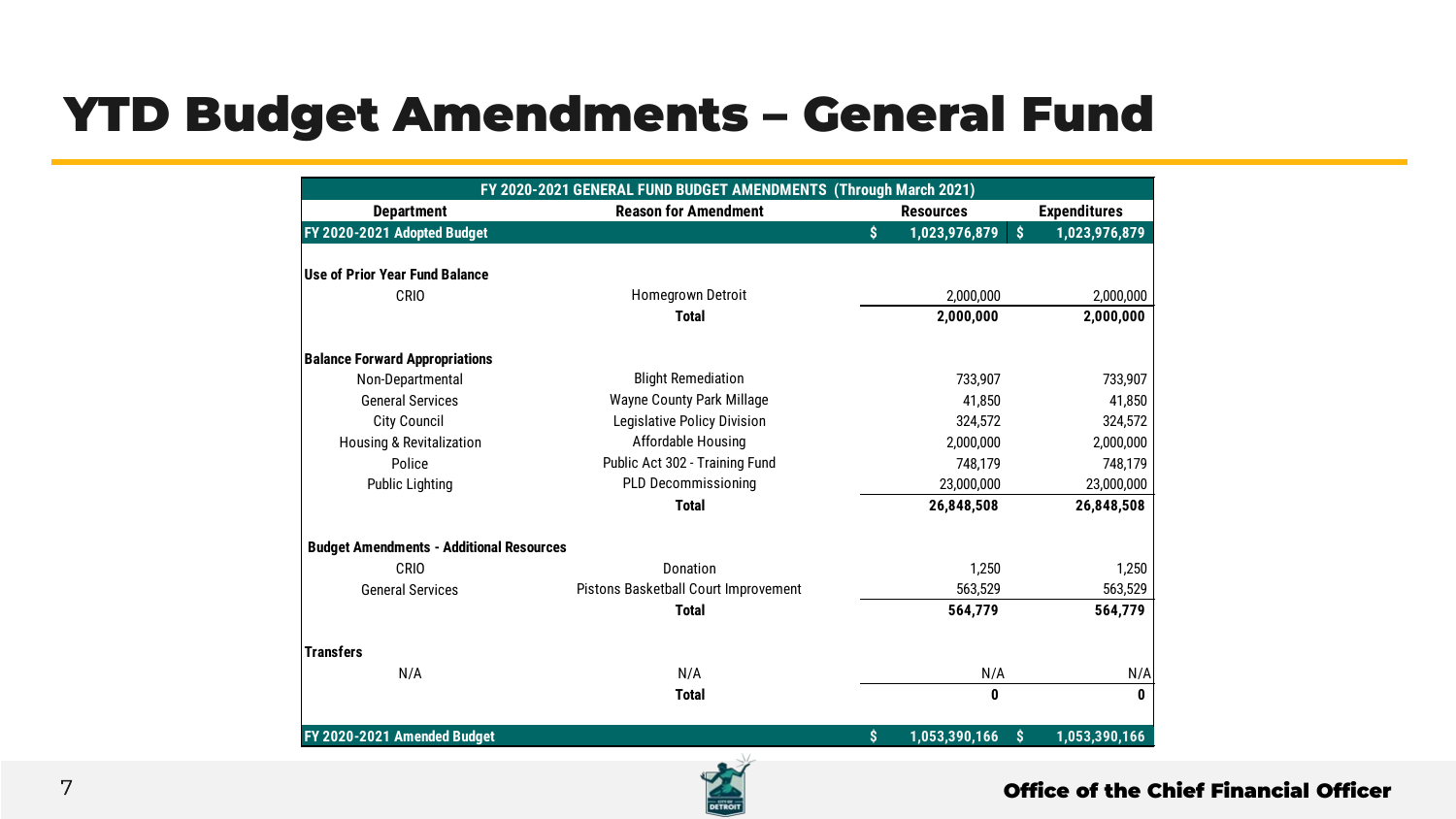## Employee Count Monitoring

|                                                   | MONTH-OVER-MONTH ACTUAL <sup>(1)</sup> | <b>BUDGET VS. ACTUAL</b> |                                           |                                                     |                                                             |       |
|---------------------------------------------------|----------------------------------------|--------------------------|-------------------------------------------|-----------------------------------------------------|-------------------------------------------------------------|-------|
|                                                   | <b>Actual</b><br>February 2021         | Actual<br>March 2021     | Change<br>February 2021<br>vs. March 2021 | Adjusted<br><b>Budget</b><br>FY 2021 <sup>(2)</sup> | Variance<br>(Under)/Over<br><b>Budget vs.</b><br>March 2021 |       |
| <b>Public Safety</b><br>Police                    | 3,231                                  | 3,209                    | (22)                                      | 3,415                                               | (206)                                                       | (6%)  |
| Fire                                              | 1,152                                  | 1,166                    | 14                                        | 1,271                                               | (105)                                                       | (8%)  |
| <b>Total Public Safety</b>                        | 4,383                                  | 4,375                    | (8)                                       | 4,686                                               | (311)                                                       | (7%)  |
| <b>Non-Public Safety</b>                          |                                        |                          |                                           |                                                     |                                                             |       |
| Office of the Chief Financial Officer             | 389                                    | 385                      | (4)                                       | 466                                                 | (81)                                                        |       |
| Public Works - Full Time                          | 353                                    | 349                      | (4)                                       | 460                                                 | (111)                                                       |       |
| Health                                            | 126                                    | 125                      | (1)                                       | 174                                                 | (49)                                                        |       |
| <b>Human Resources</b>                            | 95                                     | 97                       | 2                                         | 113                                                 | (16)                                                        |       |
| Housing and Revitalization                        | 131                                    | 133                      | $\overline{c}$                            | 166                                                 | (33)                                                        |       |
| Innovation and Technology                         | 119                                    | 119                      | Ó                                         | 144                                                 | (25)                                                        |       |
| Law                                               | 109                                    | 109                      | 0                                         | 129                                                 | (20)                                                        |       |
| Mayor's Office                                    | 83                                     | 83                       | 0                                         | 83                                                  | 0                                                           |       |
| <b>Municipal Parking</b>                          | 86                                     | 86                       | Ó                                         | 101                                                 | (15)                                                        |       |
| Planning and Development                          | 35                                     | 36                       | 1                                         | 42                                                  | (6)                                                         |       |
| General Services - Full Time                      | 494                                    | 485                      | (9)                                       | 600                                                 | (115)                                                       |       |
| Legislative <sup>(3)</sup><br>36th District Court | 220<br>303                             | 213<br>312               | (7)                                       | 256<br>325                                          | (43)                                                        |       |
|                                                   |                                        |                          | 9                                         |                                                     | (13)                                                        |       |
| Other <sup>(4)</sup>                              | 208                                    | 213                      | 5                                         | 187                                                 | 26                                                          |       |
| <b>Total Non-Public Safety</b>                    | 2,751                                  | 2,745                    | (6)                                       | 3,246                                               | (501)                                                       | (15%) |
| <b>Total General City-Full Time</b>               | 7,134                                  | 7,120                    | (14)                                      | 7,932                                               | (812)                                                       | (10%) |
| Seasonal / Part Time <sup>(5)</sup>               | 44                                     | 21                       | (23)                                      | 818                                                 | (797)                                                       | (97%) |
| <b>Enterprise</b>                                 |                                        |                          |                                           |                                                     |                                                             |       |
| Airport                                           | 4                                      | $\overline{4}$           | 0                                         | 4                                                   | 0                                                           |       |
| <b>BSEED</b>                                      | 256                                    | 254                      | (2)                                       | 305                                                 | (51)                                                        |       |
| Transportation                                    | 702                                    | 668                      | (34)                                      | 975                                                 | (307)                                                       |       |
| Water and Sewerage                                | 507                                    | 490                      | (17)                                      | 650                                                 | (160)                                                       |       |
| Library                                           | 236                                    | 236                      | 0                                         | 327                                                 | (91)                                                        |       |
| <b>Total Enterprise</b>                           | 1,705                                  | 1,652                    | (53)                                      | 2,261                                               | (609)                                                       | (27%) |
| <b>Total City</b>                                 | 8,883                                  | 8,793                    | (90)                                      | 11,011                                              | (2, 218)                                                    | (20%) |

Notes:

(1) (2) Actuals are the headcount of all active employees at month-end. The Budgeted positions have been adjusted to convert full-time equivalents to headcount and to reflect position amendments approved mid-year.

(3) Includes Auditor General, Inspector General, Zoning, City Council, Ombudsperson, City Clerk, and Elections.

(4) Includes Civil Rights Inclusion & Opportunity, Appeals and Hearings, Public Lighting, Demolition, and Non-Departmental

(5) Includes Public Works, General Services, Recreation, and Elections.

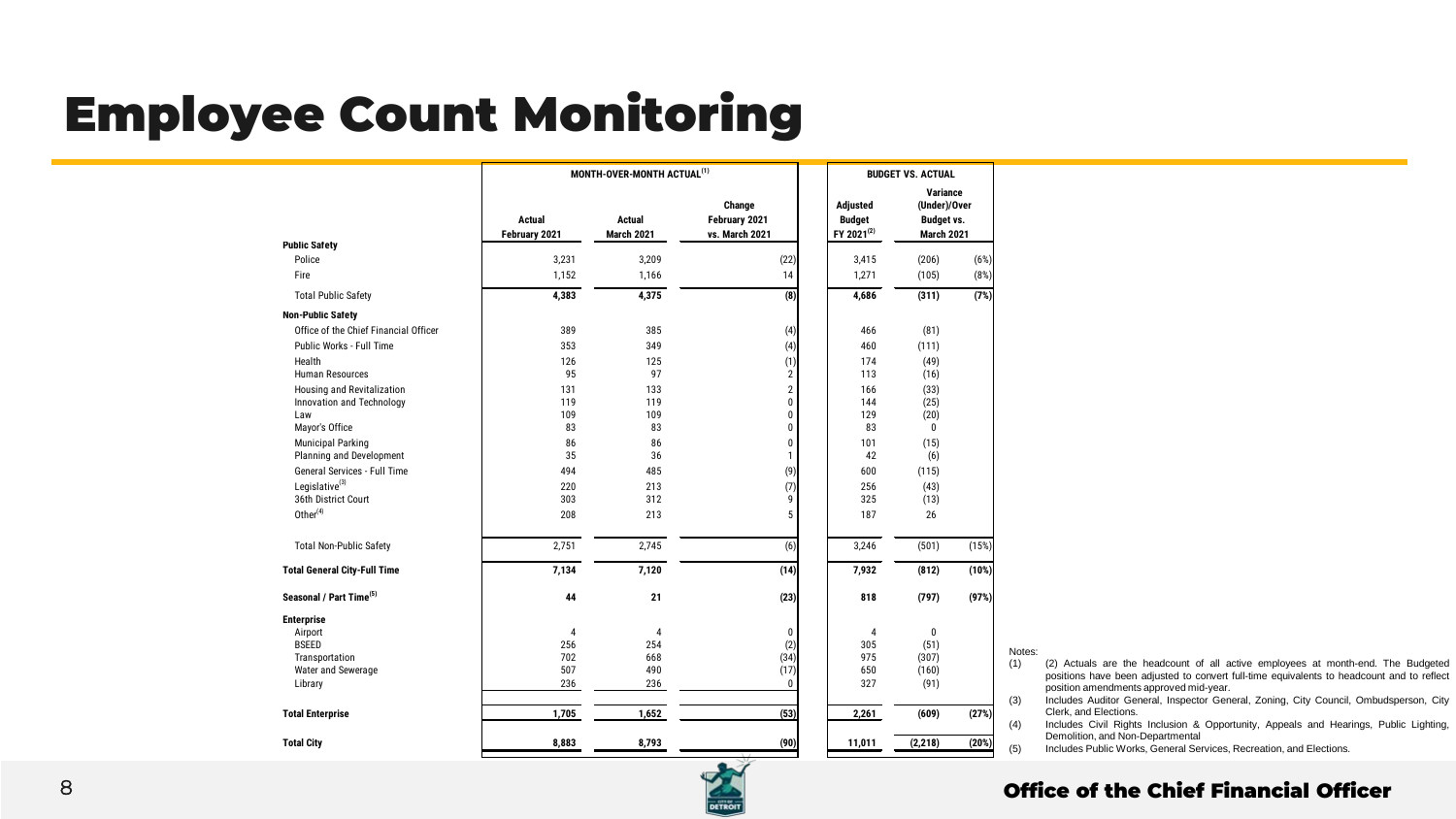## Workforce Changes Report

| Payroll Savings by Department - July 2020 through March 2021<br><b>All Funds</b> |                    |                                                    |                                                                      |                       |                                 |                                                       |  |  |  |
|----------------------------------------------------------------------------------|--------------------|----------------------------------------------------|----------------------------------------------------------------------|-----------------------|---------------------------------|-------------------------------------------------------|--|--|--|
| Category                                                                         | <b>Department</b>  | Projected<br><b>Regular Cost</b><br>of April 2020) | <b>Projected</b><br>(w/o reductions as Savings (as of April<br>2020) | <b>Actual</b><br>Cost | <b>Actual</b><br><b>Savings</b> | Change in<br><b>Savings</b><br>(Projected vs. Actual) |  |  |  |
|                                                                                  | $19 - DPW^{(1)}$   | 17,460,126                                         | 6,978,897                                                            | 17,575,861            | (115, 735)                      | (7.094.632)                                           |  |  |  |
|                                                                                  | $23 - OCFO$        | 29,793,723                                         | 4,565,856                                                            | 24,563,480            | 5,230,243                       | 664,387                                               |  |  |  |
|                                                                                  | $24$ – Fire        | 31,324,067                                         | 215,853                                                              | 31,108,215            | 215,853                         |                                                       |  |  |  |
|                                                                                  | $25 - Health$      | 8,064,979                                          | 279,357                                                              | 7,162,691             | 902,288                         | 622,931                                               |  |  |  |
|                                                                                  | $28 - HR$          | 6,839,355                                          | 955,262                                                              | 6,455,865             | 383,491                         | (571, 772)                                            |  |  |  |
|                                                                                  | $29 - CRIO$        | 1,020,678                                          | 302,029                                                              | 923,140               | 97,538                          | (204, 491)                                            |  |  |  |
|                                                                                  | $31 - DolT$        | 10,309,832                                         | 2,018,972                                                            | 8,583,511             | 1,726,321                       | (292, 651)                                            |  |  |  |
| <b>Executive</b>                                                                 | $32 - Law$         | 9,508,929                                          | 1,858,215                                                            | 7,781,132             | 1,727,797                       | (130, 418)                                            |  |  |  |
| <b>Departments</b>                                                               | 33 - Mayor         | 7,153,372                                          | 851,813                                                              | 6,110,257             | 1,043,115                       | 191,302                                               |  |  |  |
|                                                                                  | $34 - Parking(2)$  | 3,695,433                                          | 2,775,687                                                            | 1,857,479             | 1,837,954                       | (937, 733)                                            |  |  |  |
|                                                                                  | $36 - HRD$         | 8,786,936                                          | 468,427                                                              | 8,434,220             | 352,716                         | (115, 710)                                            |  |  |  |
|                                                                                  | 37 - Police        | 168,188,065                                        | 4,134,513                                                            | 164,053,551           | 4,134,513                       |                                                       |  |  |  |
|                                                                                  | 38 - Lighting      | 121,876                                            | 109,689                                                              | 32,742                | 89,135                          | (20, 554)                                             |  |  |  |
|                                                                                  | $43 - PDD$         | 3,343,744                                          | 575,141                                                              | 2,712,336             | 631,408                         | 56,267                                                |  |  |  |
|                                                                                  | $45 - DAH$         | 738,048                                            | 127,796                                                              | 576,497               | 161,550                         | 33,755                                                |  |  |  |
|                                                                                  | $47 - GSD^{(3)}$   | 26,656,923                                         | 7,573,445                                                            | 21,741,457            | 4,915,466                       | (2,657,979)                                           |  |  |  |
| Non-Departmental                                                                 | 35 - Non-Dept      | 8,461,420                                          | 959,002                                                              | 6,807,623             | 1,653,797                       | 694,795                                               |  |  |  |
|                                                                                  | 10 - Airport       | 329,896                                            |                                                                      | 343,094               | (13, 198)                       | (13, 198)                                             |  |  |  |
|                                                                                  | $13 - BSEED$       | 15,113,524                                         | 2,584,190                                                            | 13,627,503            | 1,486,021                       | (1,098,170)                                           |  |  |  |
| <b>Enterprise</b>                                                                | $20 - DDoT$        | 36,002,172                                         | 1,847,754                                                            | 35,382,296            | 619,876                         | (1, 227, 878)                                         |  |  |  |
| <b>Agencies</b>                                                                  | $48 - Water^{(4)}$ | 31,385,464                                         | 10,770,111                                                           | 27,889,782            | 3,495,682                       | (7, 274, 429)                                         |  |  |  |
|                                                                                  | 49 - Sewerage      | 857,181                                            | 161,283                                                              | 1,158,982             | (301, 801)                      | (463, 084)                                            |  |  |  |
| <b>Total Executive Departments</b>                                               |                    | 333,006,086                                        | 33,790,950                                                           | 309,672,434           | 23,333,651                      | (10, 457, 299)                                        |  |  |  |
| <b>Total Non-Departmental</b>                                                    |                    | 8,461,420                                          | 959.002                                                              | 6,807,623             | 1,653,797                       | 694,795                                               |  |  |  |
| <b>Total Enterprise Agencies</b>                                                 |                    | 83,688,237                                         | 15,363,338                                                           | 78,401,657            | 5,286,580                       | (10,076,758)                                          |  |  |  |
| <b>Grand Total</b>                                                               |                    | 425.155.743                                        | 50,113,290                                                           | 394.881.714           | 30,274,029                      | (19, 839, 261)                                        |  |  |  |
| <b>General Fund</b>                                                              |                    | 316,644,461                                        | 27,449,361                                                           | 287,262,426           | 29,382,035                      | 1,932,674                                             |  |  |  |
| <b>Non-General Fund</b>                                                          |                    | 108.511.282                                        | 22.663.929                                                           | 107.619.288           | 891.994                         | (21, 771, 935)                                        |  |  |  |

Notes:

- 1. Inspectors, engineers and crews in solid waste and street funds returned to full-time.
- 2. Parking Enforcement Officers returned to full-time.

3. Mechanics in street fund returned to full-time.<br>4. Field staff returned to full-time.



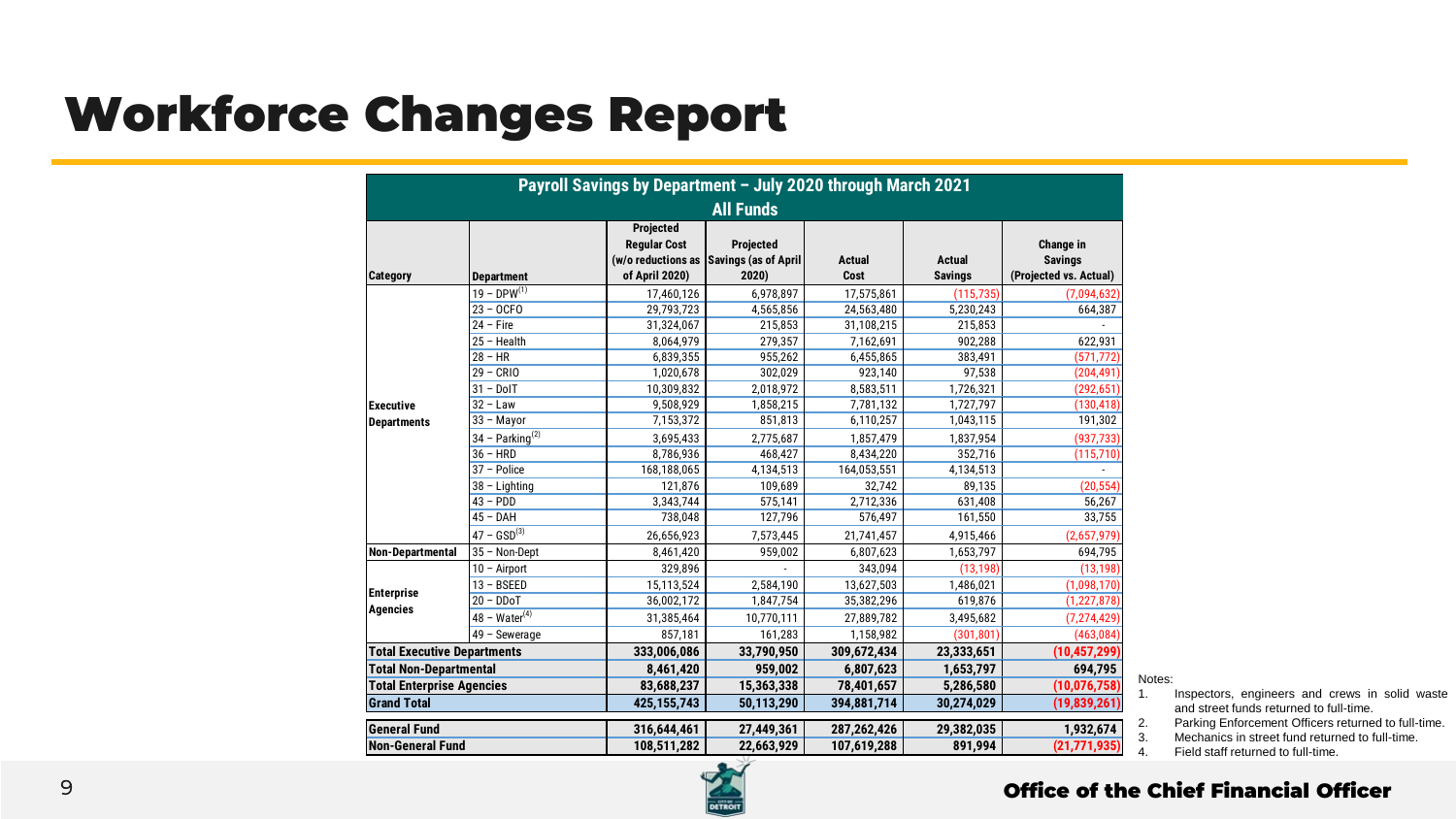## Income Tax - Collections

| <b>Fiscal Years 2020 - 2021</b>                       | FY21 YTD          | FY20 YTD          |                |
|-------------------------------------------------------|-------------------|-------------------|----------------|
| <b>Income Tax Collections</b>                         | <b>March 2021</b> | <b>March 2020</b> |                |
| Withholdings/Estimates                                | \$206,929,626     |                   | \$221,483,476  |
| <b>Individuals</b>                                    | 42,618,871        |                   | 17,948,421     |
| Corporations                                          | 15,539,333        |                   | 13,795,945     |
| Partnerships                                          | 2,903,139         |                   | 3,794,855      |
| Assessments                                           | 334,592           |                   | 1,559,462      |
| <b>Total Collections</b>                              | \$268,325,561     |                   | \$258,582,160  |
| <b>Refunds claimed and disbursed</b>                  | (27,071,280)      |                   | (22, 833, 375) |
| <b>FY21 accrual for estimated remote work refunds</b> | (46, 770, 854)    |                   |                |
| <b>Collections Net of Refunds/Disbursements</b>       | 194,483,427       |                   | 235,748,785    |

Note: The total remote work refund liability recorded at March 31<sup>st</sup> is \$70.3M; \$50.4 million is accrued for tax year 2020 and \$19.9 million for tax year 2021.

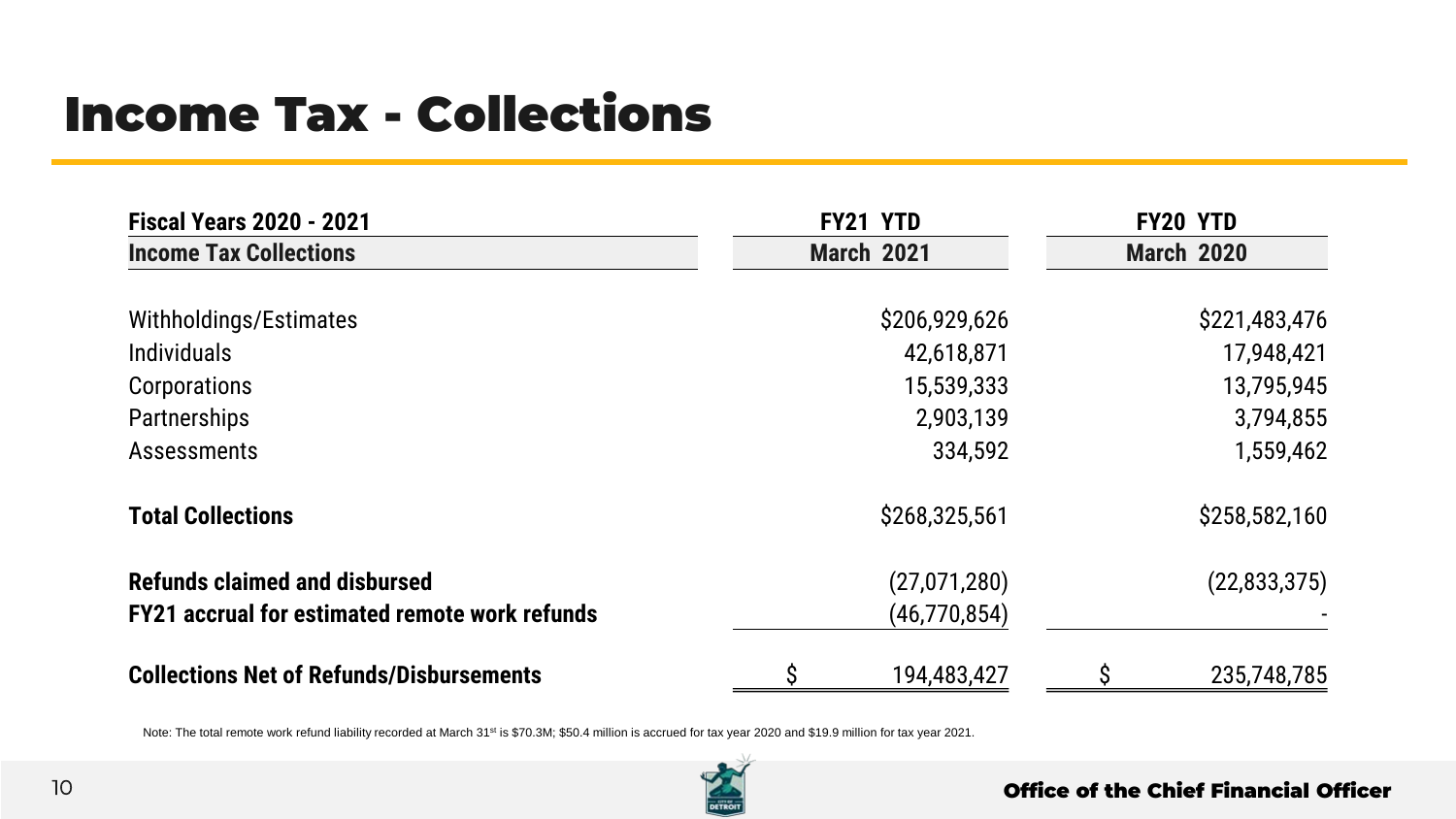## Income Tax – Volume of Returns and Withholdings



The large variance in the number of returns and refunds at the beginning of the fiscal year is due to the extension of tax year 2019 filing deadline from April 15, 2020 to July 15, 2020. The tax year 2020 filing deadline h 2021, which has created a delay in the receipt of tax year 2020 returns and refunds.

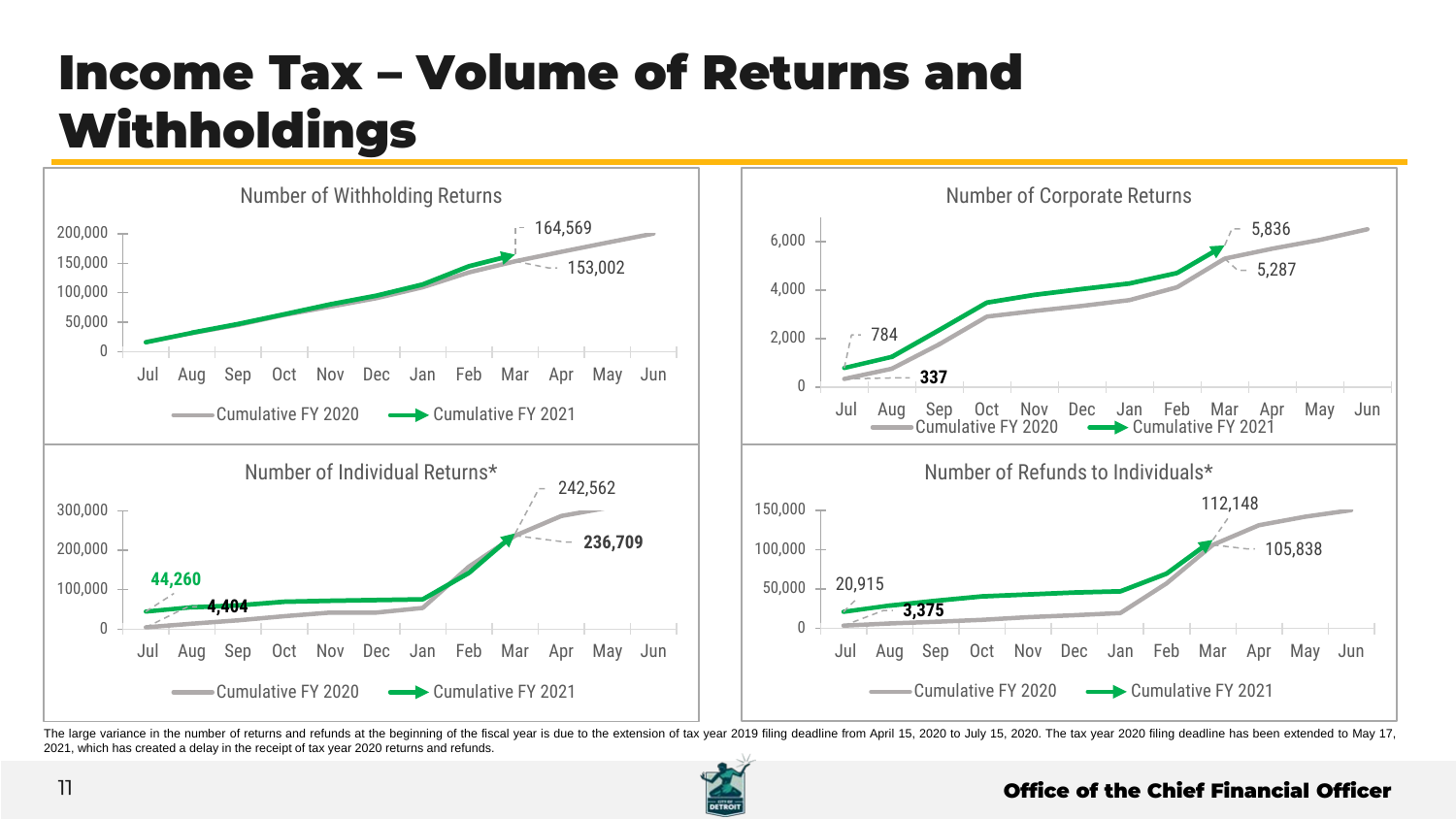## Development and Grants

## Active Grants and Donations as of March 31, 2021 (\$ in millions)

|                                           | <b>Amount Awarded – City</b> <sup>(1)</sup> | Amount Awarded - Partners <sup>(2)</sup> |
|-------------------------------------------|---------------------------------------------|------------------------------------------|
| <b>Total Active</b>                       | \$1,216.7                                   | \$330.4                                  |
| Net Change from last month <sup>(3)</sup> | \$10.1                                      | ( \$3.0)                                 |

## New Funds - January 1 to April 28, 2021 (\$ in millions)

|                          | <b>Amount Awarded</b> |
|--------------------------|-----------------------|
| Documented               | \$40.2                |
| Committed <sup>(4)</sup> | \$1,068.5             |
| <b>Total New Funding</b> | \$1,108.7             |

### $COVID-19$  Overall Funds Raised<sup>(5)</sup>  $$1,016.3$

(1) Reflects public and private funds directly to City departments.

(2) Reflects public and private funds for City projects via fiduciaries, and to third-party partners and agencies for projects prioritized by the City for which the OCFO-Office of Development and Grants has provided active

(3) The most significant new award in March was the Ryan White HIV Prevention Grant, which came in two separate awards, for a total of \$9,588,058, to combat HIV and provide support for individuals living with HIV in Detroit.

(4) Reflects verbal and informal commitments which are secure, but for which formal agreements have not yet been finalized. The most significant new commitments for this month's report are the (1) HOME-ARPA Supplemental

(\$26.6 M) and the (2) FTA Coronavirus Response and Relief Supplemental Appropriations Act for Transit (CRRSAA) FY 2021 (\$20.5 M).

(5) Reflects documented and committed funds raised for COVID-19 response efforts by the City and its partners.

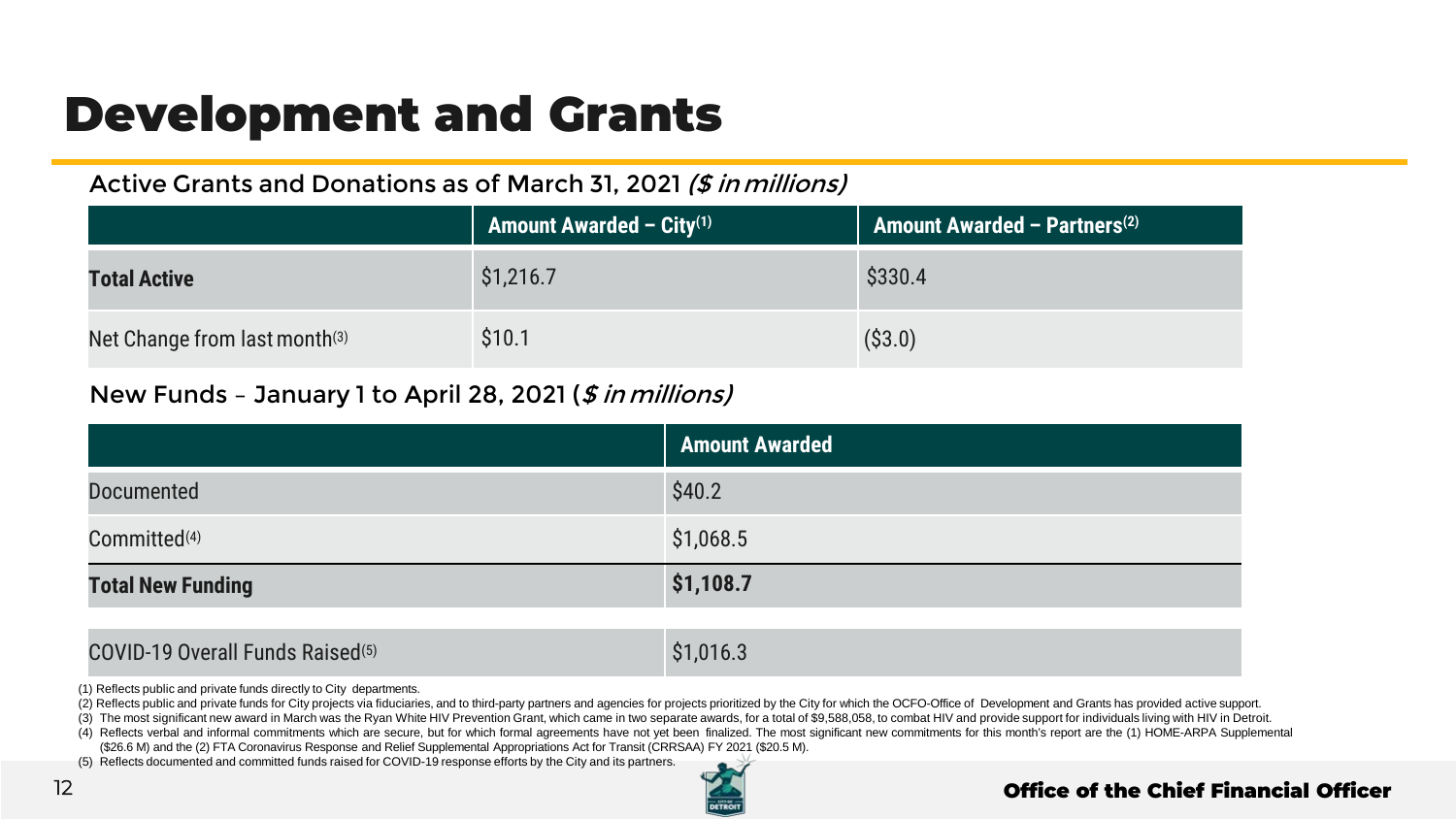## Development and Grants

## New Funds (Total) – January 1 to April 28, 2021 – By Priority Category

| <b>Priority Category</b>               | <b>Documented</b> |            |                           | <b>Committed</b> | <b>Total</b>              |               |
|----------------------------------------|-------------------|------------|---------------------------|------------------|---------------------------|---------------|
| <b>Administration/General Services</b> | \$                | 18,877,901 | \$                        | 848,352,232(1)   | $\boldsymbol{\mathsf{S}}$ | 867,230,133   |
| Community/Culture                      | \$                | 172,594    | \$                        | 120,000          | \$                        | 292,594       |
| <b>Economic Development</b>            | \$                | 1,000,000  |                           |                  | \$                        | 1,000,000     |
| Health                                 | \$                | 16,705,381 | \$                        | 1,000,000        | \$                        | 17,705,381    |
| Housing                                | \$                | 91,585     | \$                        | 185,994,944 (2)  | \$                        | 186,086,529   |
| <b>Infrastructure</b>                  |                   |            |                           |                  |                           |               |
| <b>Parks and Recreation</b>            | \$                | 1,391,096  | $\hat{\mathcal{S}}$       | 300,000          | \$                        | 1,691,096     |
| Planning                               |                   |            |                           |                  |                           |               |
| <b>Public Safety</b>                   | \$                | 300,590    | \$                        | 798,786          | $\hat{\mathcal{S}}$       | 1,099,376     |
| Technology/Education                   |                   |            | \$                        | 1,000,000        | \$                        | 1,000,000     |
| Transportation                         | \$                | 20,000     | \$                        | 27,200,541       | \$                        | 27,220,541    |
| Workforce                              | \$                | 1,648,800  | \$                        | 3,736,400        | \$                        | 5,385,200     |
| <b>Grand Total</b>                     | \$                | 40,207,947 | $\boldsymbol{\mathsf{S}}$ | 1,068,502,903    | \$                        | 1,108,710,850 |

(1) American Rescue Plan final allocation was awarded less than what was previously estimated. Original allocation was estimated at \$879.59M, actual award is \$826.67M, a difference of \$52.92M. Once specific project allocations have been finalized, funds will be moved to the appropriate category.

(2) COVID Rental Assistance (CERA) funds were originally reported at \$44M. The CERA funds are now documented at \$96M through combining the City's allocation with Highland Park and Hamtramck. Detroit residents have access to the entire allocation. In May 2021, U.S. Treasury released an additional round of Emergency Rental Assistance funding through the American Rescue Plan (ARP). The City of Detroit will receive a direct allocation in the amount of \$28M.

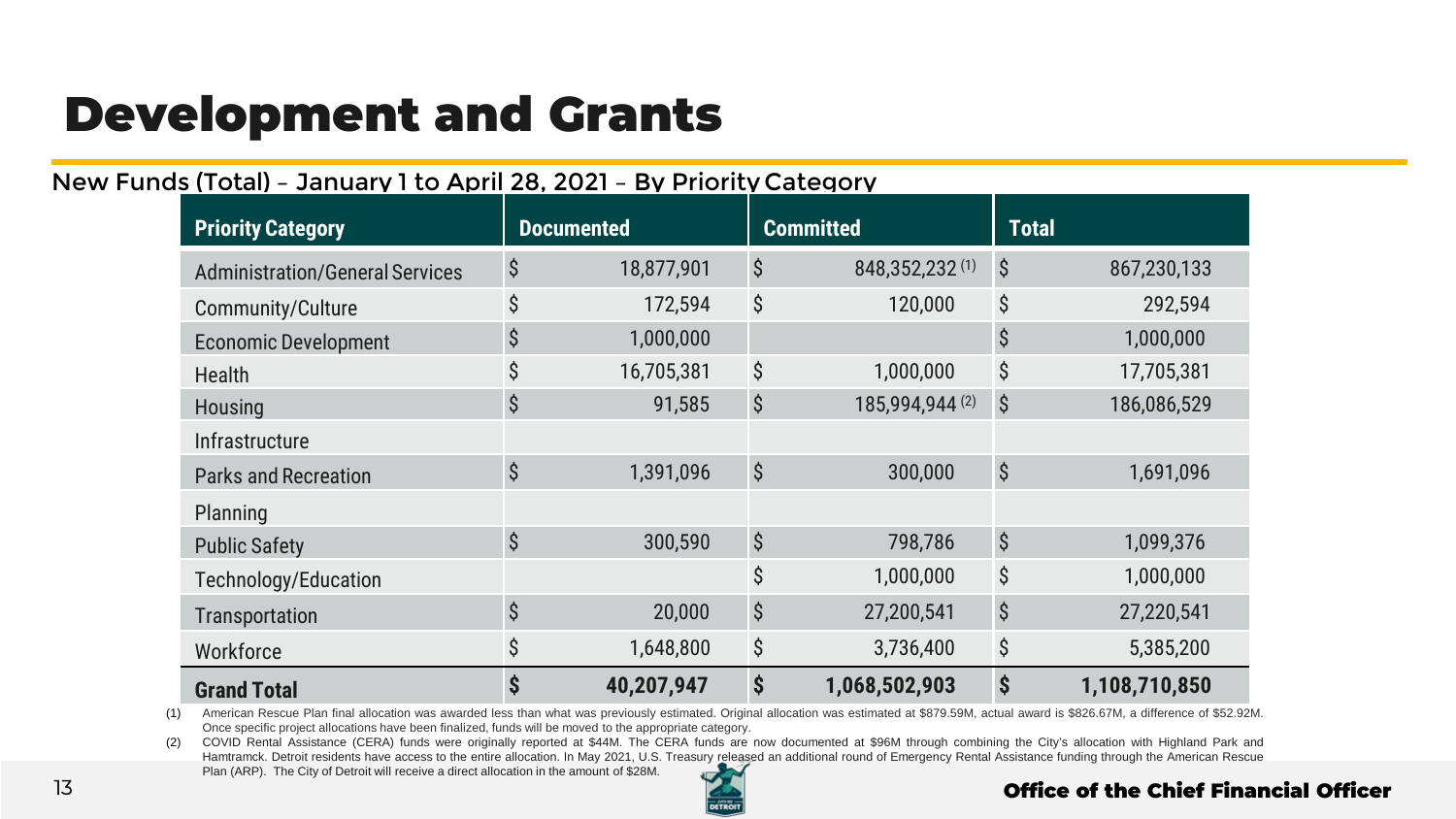## Development and Grants

New Funds and City Leverage(1) – January 1 to April 28, 2021– By Priority Category

| <b>Priority Category</b>               | <b>Total Funds</b>  |                |                     | City Leverage(1) |
|----------------------------------------|---------------------|----------------|---------------------|------------------|
| <b>Administration/General Services</b> | \$                  | 867,230,133(2) |                     |                  |
| Community/Culture                      | \$                  | 292,594        | \$                  | 26,798           |
| Economic Development <sup>(3)</sup>    | \$                  | 1,000,000      | \$                  | 59,000,000       |
| Health                                 | \$                  | 17,705,381     | \$                  | 13,000           |
| Housing <sup>(4)</sup>                 | \$                  | 186,086,529    |                     |                  |
| Infrastructure                         |                     |                |                     |                  |
| <b>Parks and Recreation</b>            | $\dot{\mathcal{S}}$ | 1,691,096      | \$                  | 200,000          |
| Planning                               |                     |                |                     |                  |
| <b>Public Safety</b>                   | $\hat{\mathcal{S}}$ | 1,099,376      | $\dot{\mathcal{S}}$ | 25,148           |
| Technology/Education                   | \$                  | 1,000,000      |                     |                  |
| Transportation                         | \$                  | 27,220,541     | \$                  | 5,000            |
| Workforce <sup>(5)</sup>               | \$                  | 5,385,200      | \$                  | 17,040,200       |
| <b>Grand Total</b>                     | \$                  | 1,108,710,850  | \$                  | 76,310,146       |

(1) Leverage includes both match and parallel investment by the City that help make the case to external funders to co-invest.

(2) American Rescue Plan final allocation was awarded less than what was previously estimated. Original allocation was estimated at \$879.59M, actual award is \$826.67M, a difference of \$52.92M. Once specific project allocations have been finalized, funds will be moved to the appropriate category.

(3) Included here is \$59M for the Strategic Neighborhood Fund, which has leveraged all SNF funding to date which includes funds raised between 2018-2020.

(4) There is an additional \$50M in HUD funding allocated to the Affordable Housing Leverage Fund that has been critical to securing these commitments. COVID Rental Assistance (CERA) funds were originally reported at \$44M. The CERA funds are now documented at \$96M through combining the City's allocation with Highland Park and Hamtramck. Detroit residents have access to the entire allocation. In May 2021, U.S. Treasury released an additional round of Emergency Rental Assistance funding through the American Rescue Plan (ARP). The City of Detroit will receive a direct allocation in the amount of \$28M.

(5) Includes \$15,040,200 in leverage for the People Plan and \$2M in leverage for GDYT.

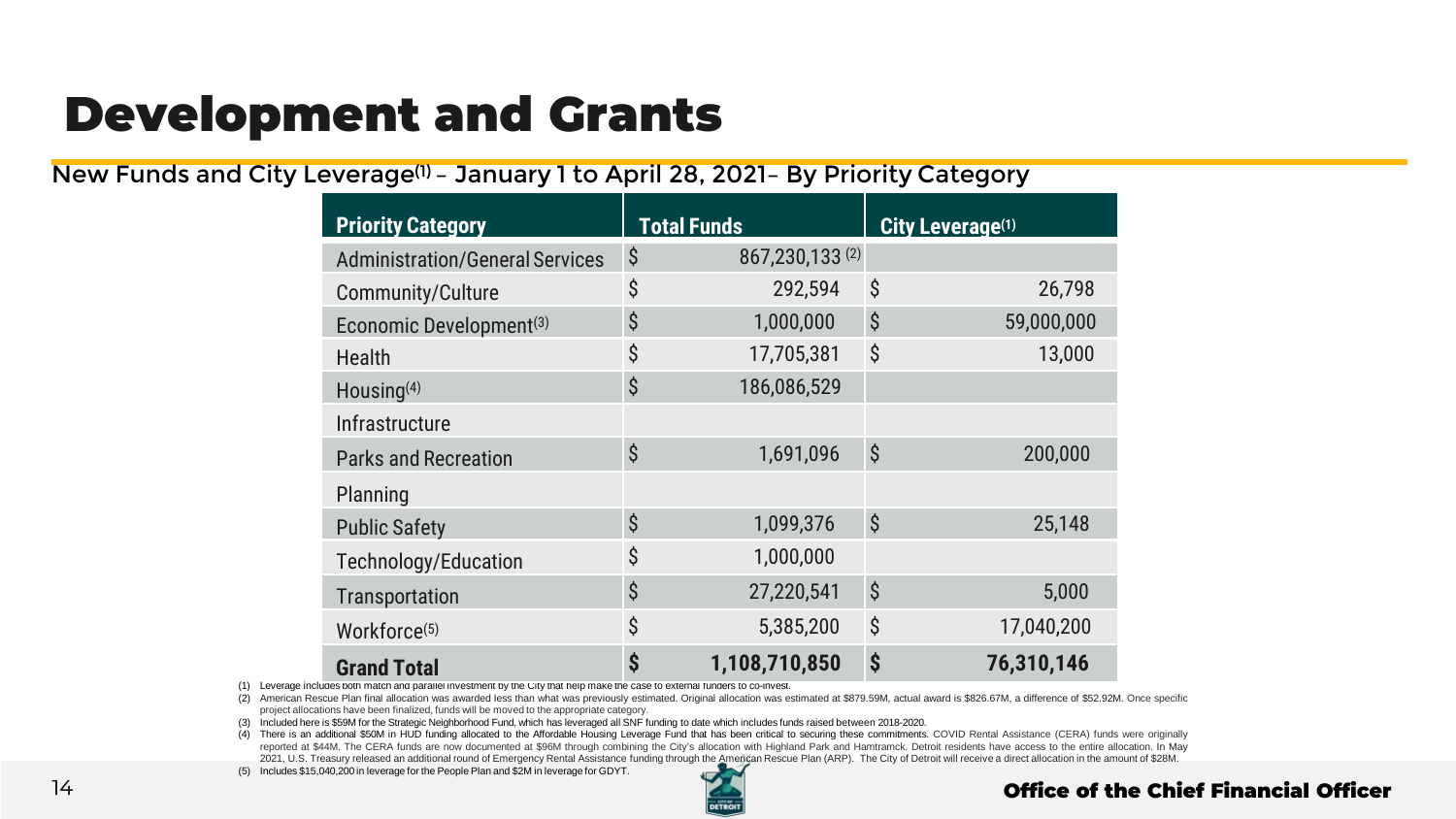## Coronavirus Federal Relief - Transparency

## Coronavirus Federal Relief(1) - Current Detail (\$ in millions)

| <b>Federal Source</b>                                                | <b>Awarded</b><br><b>Amount</b> | <b>Current</b><br><b>Estimated</b><br>Exp. | <b>Projected</b><br>Exp. | <b>Uses</b>                                                                                                                                                                                                |
|----------------------------------------------------------------------|---------------------------------|--------------------------------------------|--------------------------|------------------------------------------------------------------------------------------------------------------------------------------------------------------------------------------------------------|
| <b>CARES Act Coronavirus Relief Fund (CRF)</b>                       | \$116.9                         | \$116.9                                    | \$0                      | Previously unbudgeted costs necessary to respond to COVID, incurred between<br>3/1/2020 and 12/30/2020                                                                                                     |
| MI-2020-022-00 Section 5307 Urbanized<br>Area Formula                | \$64.3                          | \$33.6                                     | \$30.7                   | Emergency response services and supplies,<br>$\bullet$<br>paid administrative leave due to service reductions<br>$\bullet$<br>Provision of transit services that help residents and employees<br>$\bullet$ |
| Coronavirus Relief Local Government<br>Grants FY 2020                | \$37.3                          | \$37.3                                     | \$0                      | To offset reductions in State revenues allocated to the City of Detroit as part of the FY<br>2020 revenue sharing allocation                                                                               |
| CDBG-CV                                                              | \$24.9                          | \$9.9                                      | \$15.0                   | Investments in supportive housing, housing counseling, tax-filing assistance, housing<br>search and placement, eviction defense, and rental assistance for landlords and<br>tenants.                       |
| ESG-CV                                                               | \$19.6                          | \$15.7                                     | \$3.9                    | Emergency services such as shelter and outreach as well as prevention and rapid re-<br>housing to decrease homelessness, while mitigating impact of COVID                                                  |
| FEMA Supplemental Vaccine- Federal<br><b>Disaster Declaration</b>    | \$18.7                          | \$10.9                                     | \$7.8                    | To administer the COVID-19 vaccine at various facilities - includes cost of procuring<br>PPE and supplies to administer vaccine distribution. EPW extended to 8/2/21.                                      |
| <b>MDHHS Coronavirus Relief Fund (CRF)</b><br>for Testing Operations | \$15.8                          | \$15.8                                     | \$0.0\$                  | To administer and expand COVID testing operations and cover costs associated with<br>testing                                                                                                               |

(1) This report includes details for all documented awards received directly by the City, originating from federal and federal relief legislation associated with COVID-19, pursuant to Council's resolution. These are estima through 4/30/21, and subject to adjustment as supporting documentation is reviewed.

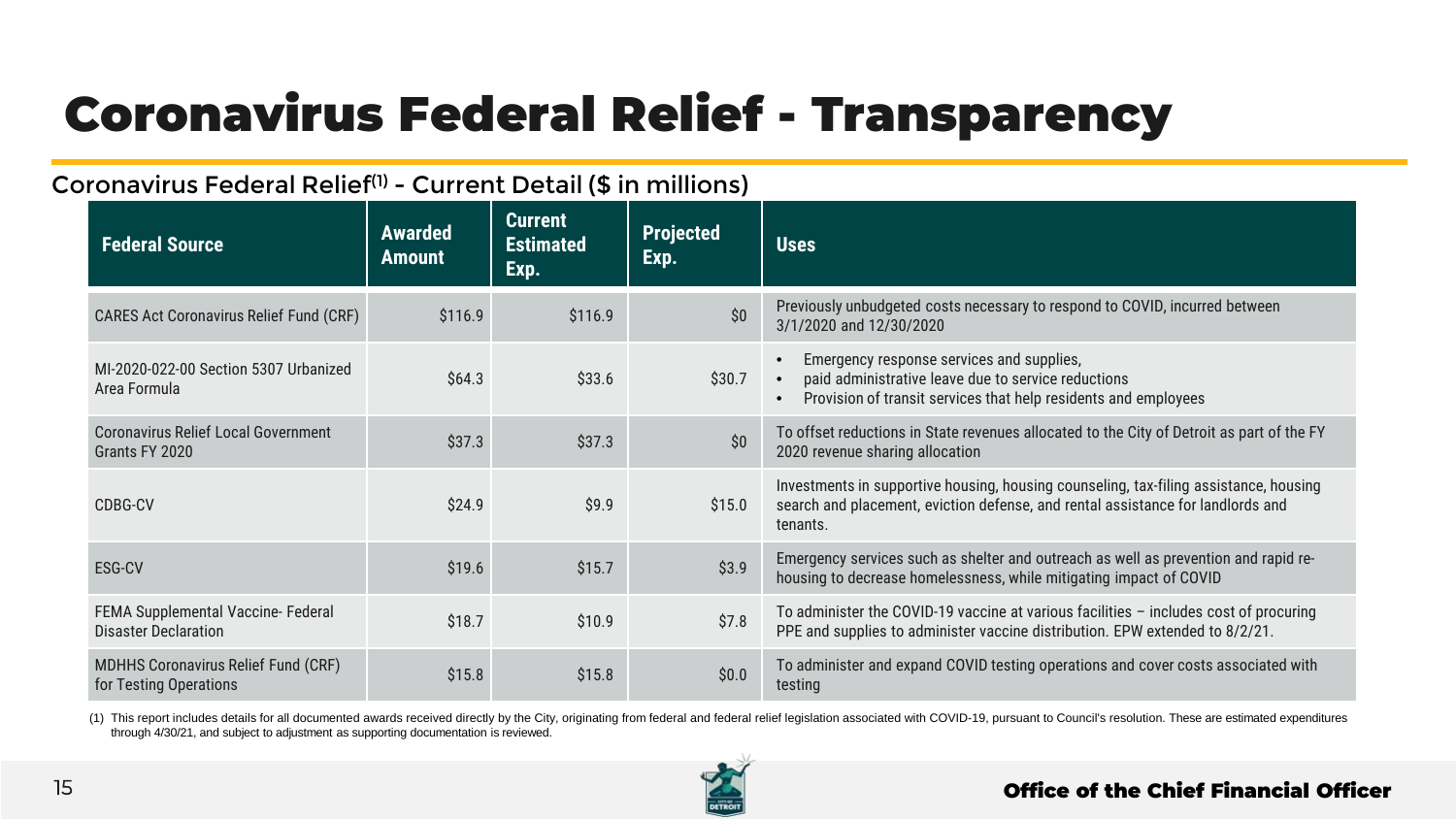## Coronavirus Federal Relief - Transparency

## Coronavirus Federal Relief - Current Detail (\$ in millions)

| <b>Federal Source</b>                                                 | <b>Amount</b> | <b>Current</b><br><b>Estimated</b><br>Exp. | <b>Projected</b><br>Exp. | <b>Uses</b>                                                                                                                                               |
|-----------------------------------------------------------------------|---------------|--------------------------------------------|--------------------------|-----------------------------------------------------------------------------------------------------------------------------------------------------------|
| Epi Lab Capacity (CDC) Enhanced Testing                               | \$14.3        | \$3.3                                      | \$11.0                   | To administer and expand COVID testing operations and cover costs associated<br>with testing                                                              |
| First Responder Hazard Pay Premiums Program                           | \$3.7         | \$3.7                                      | \$0                      | To reimburse qualifying first responder hazard pay premiums provided to first<br>responders who have performed hazardous duty or work related to COVID-19 |
| DOJ Byrne Coronavirus Emergency<br>Supplemental Funding (CESF)        | \$3.3         | \$1.8                                      | \$1.5                    | Fire and Police- OT costs due to COVID<br>$\bullet$<br>HSEM Early/Emergency Notification system<br>Software/Tech for DPD remote work                      |
| COVID-19 Epi Lab Capacity Contact Tracing<br><b>TCVM</b>              | \$2.8         | \$2.1                                      | \$0.7                    | To support contact tracing costs                                                                                                                          |
| Unanticipated School Closure Food Program<br>(USCFP)                  | \$2.1         | \$2.1                                      | \$0                      | In light of school closure, provide parents and guardians contact-free pick-up of<br>meals for children                                                   |
| FEMA Non-Congregate Shelter FY20                                      | \$1.7         | \$1.7                                      | \$0                      | To reimburse costs incurred by the City in combatting the COVID Pandemic $-1^{st}$<br>submission to FEMA                                                  |
| <b>CRF Contact Tracing</b>                                            | \$1.5         | \$0.3\$                                    | \$1.2                    | To cover the cost of contact tracing and case investigation, to mitigate the spread<br>of COVID-19.                                                       |
| MDE Summer Food Service Program Increase                              | \$1.1         | \$1.1                                      | \$0                      | To support the increase and expansion of SFSP 2020 due to COVID-19                                                                                        |
| <b>Coronavirus Task Force on Racial Disparities</b><br>Rapid Response | \$0.9         | \$0.8                                      | \$0.1                    | To cover the costs of staff and supplies in order to mitigate the effects of COVID-<br>19 on communities of color                                         |

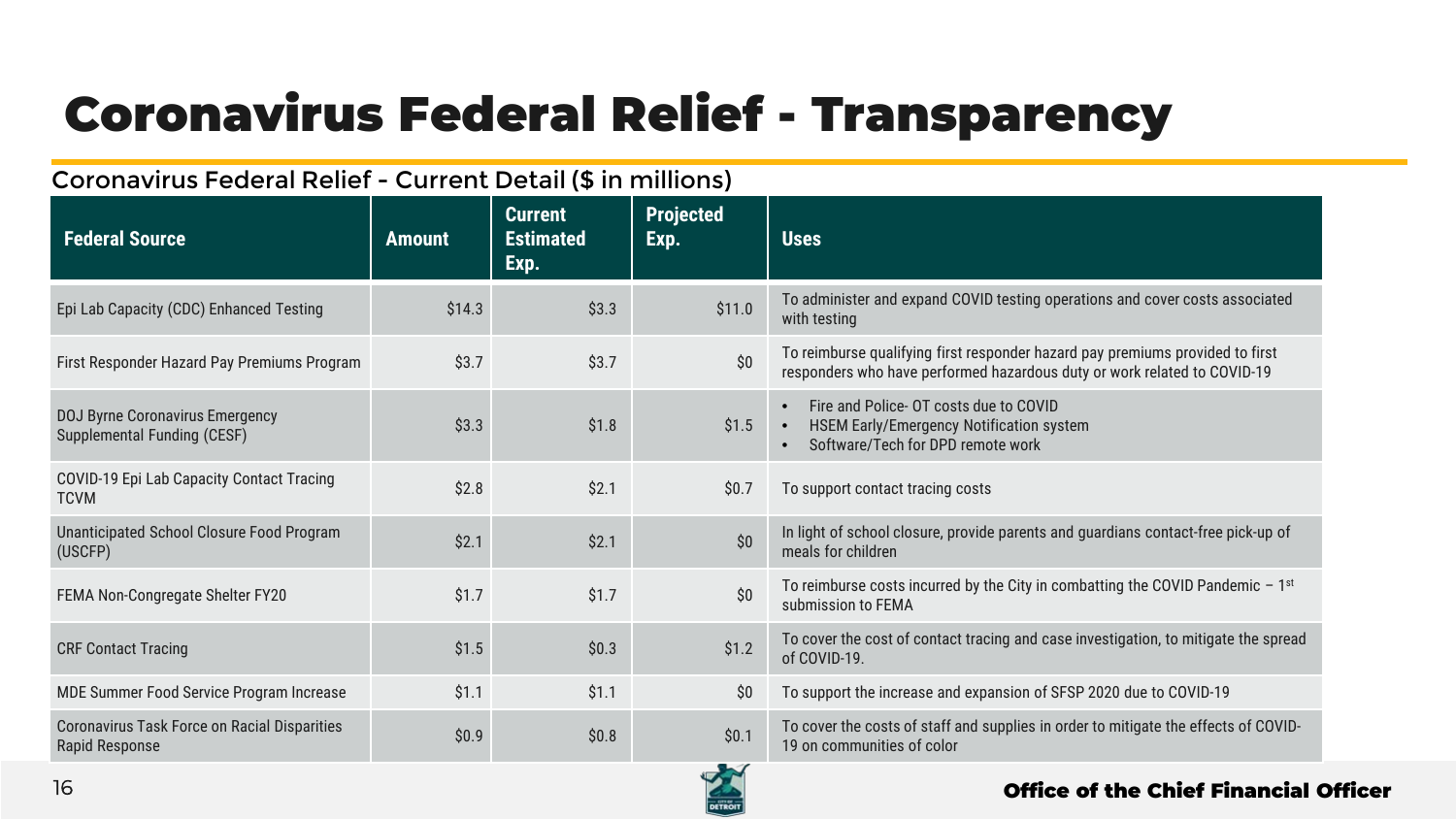## Coronavirus Federal Relief - Transparency

## Coronavirus Federal Relief - Current Detail (\$ in millions)

| <b>Federal Source</b>                                   | <b>Amount</b> | <b>Current</b><br><b>Estimated</b><br>Exp. | <b>Projected</b><br>Exp. | <b>Uses</b>                                                                                                                                                                                  |
|---------------------------------------------------------|---------------|--------------------------------------------|--------------------------|----------------------------------------------------------------------------------------------------------------------------------------------------------------------------------------------|
| Influenza Immunization Outreach Program                 | \$0.8         | \$0.3                                      | \$0.5                    | To provide more flu shots and ensure more people are vaccinated during the COVID<br>pandemic                                                                                                 |
| COVID-19 Contact Tracing TCVM Detroit Local<br>Comp.    | \$0.7         | \$0                                        | \$0.7                    | To support Contact Tracing under the Local Comprehensive Agreement                                                                                                                           |
| COVID-19 Immunizations                                  | \$0.7         | \$0.2\$                                    | \$0.5                    | To support COVID-19 Immunization Efforts                                                                                                                                                     |
| Ryan White HIV/AIDS Program Part A COVID-19<br>Response | \$0.5         | \$0.5                                      | \$0                      | Expanded training, additional contractual services, equipment - provides critical<br>meal, transportation, and housing needs for individuals living with HIV/AIDS, while<br>mitigating COVID |
| HOPWA-CV                                                | \$0.4         | \$0.4\$                                    | \$0                      | Assistance with short-term rental, mortgage and utilities payments, and Supportive<br>services for individuals and/or families affected by HIV/AIDS, while mitigating<br>COVID.              |
| COVID-19 Epi Lab Infection Prevention                   | \$0.3         | \$0.3\$                                    | \$0                      | <b>CDC ELC Support for Infection Prevention Efforts</b>                                                                                                                                      |
| <b>CRF LHD Testing</b>                                  | \$0.1         | \$0.1                                      | \$0                      | Provides additional supplies/resources for COVID-19 testing                                                                                                                                  |
| COVID-19 Epi Lab Infection Prevention Local<br>Comp.    | \$0.1         | \$0.1                                      | \$0\$                    | CDC ELC Support for Infection Prevention Efforts provided under the Local<br><b>Comprehensive Agreement</b>                                                                                  |
| Airport Supplemental CARES Act Funds FY 2020            | \$0.1         | \$0                                        | \$0.1                    | To cover the cost of airport utility expenses during the COVID-19 Emergency period                                                                                                           |
| <b>Coronavirus Federal Relief Total:</b>                | \$332.6       |                                            |                          |                                                                                                                                                                                              |

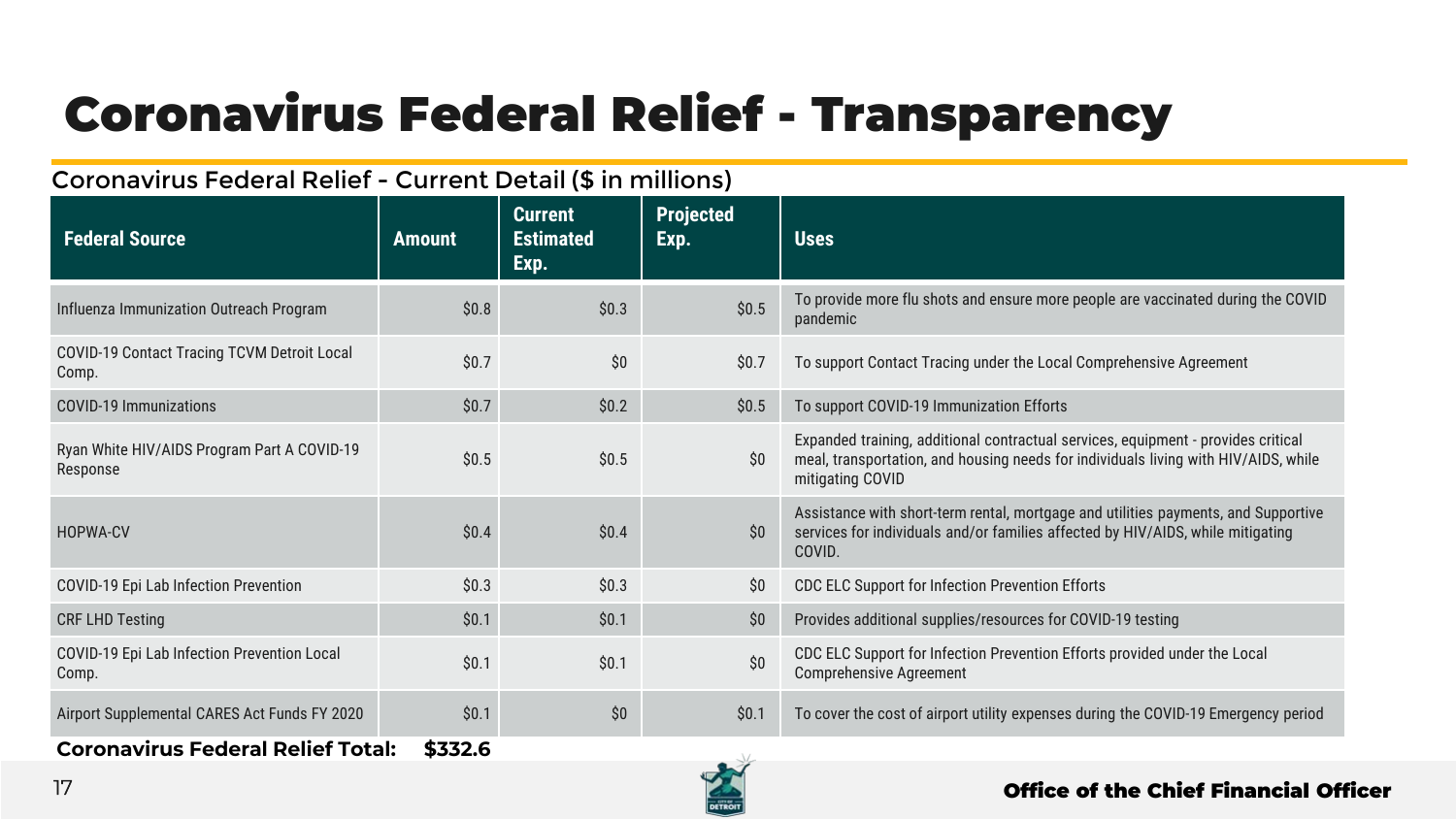## Cash Position

#### (\$ in millions) **Unrestricted Restricted March 2021 Total Prior Year March 2020 \$ 857.9 \$ 725.0 \$ 1,582.9 \$ 1,152.2 Plus/minus: Reconciling items** 1.2 (2.6) **(1.4) (4.9) Reconciled Bank Balance \$ 859.1 \$ 722.4 \$ 1,581.5 \$ 1,147.3 General Fund** General Accounts \$ 234.1 \$ 64.64 \$ 298.8 \$ 315.5 Risk Management/Self Insurance 11.6 9.6 21.2 76.3 Undistributed Delinquent Taxes 3.2 3.2 3.2 3.2 3.2 Quality of Life Fund 17.4 17.4 17.4 17.5 17.5 17.4 Retiree Protection Trust Fund **Canadian Control 2006** 233.4 233.4 233.4 233.4 233.4 233.4 233.4 233.4 233.4 233.4 A/P and Payroll Clearing 17.6 is a contract to the contract of the contract of the contract of the contract of the contract of the contract of the contract of the contract of the contract of the contract of the contract of **Other Governmental Funds** Capital Projects 26.7 351.6 378.3 117.8 Street Fund 107.8 3.2 110.9 89.6 Grants 61.8 0.1 61.9 46.5 **61.8 0.1 61.9** 61.9 46.5 Covid 19 162.0 - 162.0 - Solid Waste Management Fund 40.2 - 40.2 38.6 Debt Service - 52.3 52.3 49.3 Gordie Howe Bridge Fund 2.8 - 2.8 17.4 Other 19.2 17.6 19.2 17.6 **Enterprise Funds** Enterprise Funds 22.8 - 22.8 16.2 **Fiduciary Funds** Undistributed Property Taxes 68.4 88.3 85.4 88.3 85.4 Fire Insurance Escrow 10.8 - 10.8 10.8 Other 43.4 - 43.4 39.0 **Component Units** Component Units 18.0 11.9 **Total General Ledger Cash Balance \$ 859.1 \$ 722.4 \$ 1,581.5 \$ 1,147.3 General Ledger Cash Balances Bank Balance**

Note: This schedule reports total City of Detroit (excludes DSWD) cash in the bank at March 31, 2021 and differences between the General Ledger and bank balance are shown as reconciling items. This report does not represent cash available for spending, and liabilities and fund balance must be considered when determining excess cash.

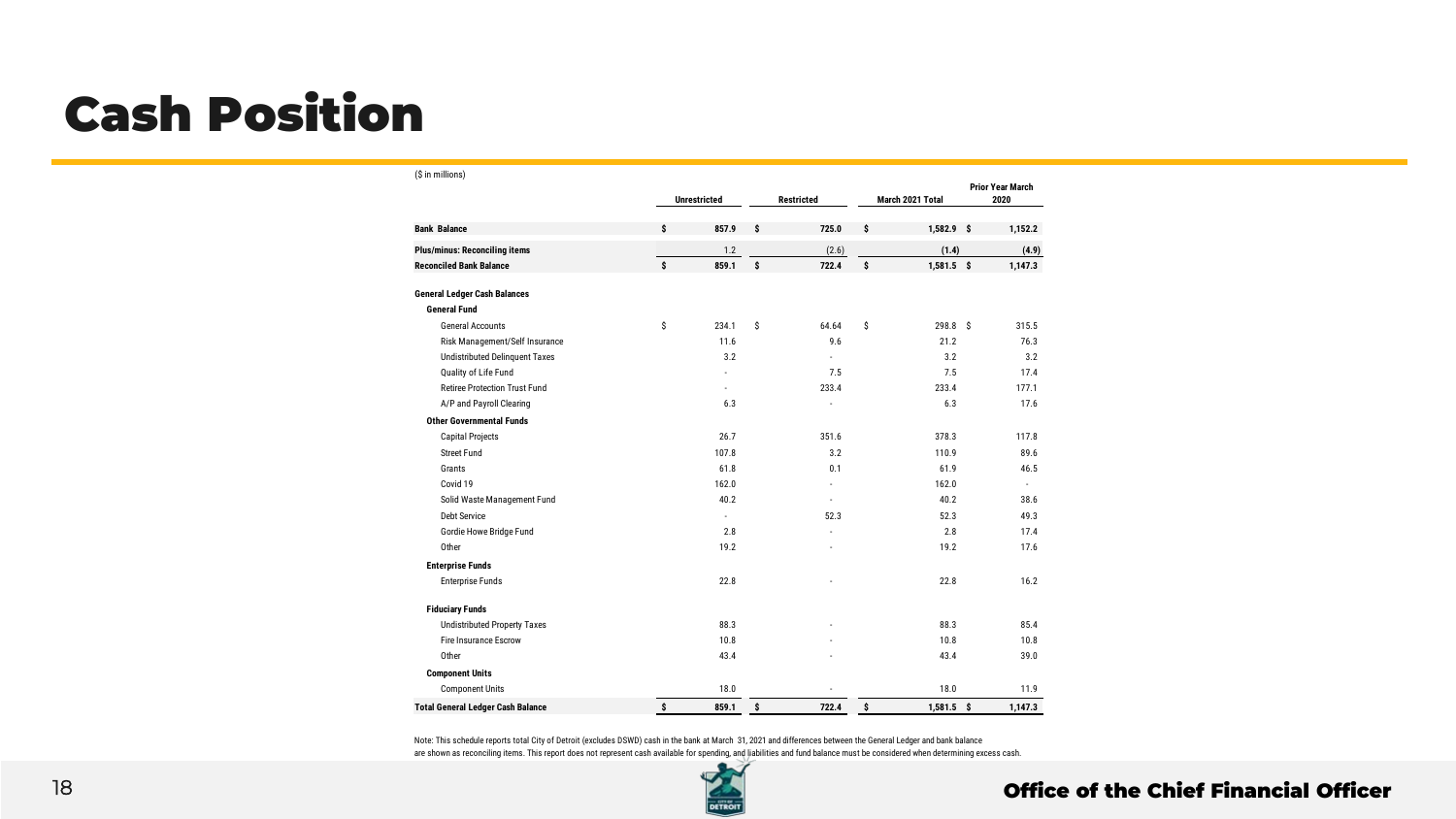## Operating Cash Activity: YTD Actual vs. Forecast and 12 Month Forecast

|                                        |     | FY20 YTD<br>July - Mar<br><b>Actual</b> |     | July - Mar<br><b>Actual</b> | FY21 YTD<br>July - Mar<br>Forecast | Variance |    | <b>March</b><br>2021<br><b>Actual</b> | <b>April</b><br>2021<br><b>Forecast</b> |             | <b>May</b><br>2021<br><b>Forecast</b> | June<br>2021<br><b>Forecast</b> |                   | July<br>2021<br><b>Forecast</b> | Aug<br>2021<br><b>Forecast</b> |             | <b>Sept</b><br>2021<br><b>Forecast</b> | Oct 2021 -<br><b>Mar 2022</b><br>Forecast |
|----------------------------------------|-----|-----------------------------------------|-----|-----------------------------|------------------------------------|----------|----|---------------------------------------|-----------------------------------------|-------------|---------------------------------------|---------------------------------|-------------------|---------------------------------|--------------------------------|-------------|----------------------------------------|-------------------------------------------|
|                                        |     |                                         |     |                             |                                    |          |    |                                       |                                         |             |                                       |                                 |                   |                                 |                                |             |                                        |                                           |
| <b>Beginning Common Cash Pool</b>      | Ŝ   | 553.6                                   | - S | 564.2                       |                                    |          | .s | 612.0                                 | 588.0<br>l S                            |             | 599.7                                 | ۱s                              | 549.2             | $650.4$ \$<br>۱s                |                                | 662.2       | $690.1$ S<br>. <b>\$</b>               | 625.8                                     |
| <b>Sources of Cash</b>                 |     |                                         |     |                             |                                    |          |    |                                       |                                         |             |                                       |                                 |                   |                                 |                                |             |                                        |                                           |
| <b>Income Taxes</b>                    | \$. | 215.0                                   |     | $221.2$ \$                  | $133.9$ \$                         | 87.3     | Ŝ. | 28.5                                  | ΙŚ                                      | 24.9        | - Š<br>9.8                            | Ŝ.                              | 17.3 <sup>5</sup> | 25.3                            | -S                             | $20.3$ \$   | 27.0 <sup>5</sup>                      | 146.6                                     |
| <b>Property Taxes</b>                  |     | 503.8                                   |     | 551.1                       | 522.1                              | 29.0     |    | 10.4                                  |                                         | 3.1         | 5.6                                   |                                 | 45.9              | 58.2                            |                                | 188.4       | 20.8                                   | 236.2                                     |
| Revenue Sharing                        |     | 115.2                                   |     | 90.5                        | 88.6                               | 1.9      |    | ٠                                     |                                         | 27.7        |                                       |                                 | 25.1              |                                 |                                | 29.0        |                                        | 87.4                                      |
| <b>Wagering Taxes</b>                  |     | 156.0                                   |     | 90.6                        | 38.7                               | 51.9     |    | 18.5                                  |                                         | 9.0         | 9.6                                   |                                 | 10.2              | 13.1                            |                                | 27.6        | 13.0                                   | 97.8                                      |
| <b>Utility Users Taxes</b>             |     | 18.5                                    |     | 20.7                        | 18.5                               | 2.2      |    | 3.9                                   |                                         | 2.6         | 3.1                                   |                                 | 2.2               | 1.8                             |                                | 1.4         | 1.9                                    | 14.0                                      |
| <b>Other Receipts</b>                  |     | 279.8                                   |     | 427.6                       | 290.5                              | 137.1    |    | 33.4                                  |                                         | 26.0        | 29.4                                  |                                 | 61.0              | 22.2                            |                                | 42.4        | 44.4                                   | 166.6                                     |
| Net Interpool transfers                |     | 312.3                                   |     | 301.1                       | 324.7                              | (23.6)   |    | 38.9                                  |                                         | 33.1        | 23.2                                  |                                 | 72.3              | 72.0                            |                                | 21.8        | 44.3                                   | 239.5                                     |
| <b>Bond Proceeds</b>                   |     | 34.1                                    |     | 32.3                        | 12.9                               | 19.4     |    | 1.5                                   |                                         | 0.7         | 1.5                                   |                                 | 8.7               | 20.1                            |                                | 1.3         | 0.3                                    | 47.2                                      |
| Transfers from Budget Reserve Fund (1) |     |                                         |     |                             |                                    |          |    |                                       |                                         |             |                                       |                                 | 50.0              |                                 |                                |             |                                        |                                           |
| <b>Total Sources of Cash</b>           |     | \$1,634.7                               |     | 1,735.6                     | \$1,429.9                          | \$305.7  |    | \$135.1                               | \$127.1                                 |             | \$82.2                                | \$292.7                         |                   | \$212.7                         |                                | \$332.2     | \$151.7                                | \$1,035.3                                 |
|                                        |     |                                         |     |                             |                                    |          |    |                                       |                                         |             |                                       |                                 |                   |                                 |                                |             |                                        |                                           |
| <b>Uses of Cash</b>                    |     |                                         |     |                             |                                    |          |    |                                       |                                         |             |                                       |                                 |                   |                                 |                                |             |                                        |                                           |
| <b>Wages and Benefits</b>              |     | (530.3)                                 | ۱s  | $(518.3)$ \$                | $(518.9)$ \$                       | 0.6      | Ŝ. | $(54.9)$ \$                           |                                         | $(44.6)$ \$ | $(43.0)$ \$                           |                                 | $(64.2)$ \$       | (53.9)                          | -S                             | $(59.2)$ \$ | $(57.7)$ \$                            | (336.8)                                   |
| <b>Pension Contribution</b>            |     | (43.9)                                  |     | (45.4)                      | (43.1)                             | (2.3)    |    | (2.4)                                 |                                         | (9.3)       | (2.2)                                 |                                 | (4.9)             | (10.1)                          |                                | (2.2)       | (2.2)                                  | (30.8)                                    |
| Debt Service                           |     | (23.6)                                  |     | (18.5)                      | (18.5)                             |          |    | (8.7)                                 |                                         |             |                                       |                                 |                   | (5.1)                           |                                |             | (8.7)                                  | (9.8)                                     |
| <b>Property Tax Distribution</b>       |     | (298.9)                                 |     | (328.3)                     | (331.3)                            | 3.0      |    | (11.3)                                |                                         |             | (1.4)                                 |                                 | (52.9)            | (6.8)                           |                                | (86.0)      | (62.7)                                 | (150.2)                                   |
| <b>TIF Distribution</b>                |     | (29.7)                                  |     | (30.7)                      | (29.7)                             | (1.0)    |    |                                       |                                         |             | (29.6)                                |                                 | (0.3)             |                                 |                                |             |                                        | (29.7)                                    |
| Other Disbursements                    |     | (733.9)                                 |     | (720.6)                     | (692.9)                            | (27.7)   |    | (81.8)                                |                                         | (61.5)      | (56.5)                                |                                 | (69.2)            | (95.0)                          |                                | (101.9)     | (84.7)                                 | (460.3)                                   |
| Transfers to Retiree Protection Fund   |     | (45.0)                                  |     | (50.0)                      | (50.0)                             |          |    |                                       |                                         |             |                                       |                                 |                   | (30.0)                          |                                | (55.0)      |                                        |                                           |
| <b>Total Uses of Cash</b>              |     | (\$1,705.3)                             |     | $(1,711.8)$ \$              | (1,684.4)                          | (S27.4)  |    | (S159.1)                              | (S115.4)                                |             | (S132.7)                              | ( \$191.5)                      |                   | (S200.9)                        |                                | ( \$304.3)  | ( \$216.0)                             | (\$1,017.6)                               |
|                                        |     |                                         |     |                             |                                    |          |    |                                       |                                         |             |                                       |                                 |                   |                                 |                                |             |                                        |                                           |
| <b>Net Cash Flow</b>                   |     | ( \$70.6)                               |     | 23.8                        | (S254.5)                           | \$278.3  |    | (S24.0)                               | \$11.7                                  |             | ( \$50.5)                             | \$101.2                         |                   | \$11.8                          |                                | \$27.9      | ( \$64.3)                              | \$17.7                                    |
|                                        |     |                                         |     |                             |                                    |          |    |                                       |                                         |             |                                       |                                 |                   |                                 |                                |             |                                        |                                           |
| <b>Ending Common Cash Pool</b>         |     | \$483.0                                 | -S  | 588.0                       |                                    |          |    | \$588.0                               | \$599.7                                 |             | \$549.2                               | \$650.4                         |                   | \$662.2                         |                                | \$690.1     | \$625.8                                | \$643.5                                   |
| <b>Budget Reserve Fund (1)</b>         | \$  | 107.0                                   | -Ŝ  | 107.0                       | 107.0                              |          | Ŝ. | 107.0                                 |                                         | $107.0$ \$  | 107.0                                 |                                 | $57.0$ \$         | $107.0$ S                       |                                |             |                                        | 107.0                                     |
|                                        |     |                                         |     |                             | l \$                               |          |    |                                       | l s                                     |             |                                       | $\mathsf{s}$                    |                   |                                 |                                | $107.0$ \$  | $107.0$ \$                             |                                           |

*(1) The June 2021 projected transfer from Budget Reserve Fund was part of the original FY21 budget solution. It may not be necessary as other cost savings /surplus are identified.* 

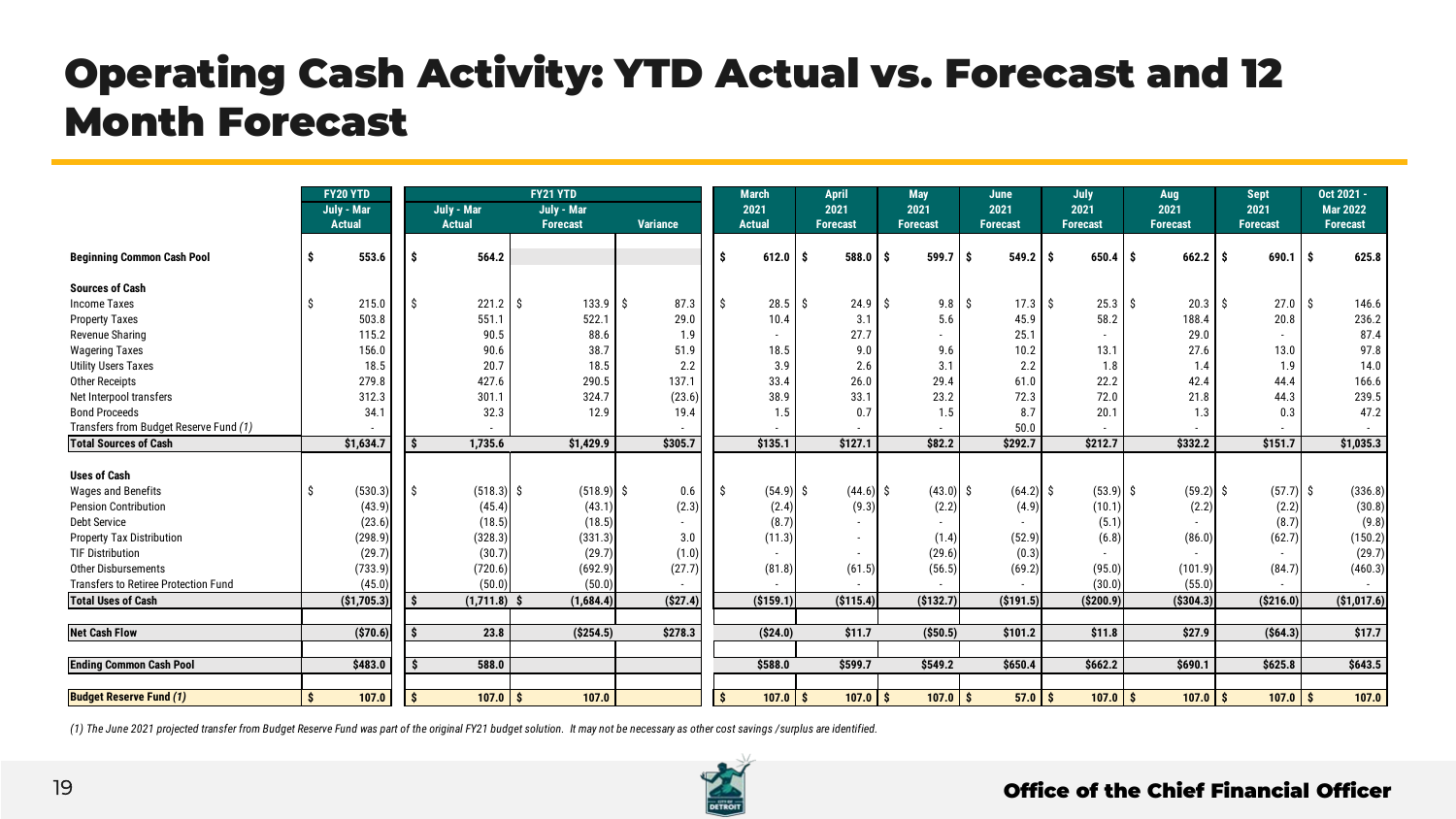## Accounts Payable and Supplier Payments

#### **City of Detroit**

**Accounts Payable Analysis**

*\$ in millions*

| Accounts Payable (AP) as of Mar-21                   |   |        |
|------------------------------------------------------|---|--------|
| Total AP (Feb-21)                                    | ς | 37.2   |
| Plus: Mar-21 invoices processed                      |   | 72.4   |
| Less: Mar-21 Payments made                           |   | (87.1  |
| Total AP month end (Mar-21)                          | S | 22.5   |
| Less: Invoices on hold (1)                           | Ŝ | (13.0) |
| Less: Installments/Retainage Invoices <sup>(2)</sup> | ¢ | (0.1)  |
| Net AP not on hold                                   |   | 9.4    |





■ On Hold ■ Not on Hold

Mar-20 Apr-20 May-20 Jun-20 Jul-20 Aug-20 Sep-20 Oct-20 Nov-20 Dec-20 Jan-21 Feb-21 Mar-21



#### Notes:

(1) Invoices with system holds are pending validation. Some reasons include: pending receipt, does not match purchase order quantity/price and legal holds

(2) Invoices on retainage are on hold until the supplier satifies all contract obligations

All invoices are processed and aged based on the invoice date

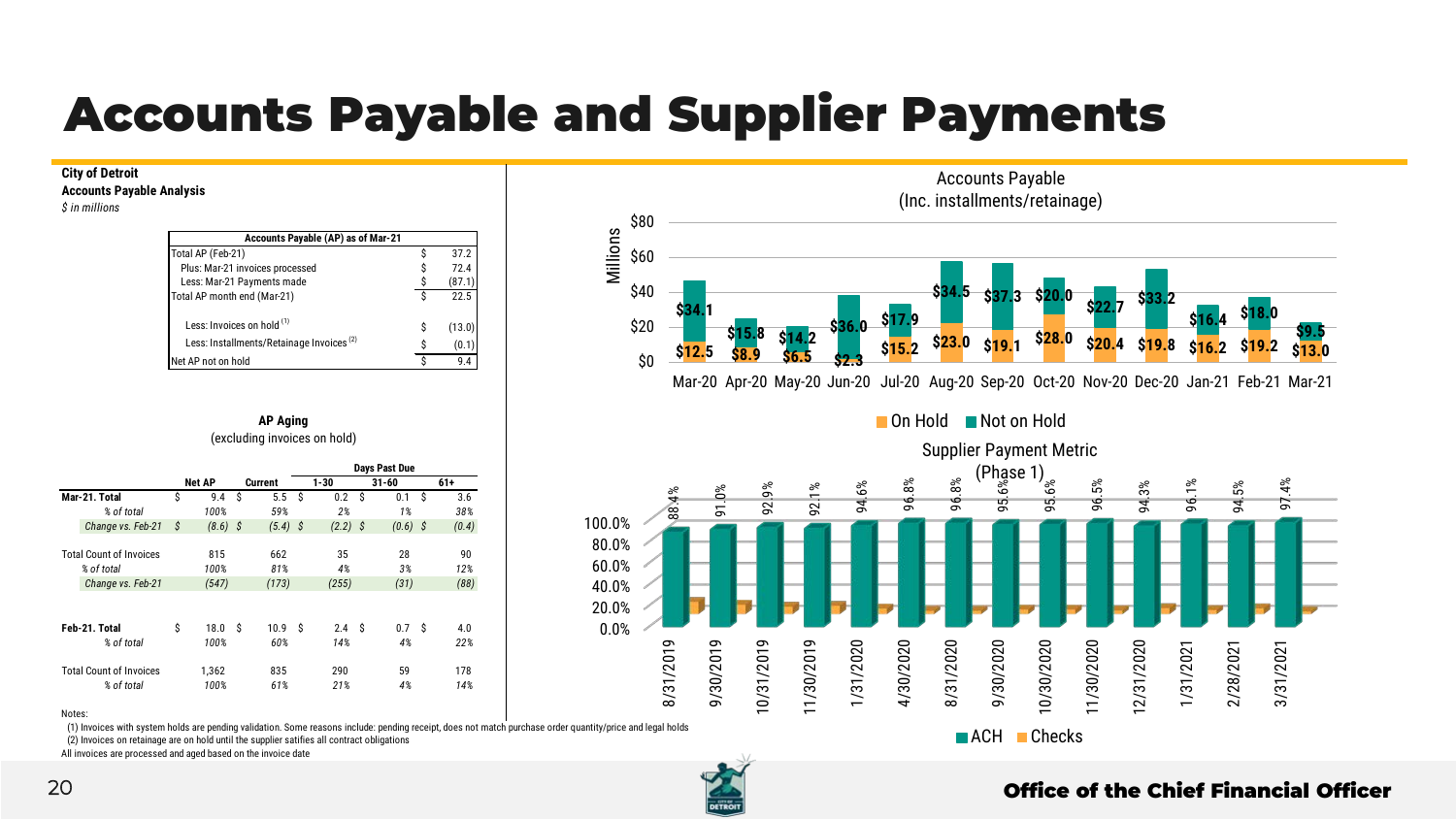# Property Tax Report

#### **Collection Rate Analysis**

For Tax Year 2020 *\$ in millions*

|                                                           |  | FY 2021 (Tax Year 2020) |                            |                        | FY 2020 (Tax Year 2019)                            |       |  |                            |                        |  |  |  |
|-----------------------------------------------------------|--|-------------------------|----------------------------|------------------------|----------------------------------------------------|-------|--|----------------------------|------------------------|--|--|--|
| Adjusted Tax Roll <sup>(1)</sup><br><b>Property Class</b> |  |                         | Collections <sup>(1)</sup> | <b>Collection Rate</b> | $^{\blacktriangledown}$ Adjusted Tax Roll $^{(1)}$ |       |  | Collections <sup>(1)</sup> | <b>Collection Rate</b> |  |  |  |
| <b>Commercial</b>                                         |  | 100.3                   | 92.6                       | $92.3%$ \$             |                                                    | 93.8  |  | 86.4                       | 92.1%                  |  |  |  |
| <b>Industrial</b>                                         |  | 21.0                    | 19.3                       | 92.1%                  |                                                    | 20.8  |  | 19.5                       | 93.8%                  |  |  |  |
| <b>Residential</b>                                        |  | 80.9                    | 56.3                       | 69.6%                  |                                                    | 76.8  |  | 52.0                       | 67.7%                  |  |  |  |
| <b>Utility</b>                                            |  | 19.6                    | 19.6                       | 100.0%                 |                                                    | 18.5  |  | 18.5                       | 100.0%                 |  |  |  |
| Total                                                     |  | 221.8                   | 187.8                      | $84.7\%$ \$            |                                                    | 209.8 |  | 176.3                      | 84.0%                  |  |  |  |

<sup>1</sup> Amounts include General Operating, Debt Service and Library Levies.

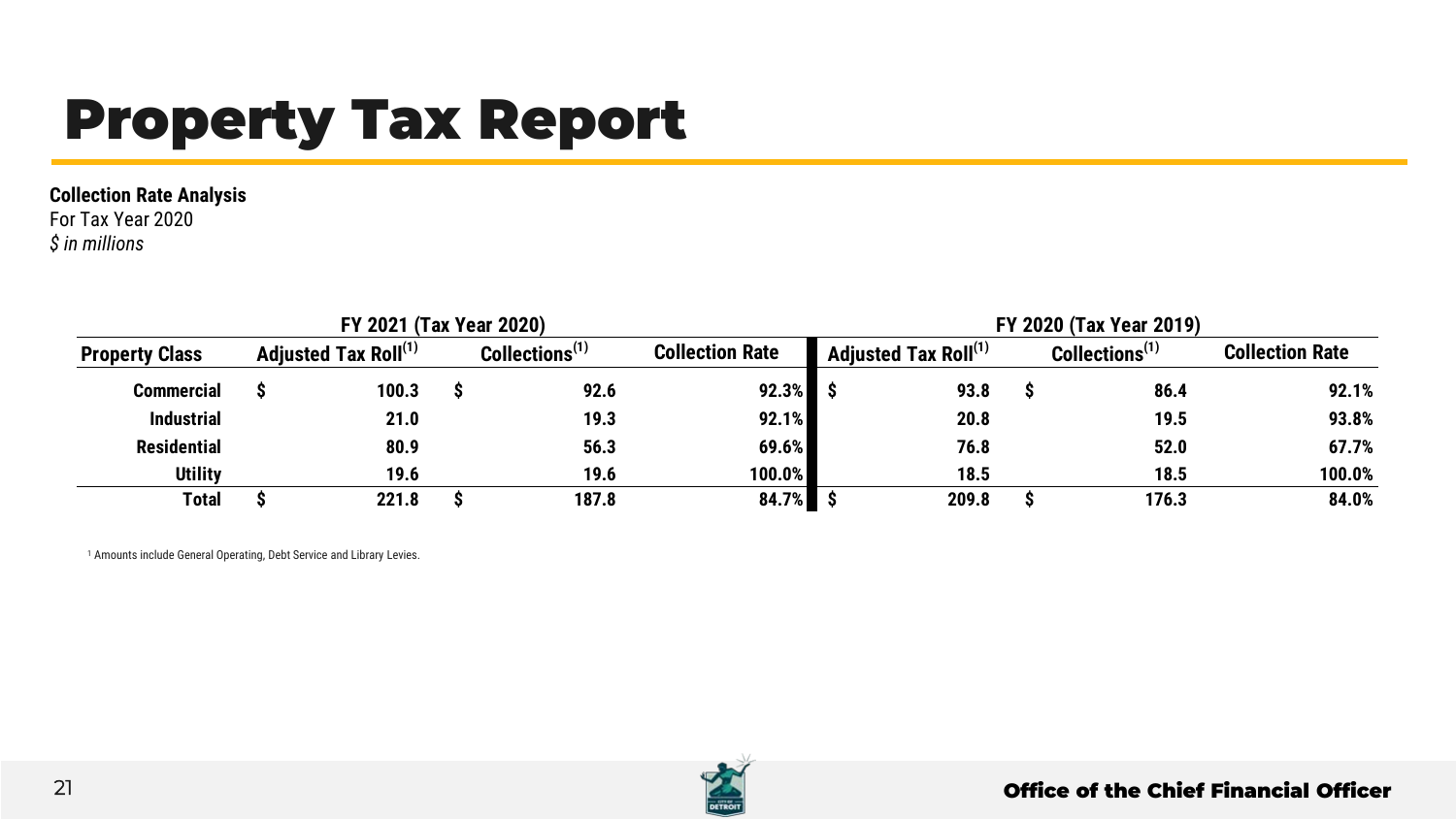# Investment Portfolio Summary (Q3 FY2021)

| <b>Common Cash</b>                                                 | <b>Par Value</b>           | <b>Market Value</b>                  | <b>Book Value</b>                  | % of Portfolio           | Term           | <b>Days to Maturity</b>        |
|--------------------------------------------------------------------|----------------------------|--------------------------------------|------------------------------------|--------------------------|----------------|--------------------------------|
| <b>Demand Deposit</b>                                              | 84,307,185.88              | 84,307,185.88                        | 84,307,185.88                      | 22.00%                   | 1              | 1                              |
| LGIP                                                               | 62,504,511.42              | 62,504,511.42                        | 62,504,511.42                      | 16.00%                   | $\mathbf{1}$   | 1                              |
| Municipal Money Market                                             | 237,840,136.63             | 237,840,136.63                       | 237,840,136.63                     | 62.00%                   | $\mathbf{1}$   | $\mathbf{1}$                   |
|                                                                    | \$384,651,833.93           | \$384,651,833.93                     | \$384,651,833.93                   | 100.00%                  | $\mathbf{1}$   | $\mathbf{1}$                   |
| <b>Total Earnings</b>                                              | \$392,630,55               |                                      |                                    |                          |                |                                |
| <b>Effective Rate of Return</b>                                    | 0.15%                      |                                      |                                    |                          |                |                                |
| <b>Risk Management</b>                                             | Par Value                  | <b>Market Value</b>                  | <b>Book Value</b>                  | % of Portfolio           | Term           | <b>Days to Maturity</b>        |
| <b>Trustee Money Markets</b>                                       | 9,626,915.58               | 9,626,915.58                         | 9,626,915.58                       | 100.00%                  | 1              | 1                              |
|                                                                    | \$9,626,915.58             | \$9,626,915.58                       | \$9,626,915.58                     | 100.00%                  | $\overline{1}$ | 1                              |
| <b>Total Earnings</b>                                              | \$4,483.67                 |                                      |                                    |                          |                |                                |
| <b>Effective Rate of Return</b>                                    | 0.05%                      |                                      |                                    |                          |                |                                |
| <b>Debt Service</b>                                                | <b>Par Value</b>           | <b>Market Value</b>                  | <b>Book Value</b>                  | % of Portfolio           | Term           | <b>Days to Maturity</b>        |
| <b>Trustee Money Markets</b>                                       | 71.242.427.61              | 71.242.427.61                        | 71,242,427.61                      | 100.00%                  | 1              | 1                              |
|                                                                    | \$71,242,427.61            | \$71,242,427.61                      | \$71,242,427.61                    | 100.00%                  | $\overline{1}$ | $\mathbf{1}$                   |
| <b>Total Earnings</b>                                              | \$23.247.44                |                                      |                                    |                          |                |                                |
| <b>Effective Rate of Return</b>                                    | 0.03%                      |                                      |                                    |                          |                |                                |
| <b>Bond Proceeds</b>                                               | <b>Par Value</b>           | <b>Market Value</b>                  | <b>Book Value</b>                  | % of Portfolio           | Term           | <b>Days to Maturity</b>        |
| LGIP                                                               | 74.134.338.97              | 74.134.338.97                        | 74.134.338.97                      | 30.00%                   | $\mathbf{1}$   |                                |
| <b>Trustee Money Markets</b>                                       | 176,536,800.79             | 176,536,800.79                       | 176,536,800.79                     | 70.00%                   | 1              | $\mathbf{1}$                   |
|                                                                    | \$250,671,139.76           | \$250,671,139.76                     | \$250,671,139.76                   | 100.00%                  | $\mathbf{1}$   | $\mathbf{1}$                   |
| <b>Total Earnings</b>                                              | \$107.410.73               |                                      |                                    |                          |                |                                |
| <b>Effective Rate of Return</b>                                    | 0.06%                      |                                      |                                    |                          |                |                                |
| <b>DPW</b>                                                         | <b>Par Value</b>           | <b>Market Value</b>                  | <b>Book Value</b>                  | % of Portfolio           | Term           | <b>Days to Maturity</b>        |
| <b>TGIP</b>                                                        | 26.386.952.19              | 26.386.952.19                        | 26.386.952.19                      | 100.00%                  | $\mathbf{1}$   | 1                              |
|                                                                    | \$26.386.952.19            | \$26,386,952.19                      | \$26,386,952.19                    | 100.00%                  | $\overline{1}$ | 1                              |
| <b>Total Earnings</b>                                              | \$23,600.28                |                                      |                                    |                          |                |                                |
| <b>Effective Rate of Return</b>                                    | 0.12%                      |                                      |                                    |                          |                |                                |
|                                                                    |                            |                                      |                                    |                          |                |                                |
| <b>Reserve</b>                                                     | Par Value<br>53.466.919.52 | <b>Market Value</b><br>53.892.589.52 | <b>Book Value</b><br>53,466,919.52 | % of Portfolio<br>45.00% | Term<br>978    | <b>Days to Maturity</b><br>702 |
| <b>Certificates of Deposit</b><br><b>Federal Agency Securities</b> | 5,000,000.00               | 5,002,800.00                         | 5,000,000.00                       | 4.00%                    | 1093           | 322                            |
| LGIP                                                               | 116.25                     | 116.25                               | 116.25                             | 0.00%                    | $\overline{1}$ | $\overline{1}$                 |
| Municipal Money Market                                             | 50.030.878.28              | 50.030.878.28                        | 50.030.878.28                      | 42.00%                   | 1              | 1                              |
| <b>Trustee Money Markets</b>                                       | 10.438.447.19              | 10.438.447.19                        | 10.438.447.19                      | 9.00%                    | $\mathbf{1}$   | $\mathbf{1}$                   |
|                                                                    | \$118,936,361.24           | \$119,364,831.24                     | \$118,936,361.24                   | 100.00%                  | 486            | 330                            |
| <b>Total Earnings</b>                                              | \$492.065.78               |                                      |                                    |                          |                |                                |
| <b>Effective Rate of Return</b>                                    | 0.55%                      |                                      |                                    |                          |                |                                |
| Retiree Protection Trust <sup>(1)</sup>                            | <b>Par Value</b>           | <b>Market Value</b>                  | <b>Book Value</b>                  | % of Portfolio           | Term           | <b>Days to Maturity</b>        |
| <b>Fixed Income Investments</b>                                    | 184.007.020.00             | 184.007.020.00                       | 184.007.020.00                     |                          | N/A            | N/A                            |
| <b>Trustee Money Markets</b>                                       | 50,264,572.00              | 50,264,572.00                        | 50,264,572.00                      | 100.00%                  | $\mathbf{1}$   | $\mathbf{1}$                   |
|                                                                    | \$234,271,592.00           | \$234,271,592.00                     | \$234,271,592.00                   | 100.00%                  | ī              | T                              |
| <b>Total Earnings</b>                                              | $-$1,247,066.00$           |                                      |                                    |                          |                |                                |
| <b>Effective Rate of Return</b>                                    | $-0.38%$                   |                                      |                                    |                          |                |                                |
| <b>Total Earnings</b>                                              | $-5203627.55$              |                                      |                                    |                          |                |                                |



(1) The RPF investments had a return of -1.43% for the quarter ended March 31, 2021 due to a decline in fixed income markets in the quarter, primarily due to rising interest rates which acted as a drag on bond benchmark performance. The Bloomberg Barclays US Aggregate Bond Index returned -3.4% for the period, so the RPF had favorable results compared to this benchmark. Since inception on October 1, 2017, the RPF had a return of 2.63%.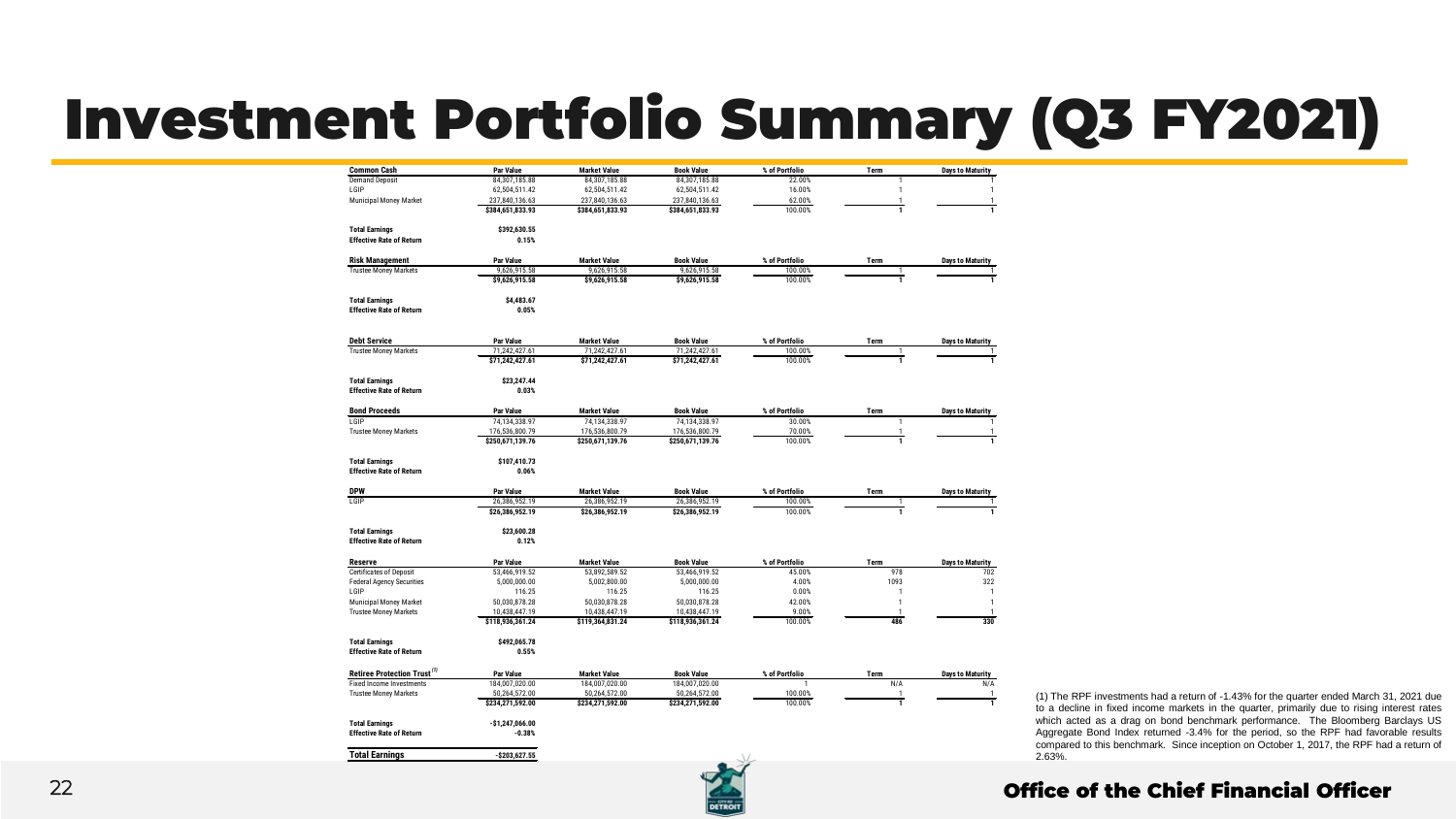# Pension Payments

#### **City of Detroit Pension Payments Report for the Three Quarters ended March 31, 2021** (unaudited)

|                                       | <b>YTD FY2021 Payments by Source</b> |  |                          |  |                        |  |                       |  |                          |  |                          |  |            |
|---------------------------------------|--------------------------------------|--|--------------------------|--|------------------------|--|-----------------------|--|--------------------------|--|--------------------------|--|------------|
|                                       |                                      |  | <b>Detroit Water and</b> |  |                        |  |                       |  |                          |  | <b>Detroit Institute</b> |  |            |
|                                       |                                      |  | <b>Sewerage</b>          |  | <b>Great Lakes</b>     |  | <b>Detroit Public</b> |  | <b>COBO Authority</b>    |  | of Arts and              |  |            |
| <b>YTD Payments to Plan/Fund</b>      | <b>City of Detroit</b>               |  | <b>Department</b>        |  | <b>Water Authority</b> |  | Librarv               |  | (TCF Center)             |  | <b>Foundations</b>       |  | Total      |
| PFRS Hybrid Plan (Component I)        | 14,756,998                           |  |                          |  |                        |  |                       |  |                          |  |                          |  | 14,756,998 |
| PFRS Legacy Plan (Component II)       |                                      |  |                          |  |                        |  |                       |  |                          |  |                          |  |            |
| GRS Hybrid Plan (Component I)         | 7.543.935                            |  | 1.043.172                |  |                        |  | 282,703               |  | 4,650                    |  |                          |  | 8,874,459  |
| <b>GRS Legacy Plan (Component II)</b> |                                      |  |                          |  |                        |  | 293,500               |  |                          |  |                          |  | 293.500    |
| RPF (IRC Section 115 Trust)           | 50,000,000                           |  | $\overline{\phantom{a}}$ |  |                        |  |                       |  | $\overline{\phantom{0}}$ |  |                          |  | 50,000,000 |
| Total                                 | 72,300,933                           |  | ,043,172                 |  |                        |  | 576,203               |  | 4,650                    |  |                          |  | 73,924,957 |

#### **Acronyms:**

PFRS: Police and Fire Retirement System GRS: General Retirement System RPF: Retiree Protection Fund

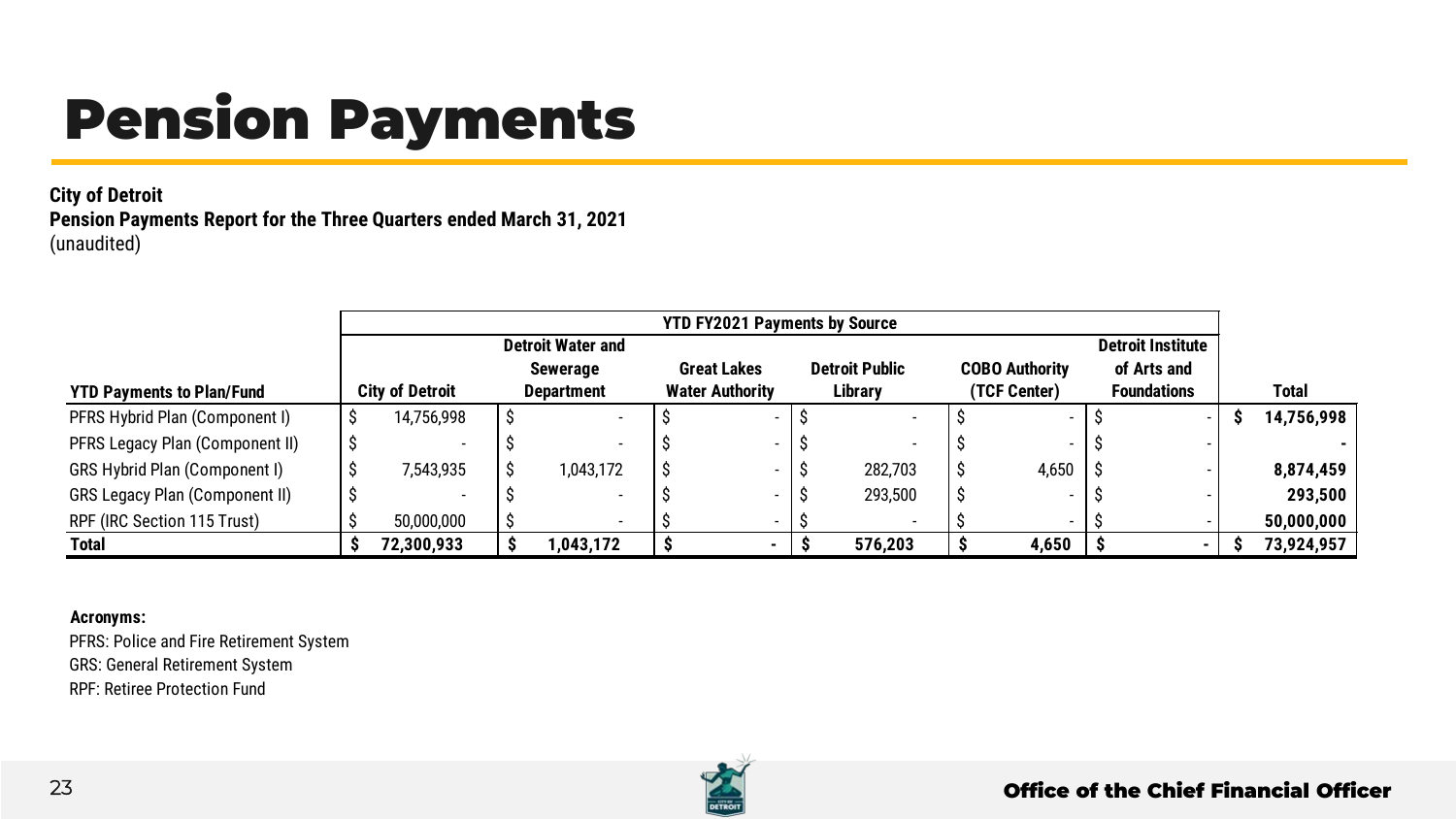# Debt Service

#### **City of Detroit**

**Debt Service Report for the Three Quarters ended March 31, 2021** (unaudited)

|                                                           |                 |   |                              |    |                     |    | .                  |    |                    |     |                   |    |                 |
|-----------------------------------------------------------|-----------------|---|------------------------------|----|---------------------|----|--------------------|----|--------------------|-----|-------------------|----|-----------------|
| unaudited)                                                |                 |   |                              |    |                     |    |                    |    |                    |     |                   |    | Required        |
|                                                           | # of            |   | <b>Principal Outstanding</b> |    | Annual              |    |                    |    |                    |     | <b>At Trustee</b> |    | Set-Aside       |
| <b>Debt Obligation</b>                                    | Series          |   | (as of $3/31/21$ )           |    | <b>Debt Service</b> |    | <b>Amount Paid</b> |    | <b>Balance Due</b> |     | (as of 3/31/21)   |    | (as of 3/31/21) |
| 2010 UTGO DSA Second Lien Bonds'                          |                 | S | 84,050,000                   | Ŝ. | 9,825,710           |    | 6,345,042          |    | 3,480,668          | S   | 8,716,709         | Ŝ  |                 |
| 2016 UTGO DSA Fourth Lien Bonds                           |                 |   | 117,190,000                  |    | 35,919,553          |    | 2,824,776          |    | 33,094,776         |     | 49,655,339        |    | 33,094,776      |
| 2018 UTGO Bonds                                           |                 |   | 125,840,000                  |    | 16,912,000          |    | 3,146,000          |    | 13,766,000         |     | 14,260,314        |    |                 |
| 2020 UTGO Bonds                                           |                 |   | 80,000,000                   |    | 11,001,963          |    |                    |    | 11,001,963         |     | 13,735,345        |    |                 |
| 2021 UTGO Bonds                                           |                 |   | 175,000,000                  |    |                     |    |                    |    |                    |     | 82,538            |    |                 |
| <b>UTGO Subtotal:</b>                                     |                 |   | 582,080,000                  | s  | 73,659,226          |    | 12,315,818         |    | 61,343,407         | \$. | 86,450,245        |    | 33,094,776      |
| 2014 LTGO Bonds (Exit Financing, Remarketed) <sup>2</sup> |                 | S | 181,410,000                  | Ŝ  | 32,747,216          | -Ŝ | 28,745,908         | -Ŝ | 4,001,308          |     | 16,891,550        | Ŝ. | 16,720,523      |
| 2014 LTGO (B-Notes)                                       |                 |   | 434,311,789                  |    | 17,372,472          |    | 8,686,236          |    | 8,686,236          |     | 8,686,236         |    |                 |
| 2016 LTGO DSA First Lien Bonds                            |                 |   | 222,765,000                  |    | 18,848,446          |    | 15,430,723         |    | 3,417,723          |     | 9,482,872         |    | 9,482,723       |
| 2016 LTGO DSA Third Lien Bonds                            |                 |   | 101,860,000                  |    | 10,366,451          |    | 8,727,397          |    | 1,639,054          |     | 5,219,137         |    | 5,219,055       |
| 2018 LTGO DSA Fifth Lien Bonds                            |                 |   | 175,985,000                  |    | 8,745,092           |    | 4,372,546          |    | 4,372,546          |     | 4,732,620         |    | 4,372,546       |
| 2019 LTGO MSF (JLA) Loan <sup>3</sup>                     |                 |   | 10,000,000                   |    | 40,806              |    | 40,806             |    |                    |     |                   |    |                 |
| <b>LTGO Subtotal:</b>                                     |                 |   | 1,126,331,789                | s  | 88,120,483          |    | 66,003,616         |    | 22,116,867         | Ŝ.  | 45,012,414        |    | 35,794,847      |
| 2017 MTF Bonds <sup>4</sup>                               |                 |   | 124,500,000                  |    | 13,828,912          |    | 2,331,351          |    | 11,497,561         |     | 12,672,516        |    | 9,189,207       |
| HUD Notes <sup>5, 6</sup>                                 | 10 <sup>°</sup> |   | 39,925,000                   |    | 5,979,715           |    | 5,974,926          |    | 4,789              |     | 2,264,623         |    |                 |
| Total:                                                    | 26              |   | 1,872,836,789                |    | 181,588,335         |    | 86,625,711         |    | 94,962,624         |     | 146,399,798       |    | 78,078,830      |

**FY 2021**

<sup>1</sup> The Requires Set-Aside amount has been corrected to zero. This is because a recent review by bond counsel determined there are no set-aside requirements for this bond issue.

<sup>2</sup> This bond issue has a debt service reserve fund of \$27,500,000 held by the Trustee. The DSRF is not reflected in the "At Trustee" amount because it is not intended to pay debt service.

<sup>3</sup> The final drawdown of approximately \$5.84 million was made in January 2021.

<sup>4</sup> The final draw occurred on October 1, 2020.

<sup>5</sup> Interest on the 2020 HUD 108 Interim Notes is variable based on monthly LIBOR rates and is therefore estimated.

<sup>6</sup> Funds held at Trustee are used to pay debt service on HUD Notes that were previously defeased in substance by the City.

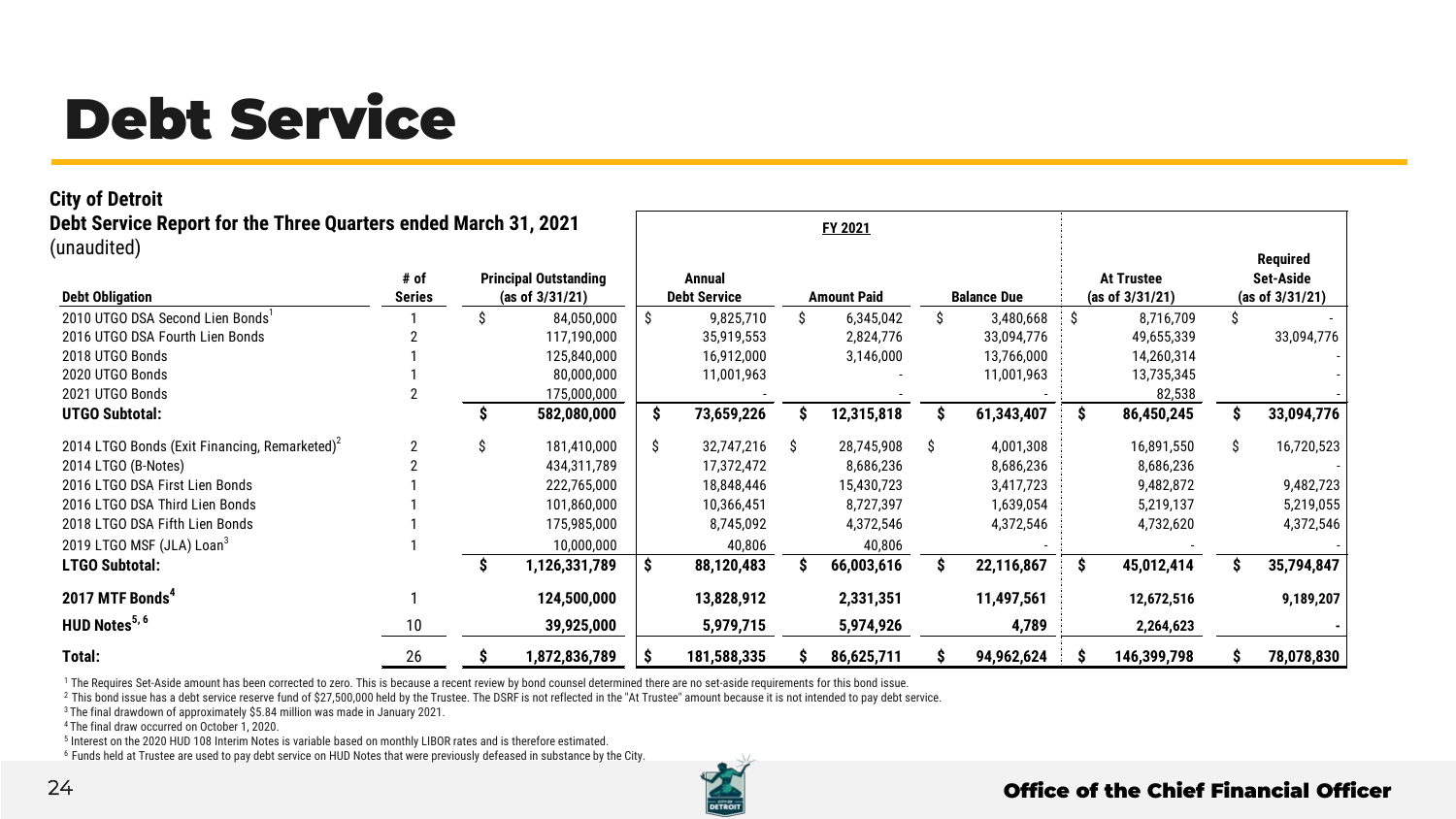# Appendix: Debt Details

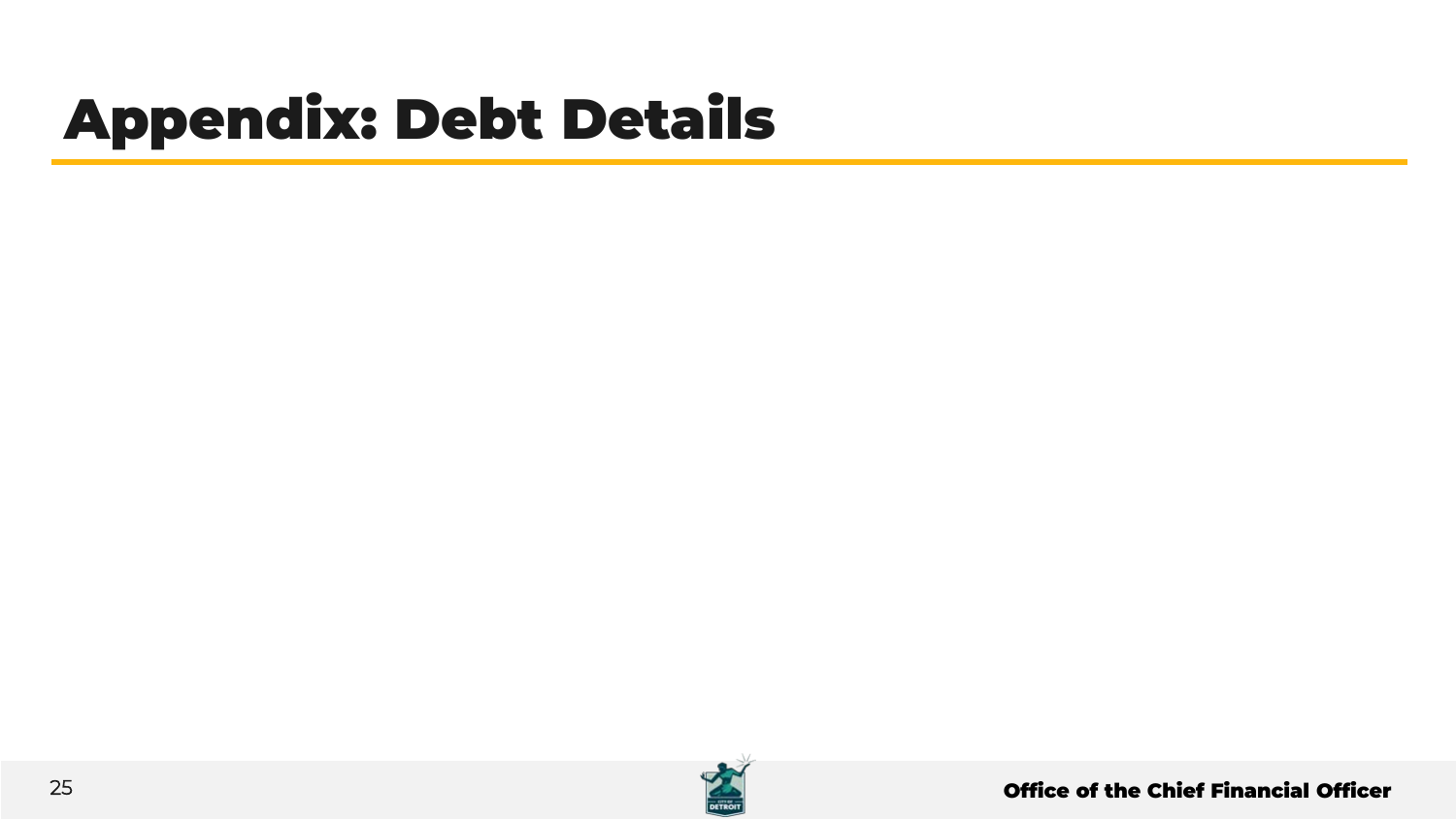| <b>ISSUE NAME:</b>                                | <b>Unlimited Tax General Obligation</b> |                                                                                                     |                   |  |  |  |  |  |  |  |  |  |
|---------------------------------------------------|-----------------------------------------|-----------------------------------------------------------------------------------------------------|-------------------|--|--|--|--|--|--|--|--|--|
|                                                   |                                         |                                                                                                     |                   |  |  |  |  |  |  |  |  |  |
| <b>ISSUE NAME(2):</b><br><b>REPAYMENT SOURCE:</b> |                                         |                                                                                                     |                   |  |  |  |  |  |  |  |  |  |
|                                                   |                                         | Full faith and credit and resources of the City<br>Ad valorem taxes levied annually on all property |                   |  |  |  |  |  |  |  |  |  |
|                                                   |                                         |                                                                                                     |                   |  |  |  |  |  |  |  |  |  |
| <b>ORIGINAL PAR:</b>                              | \$135,000,000                           |                                                                                                     |                   |  |  |  |  |  |  |  |  |  |
| <b>DATED DATE:</b>                                | <b>December 11, 2018</b>                |                                                                                                     |                   |  |  |  |  |  |  |  |  |  |
| <b>PRINCIPAL DUE:</b>                             | <b>Annual: April</b>                    |                                                                                                     |                   |  |  |  |  |  |  |  |  |  |
| <b>INTEREST DUE:</b>                              | Semi-Annual: April/October              |                                                                                                     |                   |  |  |  |  |  |  |  |  |  |
| <b>INTEREST RATE:</b>                             | 5.00%                                   |                                                                                                     |                   |  |  |  |  |  |  |  |  |  |
| <b>MATURITY DATE:</b>                             | April 1, 2038                           |                                                                                                     |                   |  |  |  |  |  |  |  |  |  |
| <b>INSURANCE:</b>                                 | <b>None</b>                             |                                                                                                     |                   |  |  |  |  |  |  |  |  |  |
| <b>CALL PROVISIONS:</b>                           | April 1, 2028 at 100%                   |                                                                                                     |                   |  |  |  |  |  |  |  |  |  |
| <b>Fiscal Year Ending</b>                         |                                         |                                                                                                     |                   |  |  |  |  |  |  |  |  |  |
| <b>June 30,</b>                                   | <b>Principal</b>                        | <b>Interest</b>                                                                                     | <b>Total</b>      |  |  |  |  |  |  |  |  |  |
| 2021                                              | 10,620,000                              | 6,292,000                                                                                           | 16,912,000        |  |  |  |  |  |  |  |  |  |
| 2022                                              | 4,460,000                               | 5,761,000                                                                                           | 10,221,000        |  |  |  |  |  |  |  |  |  |
| 2023                                              | 4,680,000                               | 5,538,000                                                                                           | 10,218,000        |  |  |  |  |  |  |  |  |  |
| 2024                                              | 4,915,000                               | 5,304,000                                                                                           | 10,219,000        |  |  |  |  |  |  |  |  |  |
| 2025                                              | 5,160,000                               | 5,058,250                                                                                           | 10,218,250        |  |  |  |  |  |  |  |  |  |
| 2026                                              | 5,420,000                               | 4,800,250                                                                                           | 10,220,250        |  |  |  |  |  |  |  |  |  |
| 2027                                              | 5,690,000                               | 4,529,250                                                                                           | 10,219,250        |  |  |  |  |  |  |  |  |  |
| 2028                                              | 5,975,000                               | 4,244,750                                                                                           | 10,219,750        |  |  |  |  |  |  |  |  |  |
| 2029                                              | 6,275,000                               | 3,946,000                                                                                           | 10,221,000        |  |  |  |  |  |  |  |  |  |
| 2030                                              | 6,590,000                               | 3,632,250                                                                                           | 10,222,250        |  |  |  |  |  |  |  |  |  |
| 2031                                              | 6,915,000                               | 3,302,750                                                                                           | 10,217,750        |  |  |  |  |  |  |  |  |  |
| 2032                                              | 7,265,000                               | 2,957,000                                                                                           | 10,222,000        |  |  |  |  |  |  |  |  |  |
| 2033                                              | 7,625,000                               | 2,593,750                                                                                           | 10,218,750        |  |  |  |  |  |  |  |  |  |
| 2034                                              | 8,005,000                               | 2,212,500                                                                                           | 10,217,500        |  |  |  |  |  |  |  |  |  |
| 2035                                              | 8,410,000                               | 1,812,250                                                                                           | 10,222,250        |  |  |  |  |  |  |  |  |  |
| 2036                                              | 8,830,000                               | 1,391,750                                                                                           | 10,221,750        |  |  |  |  |  |  |  |  |  |
| 2037                                              | \$9,270,000                             | 950,250                                                                                             | 10,220,250        |  |  |  |  |  |  |  |  |  |
| 2038                                              | \$9,735,000                             | 486,750                                                                                             | 10,221,750        |  |  |  |  |  |  |  |  |  |
| <b>OUTSTANDING AT 7/1/2020</b>                    | \$<br>125,840,000                       | \$<br>64,812,750                                                                                    | \$<br>190,652,750 |  |  |  |  |  |  |  |  |  |
| <b>PAID DURING FISCAL YEAR</b>                    |                                         | 3,146,000                                                                                           | 3,146,000         |  |  |  |  |  |  |  |  |  |
| <b>OUTSTANDING AT 3/31/21</b>                     | \$<br>125,840,000                       | \$<br>61,666,750                                                                                    | \$<br>187,506,750 |  |  |  |  |  |  |  |  |  |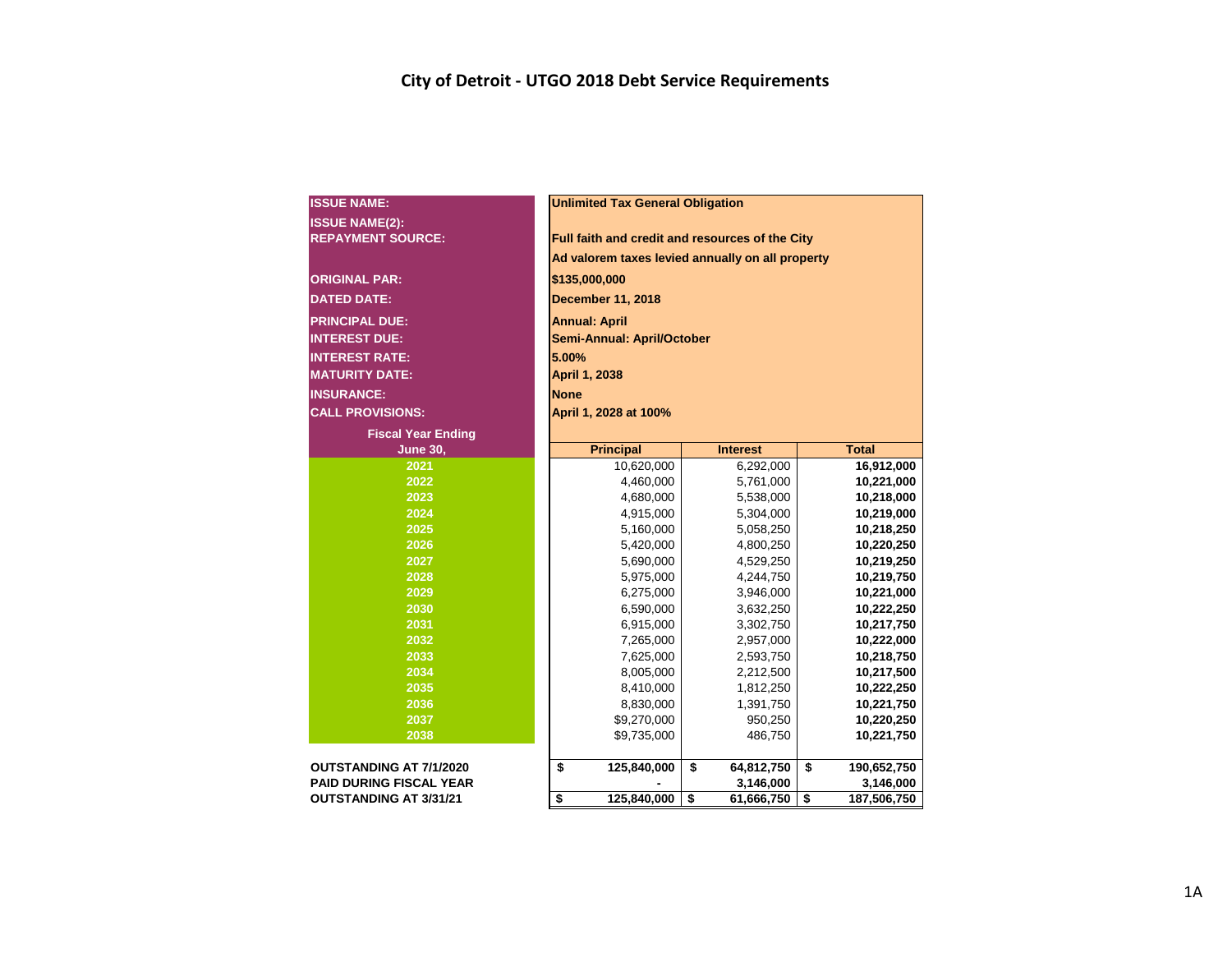## **City of Detroit - UTGO 2020 Debt Service Requirements**

| <b>ISSUE NAME:</b>             | <b>Unlimited Tax General Obligation</b>          |                              |                        |  |  |  |  |  |  |  |  |  |
|--------------------------------|--------------------------------------------------|------------------------------|------------------------|--|--|--|--|--|--|--|--|--|
| <b>ISSUE NAME(2):</b>          |                                                  |                              |                        |  |  |  |  |  |  |  |  |  |
| <b>REPAYMENT SOURCE:</b>       | Full faith and credit and resources of the City  |                              |                        |  |  |  |  |  |  |  |  |  |
|                                | Ad valorem taxes levied annually on all property |                              |                        |  |  |  |  |  |  |  |  |  |
| <b>ORIGINAL PAR:</b>           | \$80,000,000                                     |                              |                        |  |  |  |  |  |  |  |  |  |
|                                |                                                  |                              |                        |  |  |  |  |  |  |  |  |  |
| <b>DATED DATE:</b>             | October 15, 2020                                 |                              |                        |  |  |  |  |  |  |  |  |  |
| <b>PRINCIPAL DUE:</b>          | <b>Annual: April</b>                             |                              |                        |  |  |  |  |  |  |  |  |  |
| <b>INTEREST DUE:</b>           | <b>Semi-Annual: April/October</b>                |                              |                        |  |  |  |  |  |  |  |  |  |
| <b>INTEREST RATE:</b>          | 5.0% to 5.5%                                     |                              |                        |  |  |  |  |  |  |  |  |  |
| <b>MATURITY DATE:</b>          | April 1, 2040                                    |                              |                        |  |  |  |  |  |  |  |  |  |
| <b>INSURANCE:</b>              | <b>None</b>                                      |                              |                        |  |  |  |  |  |  |  |  |  |
| <b>CALL PROVISIONS:</b>        | April 1, 2031 at 100%                            |                              |                        |  |  |  |  |  |  |  |  |  |
| <b>Fiscal Year Ending</b>      |                                                  |                              |                        |  |  |  |  |  |  |  |  |  |
| <b>June 30,</b>                | <b>Principal</b>                                 | <b>Interest</b>              | <b>Total</b>           |  |  |  |  |  |  |  |  |  |
| 2021                           | 9,165,000.00                                     | 1,836,963.33                 | 11,001,963             |  |  |  |  |  |  |  |  |  |
| 2022                           | 1,090,000.00                                     | 3,835,950.00                 | 4,925,950              |  |  |  |  |  |  |  |  |  |
| 2023                           | 1,140,000.00                                     | 3,781,450.00                 | 4,921,450              |  |  |  |  |  |  |  |  |  |
| 2024                           | 1,200,000.00                                     | 3,724,450.00                 | 4,924,450              |  |  |  |  |  |  |  |  |  |
| 2025                           | 1,260,000.00                                     | 3,664,450.00                 | 4,924,450              |  |  |  |  |  |  |  |  |  |
| 2026                           | 1,320,000.00                                     | 3,601,450.00                 | 4,921,450              |  |  |  |  |  |  |  |  |  |
| 2027                           | 1,390,000.00                                     | 3,535,450.00                 | 4,925,450              |  |  |  |  |  |  |  |  |  |
| 2028                           | 1,460,000.00                                     | 3,465,950.00                 | 4,925,950              |  |  |  |  |  |  |  |  |  |
| 2029                           | 1,530,000.00                                     | 3,392,950.00                 | 4,922,950              |  |  |  |  |  |  |  |  |  |
| 2030                           | 1,605,000.00                                     | 3,316,450.00                 | 4,921,450              |  |  |  |  |  |  |  |  |  |
| 2031                           | 1,690,000.00                                     | 3,236,200.00                 | 4,926,200              |  |  |  |  |  |  |  |  |  |
| 2032                           | 1,780,000.00                                     | 3,143,250.00                 | 4,923,250              |  |  |  |  |  |  |  |  |  |
| 2033                           | 1,880,000.00                                     | 3,045,350.00                 | 4,925,350              |  |  |  |  |  |  |  |  |  |
| 2034                           | 1,980,000.00                                     | 2,941,950.00                 | 4,921,950              |  |  |  |  |  |  |  |  |  |
| 2035                           | 2,090,000.00                                     | 2,833,050.00                 | 4,923,050              |  |  |  |  |  |  |  |  |  |
| 2036                           | 2,205,000.00                                     | 2,718,100.00                 | 4,923,100              |  |  |  |  |  |  |  |  |  |
| 2037                           | 2,325,000.00                                     | 2,596,825.00                 | 4,921,825              |  |  |  |  |  |  |  |  |  |
| 2038<br>2039                   | 2,455,000.00                                     | 2,468,950.00                 | 4,923,950              |  |  |  |  |  |  |  |  |  |
| 2040                           | 2,590,000.00<br>2,730,000.00                     | 2,333,925.00<br>2,191,475.00 | 4,923,925<br>4,921,475 |  |  |  |  |  |  |  |  |  |
| 2041                           | 2,885,000.00                                     | 2,041,325.00                 | 4,926,325              |  |  |  |  |  |  |  |  |  |
| 2042                           | 3,040,000.00                                     | 1,882,650.00                 | 4,922,650              |  |  |  |  |  |  |  |  |  |
| 2043                           | 3,210,000.00                                     | 1,715,450.00                 | 4,925,450              |  |  |  |  |  |  |  |  |  |
| 2044                           | 3,385,000.00                                     | 1,538,900.00                 | 4,923,900              |  |  |  |  |  |  |  |  |  |
| 2045                           | 3,570,000.00                                     | 1,352,725.00                 | 4,922,725              |  |  |  |  |  |  |  |  |  |
| 2046                           | 3,765,000.00                                     | 1,156,375.00                 | 4,921,375              |  |  |  |  |  |  |  |  |  |
| 2047                           | 3,975,000.00                                     | 949,300.00                   | 4,924,300              |  |  |  |  |  |  |  |  |  |
| 2048                           | 4,195,000.00                                     | 730,675.00                   | 4,925,675              |  |  |  |  |  |  |  |  |  |
| 2049                           | 4,425,000.00                                     | 499,950.00                   | 4,924,950              |  |  |  |  |  |  |  |  |  |
| 2050                           | 4,665,000.00                                     | 256,575.00                   | 4,921,575              |  |  |  |  |  |  |  |  |  |
|                                |                                                  |                              |                        |  |  |  |  |  |  |  |  |  |
| OUTSTANDING AT 7/1/2020        | \$<br>ä,                                         | \$<br>ä,                     | \$<br>$\overline{a}$   |  |  |  |  |  |  |  |  |  |
| <b>PAID DURING FISCAL YEAR</b> |                                                  |                              |                        |  |  |  |  |  |  |  |  |  |
| <b>OUTSTANDING AT 3/31/21</b>  | \$<br>80,000,000                                 | \$<br>73,788,513             | \$<br>153,788,513      |  |  |  |  |  |  |  |  |  |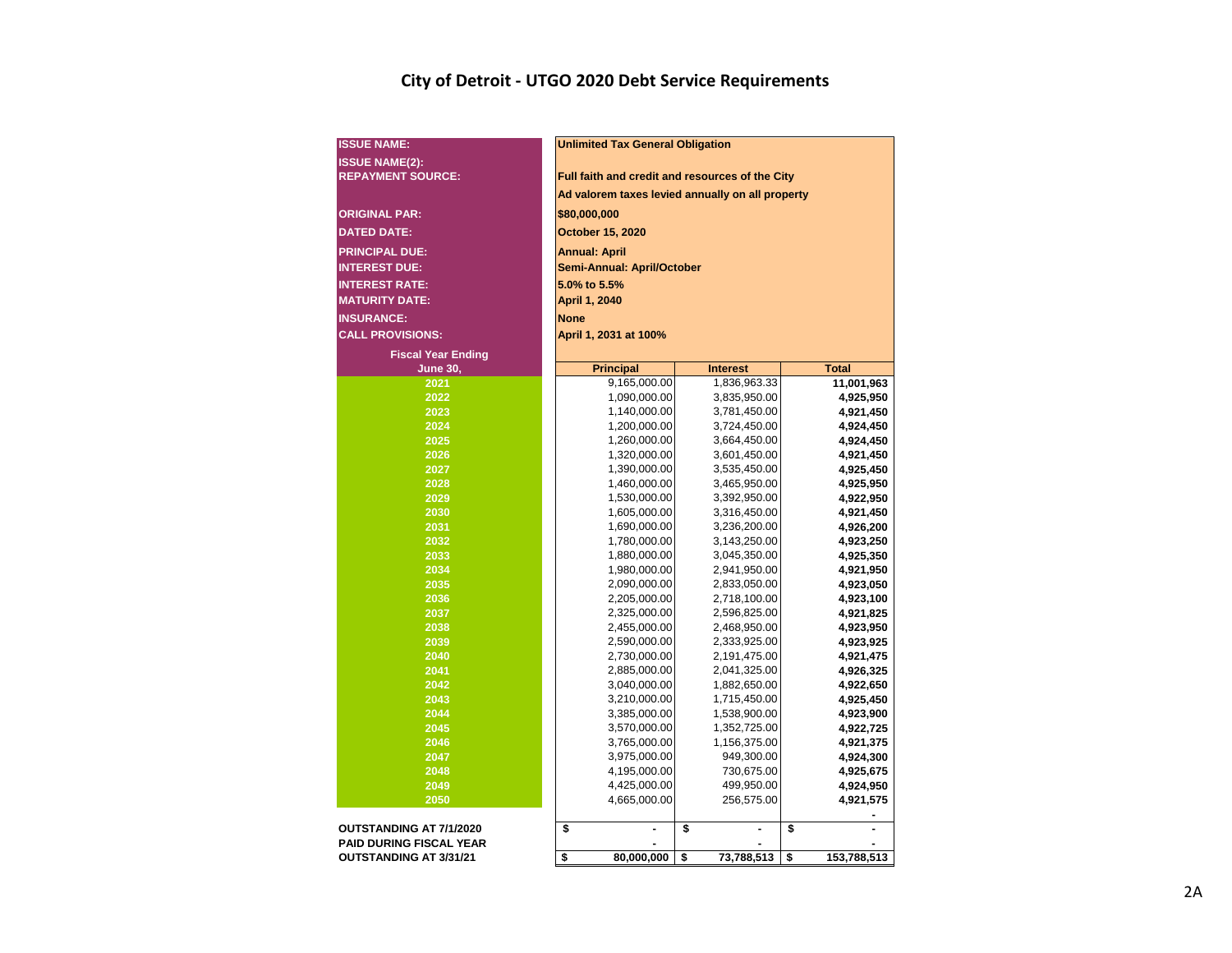## **City of Detroit - UTGO 2021 NIP Debt Service Requirements**

| <b>ISSUE NAME:</b>             | <b>Unlimited Tax General Obligation Bonds, Series 2021A</b><br>(Tax-Exempt) (Social Bonds) |                                 |                          | Unlimited Tax General Obligation Bonds, Series 2021B<br>(Taxable) (Social Bonds) |                      |                        |                        |                        |                                           |
|--------------------------------|--------------------------------------------------------------------------------------------|---------------------------------|--------------------------|----------------------------------------------------------------------------------|----------------------|------------------------|------------------------|------------------------|-------------------------------------------|
| <b>ISSUE NAME(2):</b>          |                                                                                            |                                 |                          |                                                                                  |                      |                        |                        |                        |                                           |
| <b>REPAYMENT SOURCE:</b>       | Full faith and credit and resources of the City                                            |                                 |                          | Full faith and credit and resources of the City                                  |                      |                        |                        |                        |                                           |
| <b>ORIGINAL PAR:</b>           | Ad valorem taxes levied annually on all property<br>\$135,000,000                          |                                 |                          | Ad valorem taxes levied annually on all property<br>\$40,000,000                 |                      |                        |                        | <b>ALL</b>             |                                           |
| <b>DATED DATE:</b>             | February 4, 2021                                                                           |                                 |                          | February 4, 2021                                                                 |                      |                        |                        |                        |                                           |
| <b>PRINCIPAL DUE:</b>          | <b>Annual: April</b>                                                                       |                                 |                          | <b>Annual: April</b>                                                             |                      |                        |                        |                        |                                           |
| <b>INTEREST DUE:</b>           | Semi-Annual: October/April                                                                 |                                 |                          | Semi-Annual: October/April                                                       |                      |                        |                        |                        |                                           |
| <b>INTEREST RATE:</b>          | 4.00% to 5.00%                                                                             |                                 |                          | 1.817% to 3.644%                                                                 |                      |                        |                        |                        |                                           |
| <b>MATURITY DATE:</b>          | April 1, 2050                                                                              |                                 |                          | April 1, 2034                                                                    |                      |                        |                        |                        |                                           |
| <b>INSURANCE:</b>              | <b>None</b>                                                                                |                                 |                          | <b>None</b>                                                                      |                      |                        |                        |                        |                                           |
| <b>CALL PROVISIONS:</b>        | April 1, 2031 @ 100%                                                                       |                                 |                          | April 1, 2031 @ 100%<br>Make-Whole before then (40bps, max 103% of par)          |                      |                        |                        |                        |                                           |
| <b>Fiscal Year Ending</b>      |                                                                                            |                                 |                          |                                                                                  |                      |                        |                        |                        |                                           |
| <b>June 30,</b><br>2021        | <b>Principal</b>                                                                           | <b>Interest</b>                 | <b>Total</b>             | <b>Principal</b>                                                                 | <b>Interest</b>      | <b>Total</b>           | <b>Principal</b>       | <b>Interest</b>        | <b>Total</b>                              |
| 2022                           |                                                                                            | 7,455,736                       | 7,455,736                | 8,595,000                                                                        | 1,203,461            | 9,798,461              | 8,595,000              | 8,659,197              | 17,254,197                                |
| 2023                           |                                                                                            | 6,546,500                       | 6,546,500                | 3,390,000                                                                        | 900,526              | 4,290,526              | 3,390,000              | 7,447,026              | 10,837,026                                |
| 2024                           |                                                                                            | 6,546,500                       | 6,546,500                | 3,455,000                                                                        | 832,150              | 4,287,150              | 3,455,000              | 7,378,650              | 10,833,650                                |
| 2025                           |                                                                                            | 6,546,500                       | 6,546,500                | 3,530,000                                                                        | 756,520              | 4,286,520              | 3,530,000              | 7,303,020              | 10,833,020                                |
| 2026                           |                                                                                            | 6,546,500                       | 6,546,500                | 3,620,000                                                                        | 667,882              | 4,287,882              | 3,620,000              | 7,214,382              | 10,834,382                                |
| 2027                           |                                                                                            | 6,546,500                       | 6,546,500                | 3,720,000                                                                        | 569,743              | 4,289,743              | 3,720,000              | 7,116,243              | 10,836,243                                |
| 2028                           |                                                                                            | 6,546,500                       | 6,546,500                | 3,830,000                                                                        | 459,631              | 4,289,631              | 3,830,000              | 7,006,131              | 10,836,131                                |
| 2029                           |                                                                                            | 6,546,500                       | 6,546,500                | 3,945,000                                                                        | 340,518              | 4,285,518              | 3,945,000              | 6,887,018              | 10,832,018                                |
| 2030                           | 3,075,000                                                                                  | 6,546,500                       | 9,621,500                | 1,000,000                                                                        | 212,543              | 1,212,543              | 4,075,000              | 6,759,043              | 10,834,043                                |
| 2031<br>2032                   | 3,230,000                                                                                  | 6,392,750                       | 9,622,750<br>9,456,250   | 1,030,000                                                                        | 179,103              | 1,209,103              | 4,260,000              | 6,571,853              | 10,831,853<br>10,832,819                  |
| 2033                           | 3,225,000<br>3,370,000                                                                     | 6,231,250<br>6,070,000          | 9,440,000                | 1,235,000<br>1,295,000                                                           | 141,569<br>96,566    | 1,376,569<br>1,391,566 | 4,460,000<br>4,665,000 | 6,372,819<br>6,166,566 | 10,831,566                                |
| 2034                           | 3,525,000                                                                                  | 5,901,500                       | 9,426,500                | 1,355,000                                                                        | 49,376               | 1,404,376              | 4,880,000              | 5,950,876              | 10,830,876                                |
| 2035                           | 5,105,000                                                                                  | 5,725,250                       | 10,830,250               |                                                                                  | $\overline{a}$       |                        | 5,105,000              | 5,725,250              | 10,830,250                                |
| 2036                           | 5,365,000                                                                                  | 5,470,000                       | 10,835,000               |                                                                                  |                      |                        | 5,365,000              | 5,470,000              | 10,835,000                                |
| 2037                           | 5,630,000                                                                                  | 5,201,750                       | 10,831,750               |                                                                                  | $\overline{a}$       |                        | 5,630,000              | 5,201,750              | 10,831,750                                |
| 2038                           | 5,910,000                                                                                  | 4,920,250                       | 10,830,250               |                                                                                  |                      |                        | 5,910,000              | 4,920,250              | 10,830,250                                |
| 2039                           | 6,210,000                                                                                  | 4,624,750                       | 10,834,750               |                                                                                  |                      |                        | 6,210,000              | 4,624,750              | 10,834,750                                |
| 2040                           | 6,520,000                                                                                  | 4,314,250                       | 10,834,250               |                                                                                  |                      |                        | 6,520,000              | 4,314,250              | 10,834,250                                |
| 2041                           | 6,780,000                                                                                  | 4,053,450                       | 10,833,450               |                                                                                  |                      |                        | 6,780,000              | 4,053,450              | 10,833,450                                |
| 2042                           | 7,050,000                                                                                  | 3,782,250                       | 10,832,250               |                                                                                  |                      |                        | 7,050,000              | 3,782,250              | 10,832,250                                |
| 2043                           | 7,330,000                                                                                  | 3,500,250                       | 10,830,250               |                                                                                  |                      |                        | 7,330,000              | 3,500,250              | 10,830,250                                |
| 2044                           | 7,700,000                                                                                  | 3,133,750                       | 10,833,750               |                                                                                  | $\overline{a}$       |                        | 7,700,000              | 3,133,750              | 10,833,750                                |
| 2045                           | 8,085,000                                                                                  | 2,748,750                       | 10,833,750               |                                                                                  |                      |                        | 8,085,000              | 2,748,750              | 10,833,750                                |
| 2046<br>2047                   | 8,485,000<br>8,910,000                                                                     | 2,344,500<br>1,920,250          | 10,829,500<br>10,830,250 |                                                                                  |                      |                        | 8,485,000<br>8,910,000 | 2,344,500<br>1,920,250 | 10,829,500<br>10,830,250                  |
| 2048                           | 9,355,000                                                                                  | 1,474,750                       | 10,829,750               |                                                                                  |                      |                        | 9,355,000              | 1,474,750              | 10,829,750                                |
| 2049                           | 9,825,000                                                                                  | 1,007,000                       | 10,832,000               |                                                                                  |                      |                        | 9,825,000              | 1,007,000              | 10,832,000                                |
| 2050                           | 10,315,000                                                                                 | 515,750                         | 10,830,750               |                                                                                  |                      |                        | 10,315,000             | 515,750                | 10,830,750                                |
| OUTSTANDING AT 12/31/20        | \$                                                                                         | \$                              | \$                       | \$                                                                               | \$<br>$\blacksquare$ | \$<br>$\blacksquare$   | \$                     | \$                     | \$                                        |
| <b>PAID DURING FISCAL YEAR</b> |                                                                                            |                                 |                          |                                                                                  |                      |                        |                        |                        |                                           |
| OUTSTANDING AT 3/31/21         | $\overline{\mathbf{s}}$                                                                    | $135,000,000$ \$ 139,160,186 \$ | 274,160,186              | $\overline{\mathbf{s}}$<br>40,000,000 \$                                         | 6,409,588            | \$<br>46,409,588       | \$                     |                        | 175,000,000 \$ 145,569,774 \$ 320,569,774 |

**CALLABLE: \$0**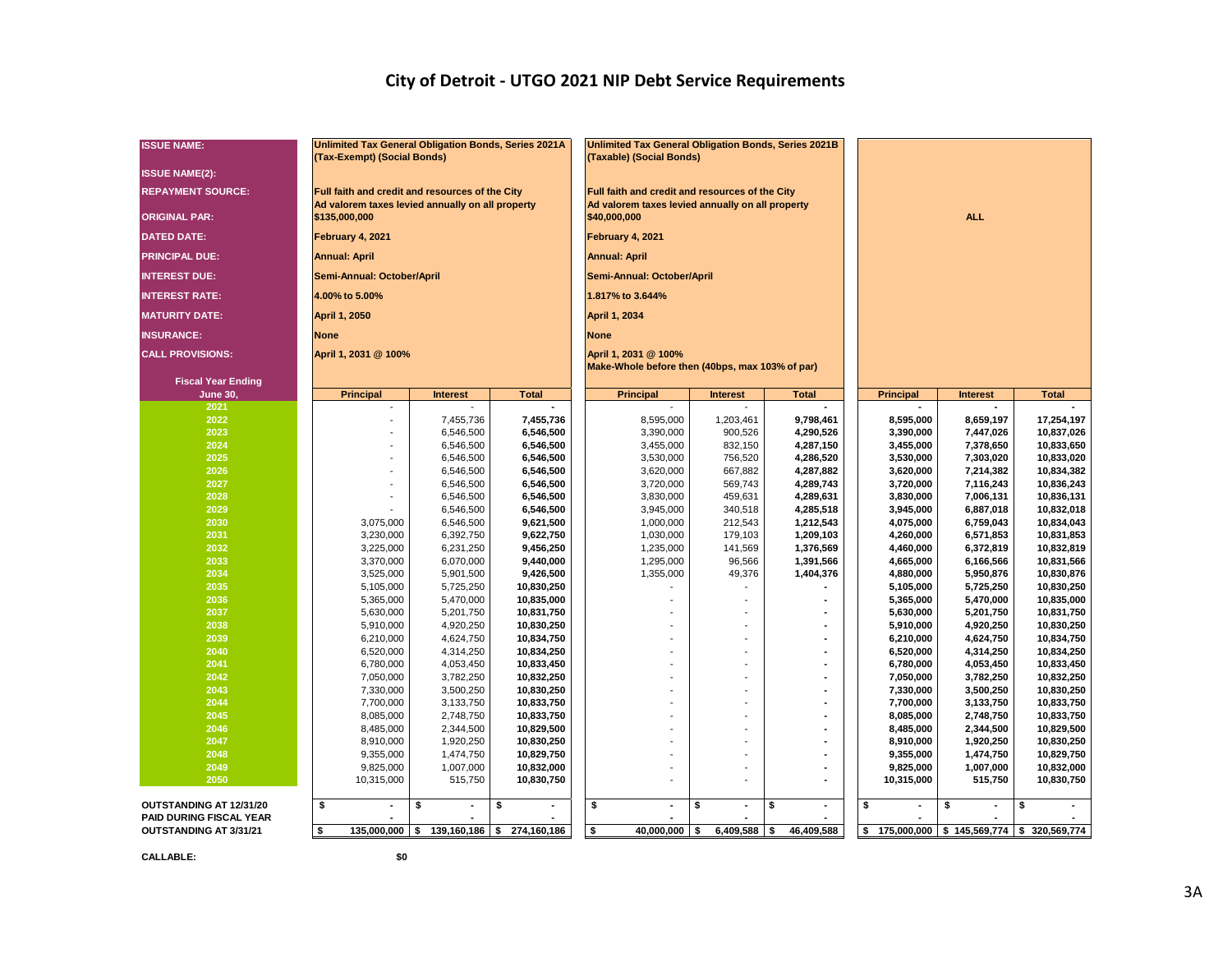## **City of Detroit - LTGO DSA 1st Lien Debt Service Requirements**

| <b>ISSUE NAME:</b>                         |                                                                          |                                             | Distributable State Aid First Lien Bonds (Limited Tax General Obligation), Series<br>2016B-1 (Taxable - Refunding Local Project Bonds) |                                                                                        |  |  |  |  |  |  |  |  |  |  |  |  |
|--------------------------------------------|--------------------------------------------------------------------------|---------------------------------------------|----------------------------------------------------------------------------------------------------------------------------------------|----------------------------------------------------------------------------------------|--|--|--|--|--|--|--|--|--|--|--|--|
| <b>ISSUE NAME(2):</b>                      |                                                                          | <b>LTGO DSA First Lien Bonds</b>            |                                                                                                                                        |                                                                                        |  |  |  |  |  |  |  |  |  |  |  |  |
| <b>REPAYMENT</b>                           |                                                                          | <b>Shared Revenue payments.</b>             |                                                                                                                                        | Full faith and credit and resources of the City, additionally Detroit's share of State |  |  |  |  |  |  |  |  |  |  |  |  |
| <b>SOURCE:</b>                             |                                                                          |                                             | Ad valorem taxes levied annually on all property                                                                                       |                                                                                        |  |  |  |  |  |  |  |  |  |  |  |  |
| <b>ORIGINAL PAR:</b><br><b>DATED DATE:</b> | \$240,965,000                                                            |                                             |                                                                                                                                        |                                                                                        |  |  |  |  |  |  |  |  |  |  |  |  |
|                                            | <b>August 11, 2016</b>                                                   |                                             |                                                                                                                                        |                                                                                        |  |  |  |  |  |  |  |  |  |  |  |  |
| <b>PRINCIPAL DUE:</b>                      |                                                                          | <b>Annual: November</b>                     |                                                                                                                                        |                                                                                        |  |  |  |  |  |  |  |  |  |  |  |  |
| <b>INTEREST DUE:</b>                       |                                                                          | Semi-Annual: November/May<br>1.94% to 5.00% |                                                                                                                                        |                                                                                        |  |  |  |  |  |  |  |  |  |  |  |  |
| <b>INTEREST RATE:</b>                      |                                                                          | <b>November 1, 2035</b>                     |                                                                                                                                        |                                                                                        |  |  |  |  |  |  |  |  |  |  |  |  |
| <b>MATURITY DATE:</b>                      |                                                                          | <b>Noninsured</b>                           |                                                                                                                                        |                                                                                        |  |  |  |  |  |  |  |  |  |  |  |  |
| <b>INSURANCE:</b>                          |                                                                          |                                             |                                                                                                                                        |                                                                                        |  |  |  |  |  |  |  |  |  |  |  |  |
| <b>CALL PROVISIONS:</b>                    | <b>Make-Whole</b><br><b>Total</b><br><b>Principal</b><br><b>Interest</b> |                                             |                                                                                                                                        |                                                                                        |  |  |  |  |  |  |  |  |  |  |  |  |
| <b>Fiscal Year Ending</b>                  |                                                                          |                                             |                                                                                                                                        |                                                                                        |  |  |  |  |  |  |  |  |  |  |  |  |
| <b>June 30,</b>                            |                                                                          |                                             |                                                                                                                                        |                                                                                        |  |  |  |  |  |  |  |  |  |  |  |  |
| 2021                                       |                                                                          | 11,720,000                                  | 7,128,446                                                                                                                              | 18,848,446                                                                             |  |  |  |  |  |  |  |  |  |  |  |  |
| 2022                                       |                                                                          | 12,130,000                                  | 6,717,724                                                                                                                              | 18,847,724                                                                             |  |  |  |  |  |  |  |  |  |  |  |  |
| 2023<br>2024                               |                                                                          | 12,385,000                                  | 6,461,043                                                                                                                              | 18,846,043                                                                             |  |  |  |  |  |  |  |  |  |  |  |  |
| 2025                                       |                                                                          | 12,675,000<br>12,990,000                    | 6,170,364<br>5,855,619                                                                                                                 | 18,845,364<br>18,845,619                                                               |  |  |  |  |  |  |  |  |  |  |  |  |
| 2026                                       |                                                                          | 13,330,000                                  | 5,518,638                                                                                                                              | 18,848,638                                                                             |  |  |  |  |  |  |  |  |  |  |  |  |
| 2027                                       |                                                                          | 13,690,000                                  | 5,159,182                                                                                                                              | 18,849,182                                                                             |  |  |  |  |  |  |  |  |  |  |  |  |
| 2028                                       |                                                                          | 14,100,000                                  | 4,743,853                                                                                                                              | 18,843,853                                                                             |  |  |  |  |  |  |  |  |  |  |  |  |
| 2029                                       |                                                                          | 14,565,000                                  | 4,276,613                                                                                                                              | 18,841,613                                                                             |  |  |  |  |  |  |  |  |  |  |  |  |
| 2030                                       |                                                                          | 15,050,000                                  | 3,793,889                                                                                                                              | 18,843,889                                                                             |  |  |  |  |  |  |  |  |  |  |  |  |
| 2031                                       |                                                                          | 15,550,000                                  | 3,295,109                                                                                                                              | 18,845,109                                                                             |  |  |  |  |  |  |  |  |  |  |  |  |
| 2032                                       |                                                                          | 16,065,000                                  | 2,779,784                                                                                                                              | 18,844,784                                                                             |  |  |  |  |  |  |  |  |  |  |  |  |
| 2033                                       |                                                                          | 16,625,000                                  | 2,219,922                                                                                                                              | 18,844,922                                                                             |  |  |  |  |  |  |  |  |  |  |  |  |
| 2034                                       |                                                                          | 17,235,000                                  | 1,612,981                                                                                                                              | 18,847,981                                                                             |  |  |  |  |  |  |  |  |  |  |  |  |
| 2035                                       |                                                                          | 17,860,000                                  | 983,903                                                                                                                                | 18,843,903                                                                             |  |  |  |  |  |  |  |  |  |  |  |  |
| 2036                                       |                                                                          | 18,515,000                                  | 331,881                                                                                                                                | 18,846,881                                                                             |  |  |  |  |  |  |  |  |  |  |  |  |
| 2037                                       |                                                                          |                                             |                                                                                                                                        |                                                                                        |  |  |  |  |  |  |  |  |  |  |  |  |
| 2038                                       |                                                                          |                                             |                                                                                                                                        |                                                                                        |  |  |  |  |  |  |  |  |  |  |  |  |
| 2039<br>2040                               |                                                                          |                                             |                                                                                                                                        |                                                                                        |  |  |  |  |  |  |  |  |  |  |  |  |
| 2041                                       |                                                                          |                                             |                                                                                                                                        |                                                                                        |  |  |  |  |  |  |  |  |  |  |  |  |
| 2042                                       |                                                                          |                                             |                                                                                                                                        |                                                                                        |  |  |  |  |  |  |  |  |  |  |  |  |
| 2043                                       |                                                                          |                                             |                                                                                                                                        |                                                                                        |  |  |  |  |  |  |  |  |  |  |  |  |
| 2044                                       |                                                                          |                                             |                                                                                                                                        |                                                                                        |  |  |  |  |  |  |  |  |  |  |  |  |
| <b>OUTSTANDING AT 7/1/2020</b>             | \$                                                                       | 234,485,000                                 | \$<br>67,048,951                                                                                                                       | \$<br>301,533,951                                                                      |  |  |  |  |  |  |  |  |  |  |  |  |
| <b>PAID DURING FISCAL YEAR</b>             | \$                                                                       | 11,720,000.00                               | 3,710,723                                                                                                                              | 15,430,723                                                                             |  |  |  |  |  |  |  |  |  |  |  |  |
| <b>OUTSTANDING AT 3/31/21</b>              | \$                                                                       | 222,765,000                                 | \$<br>63,338,228                                                                                                                       | \$<br>286,103,228                                                                      |  |  |  |  |  |  |  |  |  |  |  |  |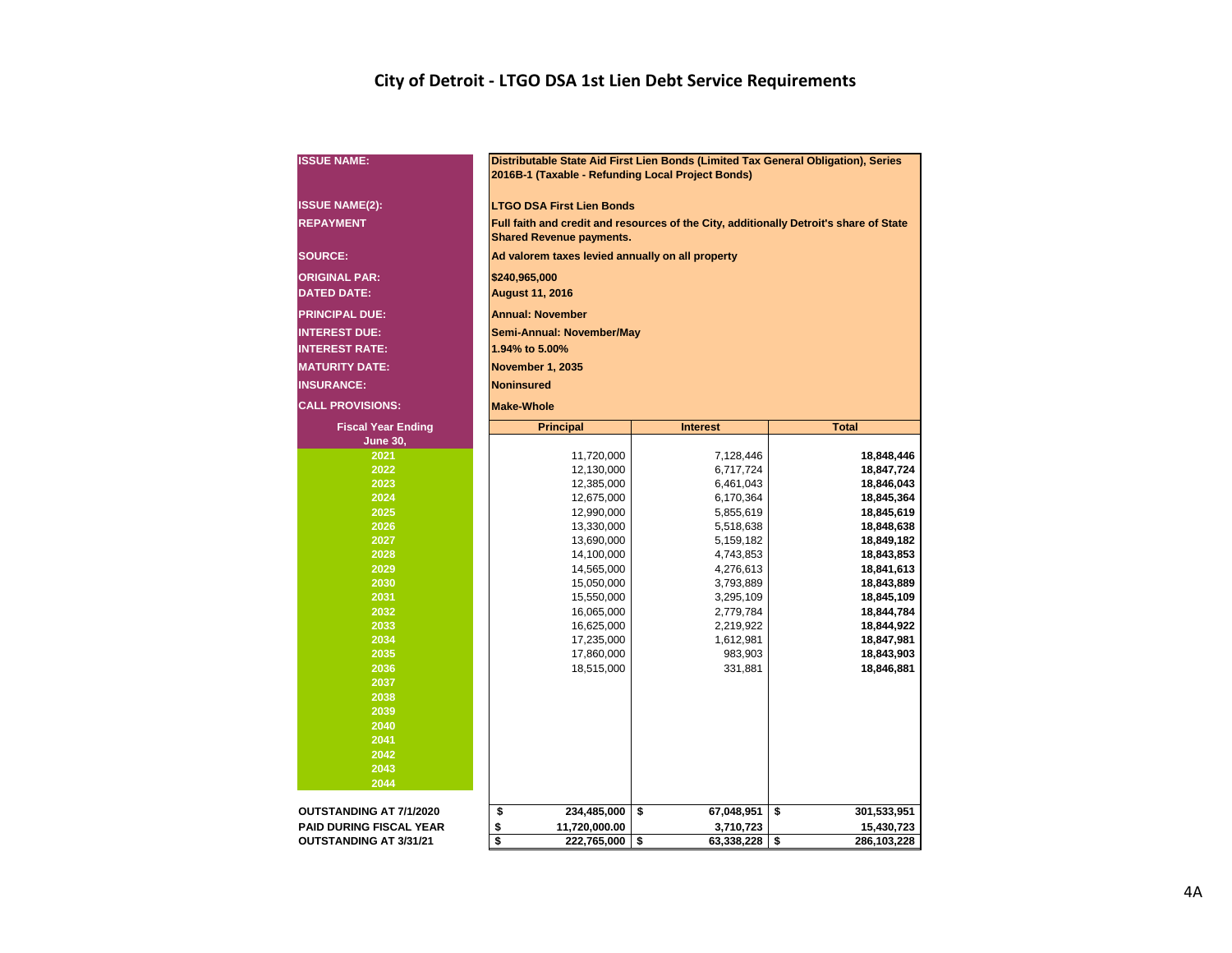## **City of Detroit - UTGO DSA 2nd Lien Debt Service Requirements**

| <b>ISSUE NAME:</b>                                              | Distributable State Aid Second Lien Bonds (Unlimited Tax<br>General Obligation), Series 2010 (Taxable - Recovery Zone<br><b>Economic development Bonds - Direct Payment)</b> |                               |                                |  |  |  |  |  |  |  |  |  |  |  |
|-----------------------------------------------------------------|------------------------------------------------------------------------------------------------------------------------------------------------------------------------------|-------------------------------|--------------------------------|--|--|--|--|--|--|--|--|--|--|--|
| <b>ISSUE NAME(2):</b>                                           | <b>UTGO DSA 2nd Lien</b>                                                                                                                                                     |                               |                                |  |  |  |  |  |  |  |  |  |  |  |
| <b>REPAYMENT SOURCE:</b>                                        | Full faith and credit and resources of the City & State<br><b>Shared Revenue payments</b>                                                                                    |                               |                                |  |  |  |  |  |  |  |  |  |  |  |
|                                                                 | Ad valorem taxes levied annually on all property                                                                                                                             |                               |                                |  |  |  |  |  |  |  |  |  |  |  |
| <b>ORIGINAL PAR:</b>                                            | \$100,000,000                                                                                                                                                                |                               |                                |  |  |  |  |  |  |  |  |  |  |  |
| <b>DATED DATE:</b>                                              | <b>December 16, 2010</b>                                                                                                                                                     |                               |                                |  |  |  |  |  |  |  |  |  |  |  |
|                                                                 |                                                                                                                                                                              |                               |                                |  |  |  |  |  |  |  |  |  |  |  |
| <b>PRINCIPAL DUE:</b>                                           | <b>Annual: November</b>                                                                                                                                                      |                               |                                |  |  |  |  |  |  |  |  |  |  |  |
| <b>INTEREST DUE:</b>                                            | <b>Semi-Annual: November/May</b>                                                                                                                                             |                               |                                |  |  |  |  |  |  |  |  |  |  |  |
| <b>INTEREST RATE:</b>                                           | 5.429% to 8.369%                                                                                                                                                             |                               |                                |  |  |  |  |  |  |  |  |  |  |  |
| <b>MATURITY DATE:</b>                                           | <b>November 1, 2035</b>                                                                                                                                                      |                               |                                |  |  |  |  |  |  |  |  |  |  |  |
| <b>INSURANCE:</b>                                               | <b>None</b>                                                                                                                                                                  |                               |                                |  |  |  |  |  |  |  |  |  |  |  |
| <b>CALL PROVISIONS:</b>                                         | <b>Make-Whole</b>                                                                                                                                                            |                               |                                |  |  |  |  |  |  |  |  |  |  |  |
| <b>Fiscal Year Ending</b>                                       |                                                                                                                                                                              |                               |                                |  |  |  |  |  |  |  |  |  |  |  |
| <b>June 30,</b>                                                 | <b>Principal</b>                                                                                                                                                             | <b>Interest</b>               | <b>Total</b>                   |  |  |  |  |  |  |  |  |  |  |  |
| 2021                                                            | 2,765,000                                                                                                                                                                    | 7,060,710                     | 9,825,710                      |  |  |  |  |  |  |  |  |  |  |  |
| 2022                                                            | 2,970,000                                                                                                                                                                    | 6,854,594                     | 9,824,594                      |  |  |  |  |  |  |  |  |  |  |  |
| 2023                                                            | 3,195,000                                                                                                                                                                    | 6,633,024                     | 9,828,024                      |  |  |  |  |  |  |  |  |  |  |  |
| 2024                                                            | 3,455,000                                                                                                                                                                    | 6,373,621                     | 9,828,621                      |  |  |  |  |  |  |  |  |  |  |  |
| 2025                                                            | 3,755,000                                                                                                                                                                    | 6,071,919                     | 9,826,919                      |  |  |  |  |  |  |  |  |  |  |  |
| 2026                                                            | 4,085,000                                                                                                                                                                    | 5,743,854                     | 9,828,854                      |  |  |  |  |  |  |  |  |  |  |  |
| 2027<br>2028                                                    | 4,440,000                                                                                                                                                                    | 5,387,125                     | 9,827,125<br>9,824,431         |  |  |  |  |  |  |  |  |  |  |  |
| 2029                                                            | 4,825,000<br>5,250,000                                                                                                                                                       | 4,999,431<br>4,577,843        | 9,827,843                      |  |  |  |  |  |  |  |  |  |  |  |
| 2030                                                            | 5,705,000                                                                                                                                                                    | 4,119,431                     | 9,824,431                      |  |  |  |  |  |  |  |  |  |  |  |
| 2031                                                            | 6,205,000                                                                                                                                                                    | 3,621,057                     | 9,826,057                      |  |  |  |  |  |  |  |  |  |  |  |
| 2032                                                            | 6,750,000                                                                                                                                                                    | 3,078,955                     | 9,828,955                      |  |  |  |  |  |  |  |  |  |  |  |
| 2033                                                            | 7,335,000                                                                                                                                                                    | 2,489,568                     | 9,824,568                      |  |  |  |  |  |  |  |  |  |  |  |
| 2034                                                            | 7,975,000                                                                                                                                                                    | 1,848,921                     | 9,823,921                      |  |  |  |  |  |  |  |  |  |  |  |
| 2035                                                            | 8,675,000                                                                                                                                                                    | 1,152,202                     | 9,827,202                      |  |  |  |  |  |  |  |  |  |  |  |
| 2036                                                            | 9,430,000                                                                                                                                                                    | 394,598                       | 9,824,598                      |  |  |  |  |  |  |  |  |  |  |  |
|                                                                 |                                                                                                                                                                              |                               |                                |  |  |  |  |  |  |  |  |  |  |  |
|                                                                 |                                                                                                                                                                              |                               |                                |  |  |  |  |  |  |  |  |  |  |  |
| <b>OUTSTANDING AT 7/1/2020</b>                                  | \$<br>86,815,000                                                                                                                                                             | \$<br>70,406,855              | \$<br>157,221,855              |  |  |  |  |  |  |  |  |  |  |  |
| <b>PAID DURING FISCAL YEAR</b><br><b>OUTSTANDING AT 3/31/21</b> | \$2,765,000<br>\$<br>84,050,000                                                                                                                                              | 3,580,042<br>\$<br>66,826,813 | 6,345,042<br>\$<br>150,876,813 |  |  |  |  |  |  |  |  |  |  |  |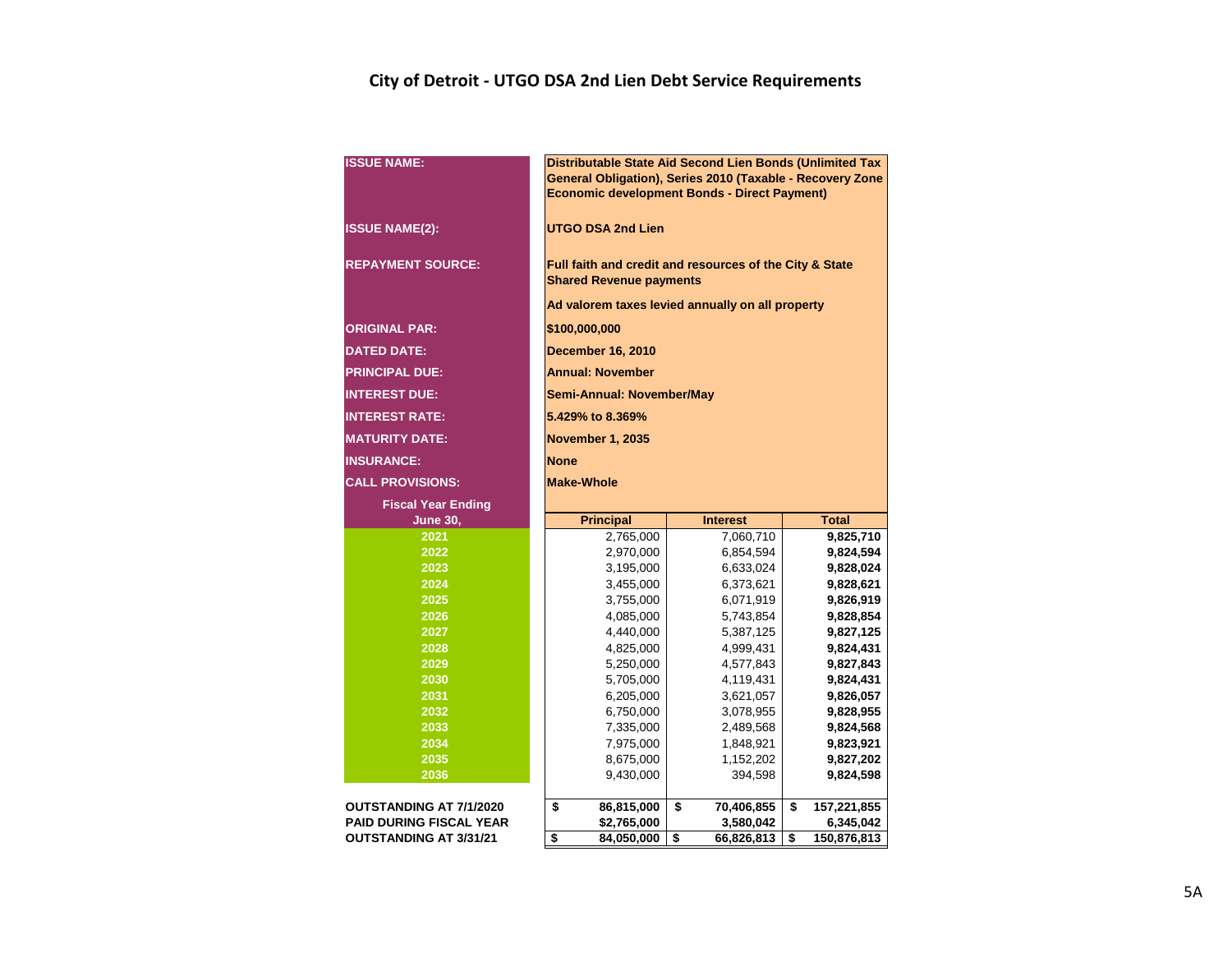## **City of Detroit - LTGO DSA 3rd Lien Debt Service Requirements**

| <b>ISSUE NAME:</b>                     |                                                            | Distributable State Aid Third Lien Bonds (Limited Tax<br>General Obligation), Series 2016B-2 (Taxable - Refunding<br><b>Local Project Bonds)</b> |    |                        |    |                          |  |  |  |  |  |  |  |  |
|----------------------------------------|------------------------------------------------------------|--------------------------------------------------------------------------------------------------------------------------------------------------|----|------------------------|----|--------------------------|--|--|--|--|--|--|--|--|
| <b>ISSUE NAME(2):</b>                  |                                                            | <b>LTGO DSA Third Lien Bonds</b>                                                                                                                 |    |                        |    |                          |  |  |  |  |  |  |  |  |
| <b>REPAYMENT</b>                       |                                                            | Full faith and credit and resources of the City, additionally<br>Detroit's share of State Shared Revenue payments.                               |    |                        |    |                          |  |  |  |  |  |  |  |  |
| <b>SOURCE:</b><br><b>ORIGINAL PAR:</b> |                                                            | Ad valorem taxes levied annually on all property<br>\$123,175,000                                                                                |    |                        |    |                          |  |  |  |  |  |  |  |  |
| <b>DATED DATE:</b>                     |                                                            | <b>August 11, 2016</b>                                                                                                                           |    |                        |    |                          |  |  |  |  |  |  |  |  |
| <b>PRINCIPAL DUE:</b>                  |                                                            | <b>Annual: November</b>                                                                                                                          |    |                        |    |                          |  |  |  |  |  |  |  |  |
| <b>INTEREST DUE:</b>                   |                                                            | Semi-Annual: November/May                                                                                                                        |    |                        |    |                          |  |  |  |  |  |  |  |  |
| <b>INTEREST RATE:</b>                  |                                                            | 1.39% to 3.61%                                                                                                                                   |    |                        |    |                          |  |  |  |  |  |  |  |  |
| <b>MATURITY DATE:</b>                  |                                                            | <b>November 1, 2032</b>                                                                                                                          |    |                        |    |                          |  |  |  |  |  |  |  |  |
| <b>INSURANCE:</b>                      | <b>Noninsured</b>                                          |                                                                                                                                                  |    |                        |    |                          |  |  |  |  |  |  |  |  |
| <b>CALL PROVISIONS:</b>                | <b>Make-Whole</b>                                          |                                                                                                                                                  |    |                        |    |                          |  |  |  |  |  |  |  |  |
| <b>Fiscal Year Ending</b>              |                                                            | <b>Principal</b>                                                                                                                                 |    | <b>Interest</b>        |    | <b>Total</b>             |  |  |  |  |  |  |  |  |
| <b>June 30,</b>                        |                                                            |                                                                                                                                                  |    |                        |    |                          |  |  |  |  |  |  |  |  |
| 2021                                   |                                                            | 7,015,000                                                                                                                                        |    | 3,351,451              |    | 10,366,451               |  |  |  |  |  |  |  |  |
| 2022                                   |                                                            | 7,160,000                                                                                                                                        |    | 3,197,882              |    | 10,357,882               |  |  |  |  |  |  |  |  |
| 2023<br>2024                           |                                                            | 7,335,000<br>7,535,000                                                                                                                           |    | 3,024,353<br>2,827,671 |    | 10,359,353<br>10,362,671 |  |  |  |  |  |  |  |  |
| 2025                                   |                                                            | 7,745,000                                                                                                                                        |    | 2,613,538              |    | 10,358,538               |  |  |  |  |  |  |  |  |
| 2026                                   |                                                            | 7,975,000                                                                                                                                        |    | 2,384,754              |    | 10,359,754               |  |  |  |  |  |  |  |  |
| 2027                                   |                                                            | 8,215,000                                                                                                                                        |    | 2,142,267              |    | 10,357,267               |  |  |  |  |  |  |  |  |
| 2028                                   |                                                            | 8,495,000                                                                                                                                        |    | 1,864,475              |    | 10,359,475               |  |  |  |  |  |  |  |  |
| 2029                                   |                                                            | 8,810,000                                                                                                                                        |    | 1,552,120              |    | 10,362,120               |  |  |  |  |  |  |  |  |
| 2030                                   |                                                            | 9,130,000                                                                                                                                        |    | 1,228,303              |    | 10,358,303               |  |  |  |  |  |  |  |  |
| 2031                                   |                                                            | 9,470,000                                                                                                                                        |    | 892,573                |    | 10,362,573               |  |  |  |  |  |  |  |  |
| 2032                                   |                                                            | 9,815,000                                                                                                                                        |    | 544,478                |    | 10,359,478               |  |  |  |  |  |  |  |  |
| 2033                                   |                                                            | 10,175,000                                                                                                                                       |    | 183,659                |    | 10,358,659               |  |  |  |  |  |  |  |  |
| <b>OUTSTANDING AT 7/1/2020</b>         | \$                                                         | 108,875,000                                                                                                                                      | \$ | 25,807,524             | \$ | 134,682,524              |  |  |  |  |  |  |  |  |
| <b>PAID DURING FISCAL YEAR</b>         |                                                            | 7,015,000                                                                                                                                        |    | 1,712,397              |    | 8,727,397                |  |  |  |  |  |  |  |  |
| <b>OUTSTANDING AT 3/31/21</b>          | \$<br>\$<br>\$<br>101,860,000<br>24,095,127<br>125,955,127 |                                                                                                                                                  |    |                        |    |                          |  |  |  |  |  |  |  |  |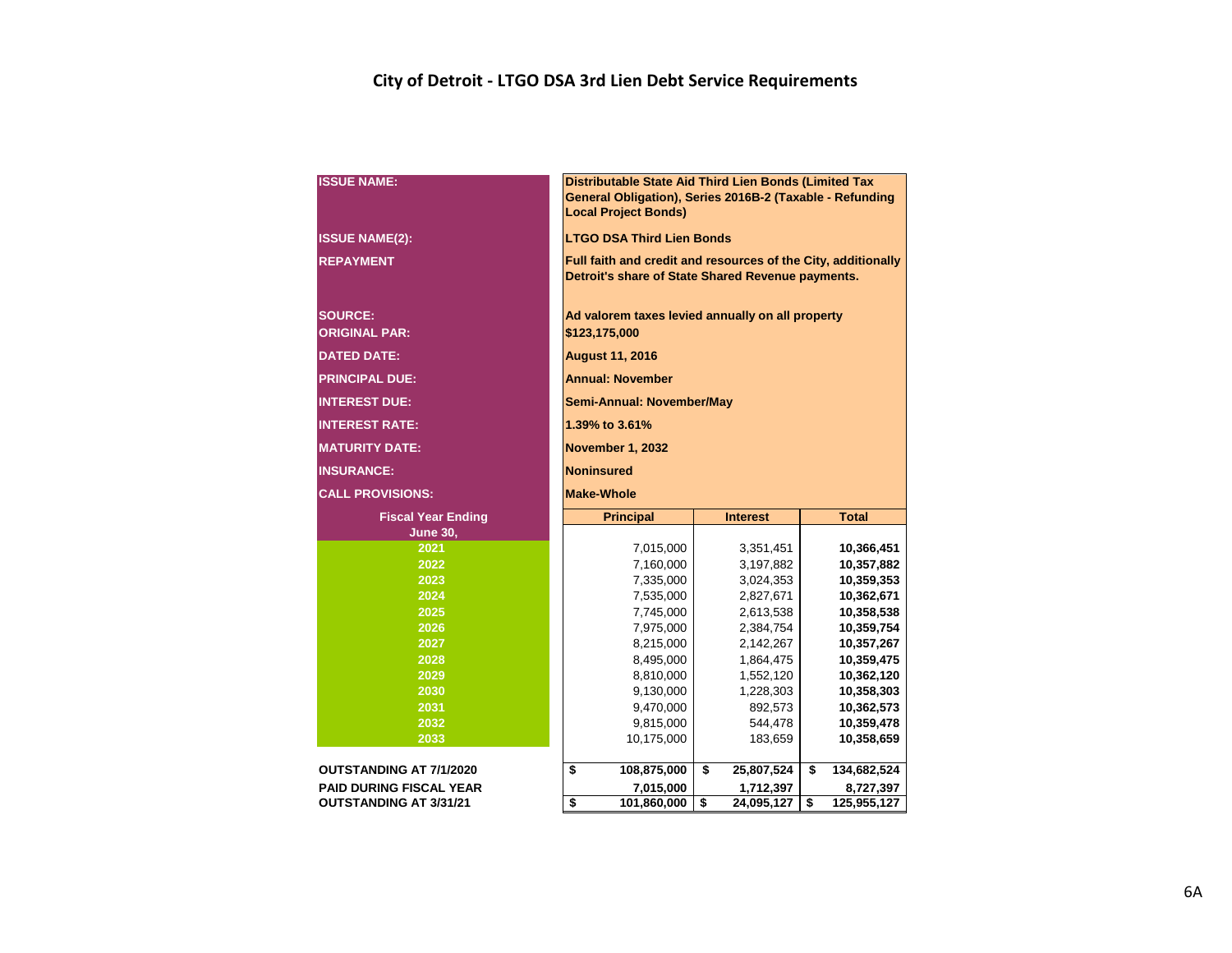## **City of Detroit - UTGO DSA 4th Lien Debt Service Requirements**

| <b>ISSUE NAME:</b>             | Distributable State Aid Fourth Lien Bonds (Unlimited<br>Tax General Obligation), Series 2016A-1 (Tax-Exempt<br><b>Refunding Local Project Bonds)</b> |                 |                             | Distributable State Aid Fourth Lien Bonds<br>(Unlimited Tax General Obligation), Series 2016A-2<br>(Taxable - Refunding Local Project Bonds) |                 |                  |  |                   |                  |    |              |  |  |  |  |  |
|--------------------------------|------------------------------------------------------------------------------------------------------------------------------------------------------|-----------------|-----------------------------|----------------------------------------------------------------------------------------------------------------------------------------------|-----------------|------------------|--|-------------------|------------------|----|--------------|--|--|--|--|--|
|                                |                                                                                                                                                      |                 |                             |                                                                                                                                              |                 |                  |  |                   |                  |    |              |  |  |  |  |  |
| <b>ISSUE NAME(2):</b>          | <b>UTGO DSA 4th Lien</b>                                                                                                                             |                 |                             | <b>UTGO DSA 4th Lien</b>                                                                                                                     |                 |                  |  |                   |                  |    |              |  |  |  |  |  |
| <b>REPAYMENT SOURCE:</b>       | Full faith and credit and resources of the City & State                                                                                              |                 |                             | Full faith and credit and resources of the City &                                                                                            |                 |                  |  |                   |                  |    |              |  |  |  |  |  |
|                                | <b>Shared Revenue payments</b>                                                                                                                       |                 |                             | <b>State Shared Revenue payments</b>                                                                                                         |                 |                  |  |                   |                  |    |              |  |  |  |  |  |
|                                | Ad valorem taxes levied annually on all property                                                                                                     |                 |                             | Ad valorem taxes levied annually on all property                                                                                             |                 |                  |  |                   |                  |    |              |  |  |  |  |  |
| <b>ORIGINAL PAR:</b>           | \$222,185,000                                                                                                                                        |                 |                             | \$19,855,000                                                                                                                                 |                 |                  |  |                   | <b>ALL</b>       |    |              |  |  |  |  |  |
| <b>DATED DATE:</b>             | <b>August 11, 2016</b>                                                                                                                               |                 |                             | <b>August 11, 2016</b>                                                                                                                       |                 |                  |  |                   |                  |    |              |  |  |  |  |  |
| <b>PRINCIPAL DUE:</b>          | <b>Annual: April</b>                                                                                                                                 |                 |                             | <b>Annual: April</b>                                                                                                                         |                 |                  |  |                   |                  |    |              |  |  |  |  |  |
| <b>INTEREST DUE:</b>           | Semi-Annual: October/April                                                                                                                           |                 |                             | Semi-Annual: October/April                                                                                                                   |                 |                  |  |                   |                  |    |              |  |  |  |  |  |
| <b>INTEREST RATE:</b>          | 4.00% to 5.00%                                                                                                                                       |                 |                             | 1.69% to 3.66%                                                                                                                               |                 |                  |  |                   |                  |    |              |  |  |  |  |  |
| <b>MATURITY DATE:</b>          | <b>April 1, 2028</b>                                                                                                                                 |                 |                             | <b>April 1, 2028</b>                                                                                                                         |                 |                  |  |                   |                  |    |              |  |  |  |  |  |
| <b>INSURANCE:</b>              | <b>None</b>                                                                                                                                          |                 |                             | <b>None</b>                                                                                                                                  |                 |                  |  |                   |                  |    |              |  |  |  |  |  |
| <b>CALL PROVISIONS:</b>        | October 1, 2026 @ 100%                                                                                                                               |                 |                             | <b>Make Whole</b>                                                                                                                            |                 |                  |  |                   |                  |    |              |  |  |  |  |  |
| <b>Fiscal Year Ending</b>      |                                                                                                                                                      |                 |                             |                                                                                                                                              |                 |                  |  |                   |                  |    |              |  |  |  |  |  |
| <b>June 30,</b>                | <b>Principal</b>                                                                                                                                     | <b>Interest</b> | <b>Total</b>                | <b>Principal</b>                                                                                                                             | <b>Interest</b> | <b>Total</b>     |  | <b>Principal</b>  | <b>Interest</b>  |    | <b>Total</b> |  |  |  |  |  |
| 2021                           | 28,950,000                                                                                                                                           | 5,245,750       | 34,195,750                  | 1,320,000                                                                                                                                    | 403,803         | 1,723,803        |  | 30,270,000        | 5,649,553        |    | 35,919,553   |  |  |  |  |  |
| 2022                           | 22,185,000                                                                                                                                           | 3,798,250       | 25,983,250                  | 1,420,000                                                                                                                                    | 367,621         | 1,787,621        |  | 23,605,000        | 4,165,871        |    | 27,770,871   |  |  |  |  |  |
| 2023                           | 19,465,000                                                                                                                                           | 2,689,000       | 22,154,000                  | 1,465,000                                                                                                                                    | 325,817         | 1,790,817        |  | 20,930,000        | 3,014,817        |    | 23,944,817   |  |  |  |  |  |
| 2024                           | 15,695,000                                                                                                                                           | 1,715,750       | 17,410,750                  | 1,510,000                                                                                                                                    | 279,757         | 1,789,757        |  | 17,205,000        | 1,995,507        |    | 19,200,507   |  |  |  |  |  |
| 2025                           | 8,160,000                                                                                                                                            | 931,000         | 9,091,000                   | 1,560,000                                                                                                                                    | 230,531         | 1,790,531        |  | 9,720,000         | 1,161,531        |    | 10,881,531   |  |  |  |  |  |
| 2026                           | 3,320,000                                                                                                                                            | 523,000         | 3,843,000                   | 1,610,000                                                                                                                                    | 178,115         | 1,788,115        |  | 4,930,000         | 701,115          |    | 5,631,115    |  |  |  |  |  |
| 2027                           | 3,485,000                                                                                                                                            | 357,000         | 3,842,000                   | 1,665,000                                                                                                                                    | 122,409         | 1,787,409        |  | 5,150,000         | 479,409          |    | 5,629,409    |  |  |  |  |  |
| 2028                           | 3,655,000                                                                                                                                            | 182,750         | 3,837,750                   | 1,725,000                                                                                                                                    | 63,135          | 1,788,135        |  | 5,380,000         | 245,885          |    | 5,625,885    |  |  |  |  |  |
| OUTSTANDING AT 7/1/2020        | 104,915,000 \$<br>\$                                                                                                                                 | 15,442,500      | 120,357,500<br>\$           | \$<br>12,275,000                                                                                                                             | \$<br>1,971,188 | \$<br>14,246,188 |  | \$117,190,000     | 17,413,688<br>\$ | s. | 134,603,688  |  |  |  |  |  |
| <b>PAID DURING FISCAL YEAR</b> |                                                                                                                                                      | 2,622,875       | 2,622,875                   |                                                                                                                                              | 201,901         | 201,901          |  |                   | 2,824,776        |    | 2,824,776    |  |  |  |  |  |
| OUTSTANDING AT 3/31/21         | 104,915,000 \$<br>-\$                                                                                                                                |                 | 12,819,625   \$ 117,734,625 | \$<br>$12,275,000$ \$                                                                                                                        | $1,769,286$ \$  | 14,044,286       |  | $$117,190,000$ \$ | 14,588,911 \$    |    | 131,778,911  |  |  |  |  |  |
|                                |                                                                                                                                                      |                 |                             |                                                                                                                                              |                 |                  |  |                   |                  |    |              |  |  |  |  |  |

**CALLABLE: \$7,140,000**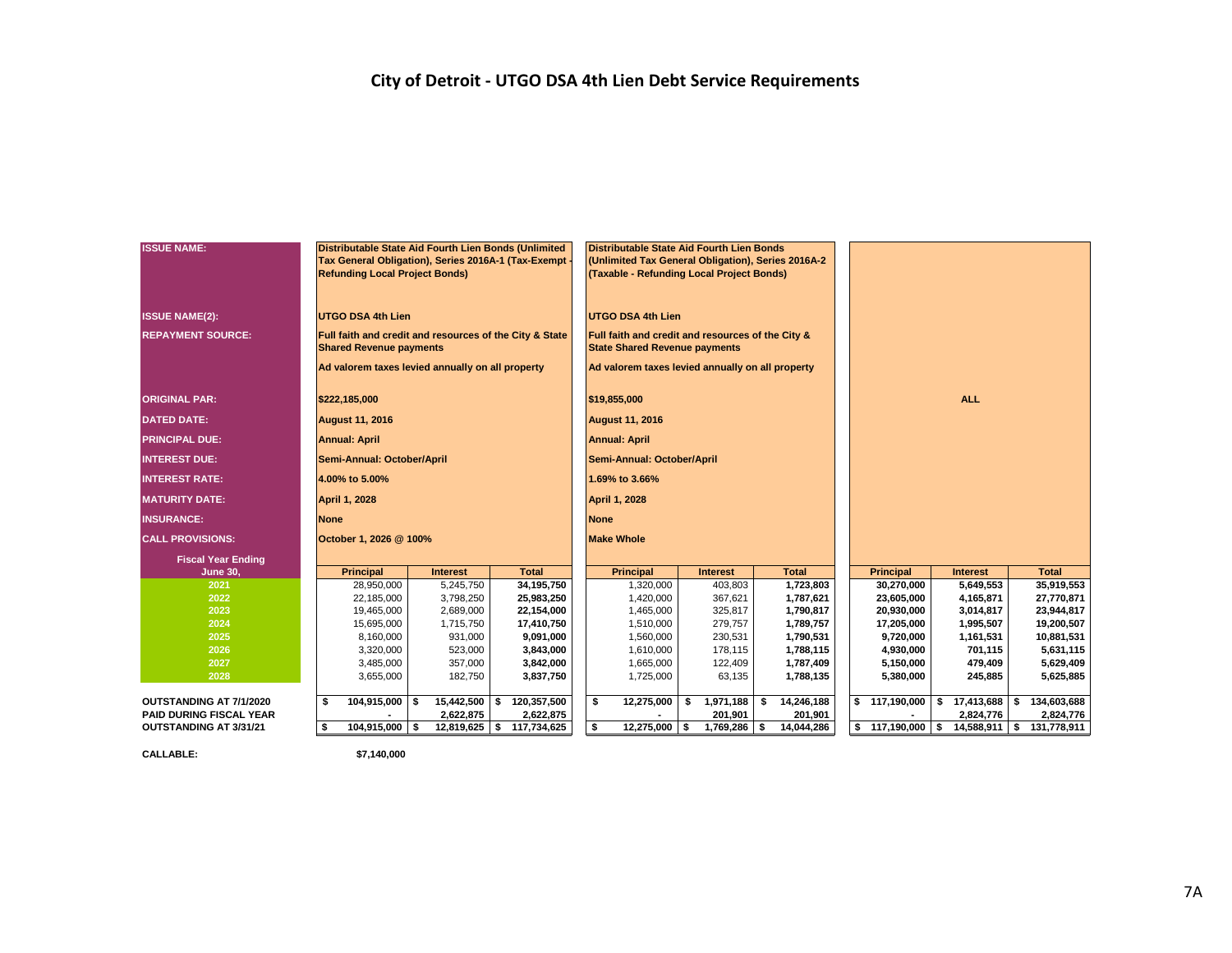## **City of Detroit - LTGO DSA 5th Lien Debt Service Requirements**

| <b>ISSUE NAME:</b>             | Distributable State Aid Fifth Lien Bonds (Limited Tax General<br>Obligation), Series 2018 (Taxable) |                            |                          |  |  |  |  |  |  |  |  |  |  |  |  |
|--------------------------------|-----------------------------------------------------------------------------------------------------|----------------------------|--------------------------|--|--|--|--|--|--|--|--|--|--|--|--|
| <b>ISSUE NAME(2):</b>          | <b>LTGO DSA Fifth Lien Bonds</b>                                                                    |                            |                          |  |  |  |  |  |  |  |  |  |  |  |  |
| <b>REPAYMENT</b>               | Full faith and credit and resources of the City, additionally Detroit's                             |                            |                          |  |  |  |  |  |  |  |  |  |  |  |  |
|                                | share of State Shared Revenue payments.                                                             |                            |                          |  |  |  |  |  |  |  |  |  |  |  |  |
| <b>SOURCE:</b>                 | Ad valorem taxes levied annually on all property                                                    |                            |                          |  |  |  |  |  |  |  |  |  |  |  |  |
| <b>ORIGINAL PAR:</b>           | \$175,985,000                                                                                       |                            |                          |  |  |  |  |  |  |  |  |  |  |  |  |
| <b>DATED DATE:</b>             | <b>December 13, 2018</b>                                                                            |                            |                          |  |  |  |  |  |  |  |  |  |  |  |  |
| <b>PRINCIPAL DUE:</b>          | <b>Annual: November</b>                                                                             |                            |                          |  |  |  |  |  |  |  |  |  |  |  |  |
| <b>INTEREST DUE:</b>           | <b>Semi-Annual: November/May</b>                                                                    |                            |                          |  |  |  |  |  |  |  |  |  |  |  |  |
| <b>INTEREST RATE:</b>          | 4.920% to 5.020%                                                                                    |                            |                          |  |  |  |  |  |  |  |  |  |  |  |  |
| <b>MATURITY DATE:</b>          | <b>November 1, 2043</b>                                                                             |                            |                          |  |  |  |  |  |  |  |  |  |  |  |  |
| <b>INSURANCE:</b>              | <b>Noninsured</b>                                                                                   |                            |                          |  |  |  |  |  |  |  |  |  |  |  |  |
| <b>CALL PROVISIONS:</b>        | <b>Make-Whole</b><br><b>Principal</b><br><b>Total</b><br><b>Interest</b>                            |                            |                          |  |  |  |  |  |  |  |  |  |  |  |  |
| <b>Fiscal Year Ending</b>      |                                                                                                     |                            |                          |  |  |  |  |  |  |  |  |  |  |  |  |
| <b>June 30,</b>                | 8,745,092                                                                                           |                            |                          |  |  |  |  |  |  |  |  |  |  |  |  |
| 2021                           | 8,745,092                                                                                           |                            |                          |  |  |  |  |  |  |  |  |  |  |  |  |
| 2022                           | 8,745,092<br>8,745,092                                                                              |                            |                          |  |  |  |  |  |  |  |  |  |  |  |  |
| 2023                           | 8,745,092<br>8,745,092                                                                              |                            |                          |  |  |  |  |  |  |  |  |  |  |  |  |
| 2024                           |                                                                                                     | 8,745,092                  | 8,745,092                |  |  |  |  |  |  |  |  |  |  |  |  |
| 2025                           |                                                                                                     | 8,745,092                  | 8,745,092                |  |  |  |  |  |  |  |  |  |  |  |  |
| 2026                           |                                                                                                     | 8,745,092                  | 8,745,092                |  |  |  |  |  |  |  |  |  |  |  |  |
| 2027                           |                                                                                                     | 8,745,092                  | 8,745,092                |  |  |  |  |  |  |  |  |  |  |  |  |
| 2028                           |                                                                                                     | 8,745,092                  | 8,745,092                |  |  |  |  |  |  |  |  |  |  |  |  |
| 2029                           |                                                                                                     | 8,745,092                  | 8,745,092                |  |  |  |  |  |  |  |  |  |  |  |  |
| 2030                           |                                                                                                     | 8,745,092                  | 8,745,092                |  |  |  |  |  |  |  |  |  |  |  |  |
| 2031                           |                                                                                                     | 8,745,092                  | 8,745,092                |  |  |  |  |  |  |  |  |  |  |  |  |
| 2032                           |                                                                                                     | 8,745,092                  | 8,745,092                |  |  |  |  |  |  |  |  |  |  |  |  |
| 2033                           |                                                                                                     | 8,745,092                  | 8,745,092                |  |  |  |  |  |  |  |  |  |  |  |  |
| 2034                           | 5,755,000                                                                                           | 8,603,519                  | 14,358,519               |  |  |  |  |  |  |  |  |  |  |  |  |
| 2035                           | 865,000                                                                                             | 8,440,667                  | 9,305,667                |  |  |  |  |  |  |  |  |  |  |  |  |
| 2036                           | 2,855,000                                                                                           | 8,349,155                  | 11,204,155               |  |  |  |  |  |  |  |  |  |  |  |  |
| 2037                           | \$19,560,000                                                                                        | \$7,797,746                | 27,357,746               |  |  |  |  |  |  |  |  |  |  |  |  |
| 2038<br>2039                   | \$19,720,000                                                                                        | \$6,831,458                | 26,551,458               |  |  |  |  |  |  |  |  |  |  |  |  |
| 2040                           | \$20,100,000<br>\$20,500,000                                                                        | \$5,851,886<br>\$4,853,126 | 25,951,886<br>25,353,126 |  |  |  |  |  |  |  |  |  |  |  |  |
| 2041                           | \$20,935,000                                                                                        | \$3,823,358                | 24,758,358               |  |  |  |  |  |  |  |  |  |  |  |  |
| 2042                           | \$21,400,000                                                                                        | \$2,760,749                | 24,160,749               |  |  |  |  |  |  |  |  |  |  |  |  |
| 2043                           | \$21,890,000                                                                                        | \$1,674,170                | 23,564,170               |  |  |  |  |  |  |  |  |  |  |  |  |
| 2044                           | \$22,405,000<br>\$562,366<br>22,967,366                                                             |                            |                          |  |  |  |  |  |  |  |  |  |  |  |  |
|                                |                                                                                                     |                            |                          |  |  |  |  |  |  |  |  |  |  |  |  |
| <b>OUTSTANDING AT 7/1/2020</b> | \$<br>175,985,000                                                                                   | \$<br>173,234,395          | \$<br>349,219,395        |  |  |  |  |  |  |  |  |  |  |  |  |
| <b>PAID DURING FISCAL YEAR</b> |                                                                                                     | 4,372,546                  | 4,372,546                |  |  |  |  |  |  |  |  |  |  |  |  |
| <b>OUTSTANDING AT 3/31/21</b>  | \$<br>175,985,000                                                                                   | \$<br>168,861,849          | \$<br>344,846,849        |  |  |  |  |  |  |  |  |  |  |  |  |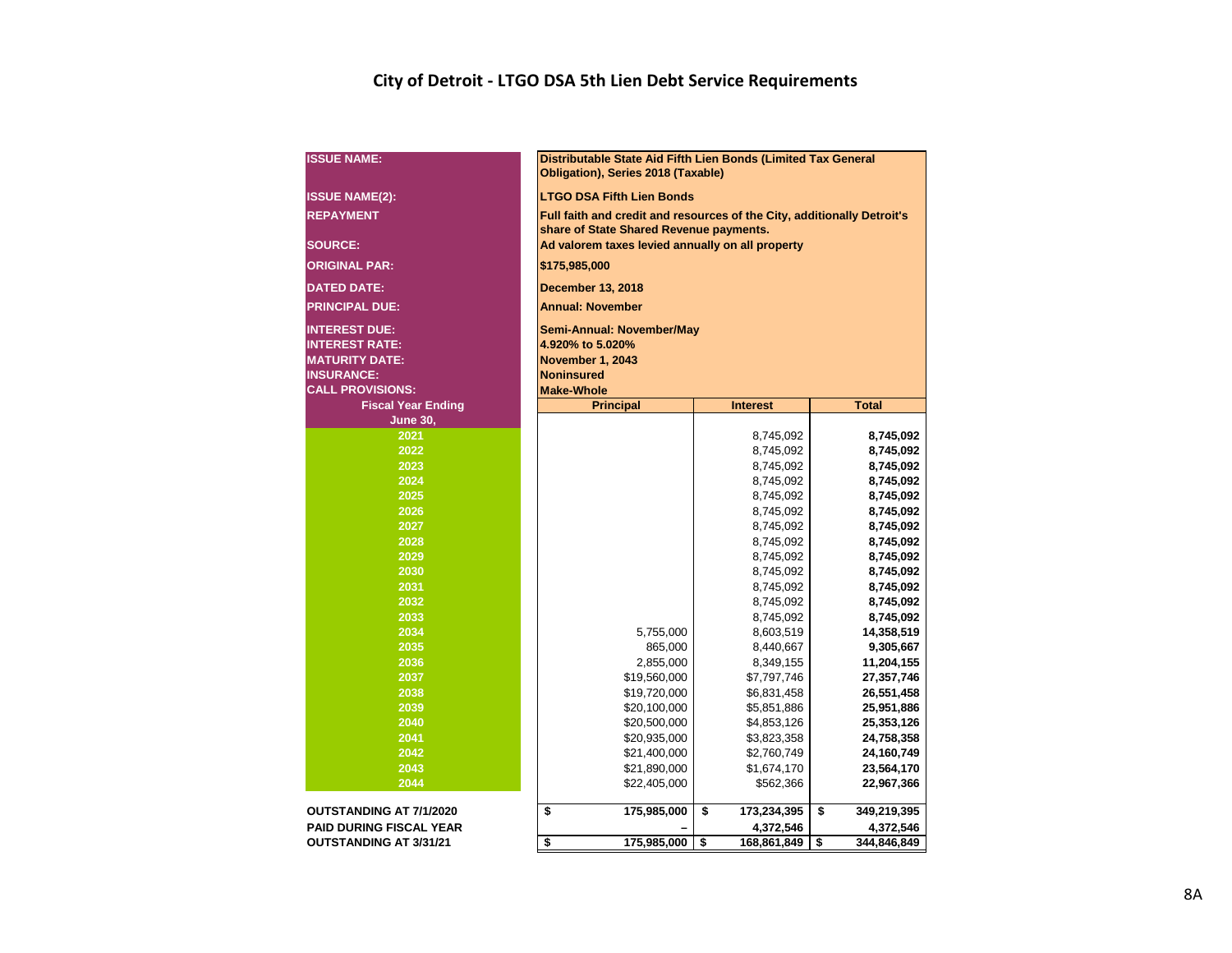| <b>ISSUE NAME:</b>                                                                                                                                                                                              | <b>Financial Recovery Income Tax Revenue and</b><br>Refunding Bonds, Series 2014-A (Tax-Exempt)                                                                                     |                 |                           | <b>Financial Recovery Income Tax Revenue and</b><br>Refunding Bonds, Series 2014-B (Taxable)                                                                                      |                 |                  |                     |                    |                     |  |  |  |  |  |
|-----------------------------------------------------------------------------------------------------------------------------------------------------------------------------------------------------------------|-------------------------------------------------------------------------------------------------------------------------------------------------------------------------------------|-----------------|---------------------------|-----------------------------------------------------------------------------------------------------------------------------------------------------------------------------------|-----------------|------------------|---------------------|--------------------|---------------------|--|--|--|--|--|
| <b>ISSUE NAME(2):</b>                                                                                                                                                                                           | <b>Exit Financing (Remarketed)</b>                                                                                                                                                  |                 |                           | <b>Exit Financing (Remarketed)</b>                                                                                                                                                |                 |                  |                     |                    |                     |  |  |  |  |  |
| <b>REPAYMENT</b>                                                                                                                                                                                                | Income Taxes & Full faith and credit and resources of<br>the City                                                                                                                   |                 |                           | Income Taxes & Full faith and credit and resources of<br>the City                                                                                                                 |                 |                  |                     |                    |                     |  |  |  |  |  |
| <b>SOURCE:</b><br><b>ORIGINAL PAR:</b><br><b>DATED DATE:</b><br><b>PRINCIPAL DUE:</b><br><b>INTEREST DUE:</b><br><b>INTEREST RATE:</b><br><b>MATURITY DATE:</b><br><b>INSURANCE:</b><br><b>CALL PROVISIONS:</b> | <b>Income Taxes</b><br>\$134,725,000<br>September 1, 2015<br><b>Annual: October</b><br>Semi Annual: October/April<br>3.40% to 4.50%<br>October 1, 2029<br>Noninsured<br><b>None</b> |                 |                           | <b>Income Taxes</b><br>\$110,275,000<br>September 1, 2015<br><b>Annual: October</b><br>Semi Annual: October/April<br>4.60%<br>October 1, 2022<br><b>Noninsured</b><br><b>None</b> |                 |                  |                     | <b>ALL</b>         |                     |  |  |  |  |  |
|                                                                                                                                                                                                                 | <b>Principal</b>                                                                                                                                                                    | <b>Interest</b> | <b>Total</b>              | <b>Principal</b>                                                                                                                                                                  | <b>Interest</b> | <b>Total</b>     | <b>Principal</b>    | <b>Interest</b>    | <b>Total</b>        |  |  |  |  |  |
| <b>Fiscal Year Ending</b>                                                                                                                                                                                       |                                                                                                                                                                                     |                 |                           |                                                                                                                                                                                   |                 |                  |                     |                    |                     |  |  |  |  |  |
| <b>June 30,</b>                                                                                                                                                                                                 |                                                                                                                                                                                     |                 |                           |                                                                                                                                                                                   |                 |                  |                     |                    |                     |  |  |  |  |  |
| 2021                                                                                                                                                                                                            | 2,000,000                                                                                                                                                                           | 5,797,106       | 7,797,106                 | 22,200,000                                                                                                                                                                        | 2,750,110       | 24,950,110       | 24,200,000          | 8,547,216          | 32,747,216          |  |  |  |  |  |
| 2022                                                                                                                                                                                                            | 2,000,000                                                                                                                                                                           | 5,727,106       | 7,727,106                 | 23,605,000                                                                                                                                                                        | 1,696,595       | 25,301,595       | 25,605,000          | 7,423,701          | 33,028,701          |  |  |  |  |  |
| 2023                                                                                                                                                                                                            | 2,000,000                                                                                                                                                                           | 5,653,106       | 7,653,106                 | 25,080,000                                                                                                                                                                        | 576,840         | 25,656,840       | 27,080,000          | 6,229,946          | 33,309,946          |  |  |  |  |  |
| 2024                                                                                                                                                                                                            | 15.375.000                                                                                                                                                                          | 5.317.216       | 20,692,216                |                                                                                                                                                                                   |                 |                  | 15,375,000          | 5,317,216          | 20,692,216          |  |  |  |  |  |
| 2025                                                                                                                                                                                                            | 16,285,000                                                                                                                                                                          | 4,693,625       | 20,978,625                |                                                                                                                                                                                   |                 |                  | 16,285,000          | 4,693,625          | 20,978,625          |  |  |  |  |  |
| 2026                                                                                                                                                                                                            | 17,245,000                                                                                                                                                                          | 3,979,913       | 21,224,913                |                                                                                                                                                                                   |                 |                  | 17,245,000          | 3,979,913          | 21,224,913          |  |  |  |  |  |
| 2027                                                                                                                                                                                                            | 18,265,000                                                                                                                                                                          | 3,180,938       | 21,445,938                |                                                                                                                                                                                   |                 |                  | 18,265,000          | 3,180,938          | 21,445,938          |  |  |  |  |  |
| 2028                                                                                                                                                                                                            | 19,350,000                                                                                                                                                                          | 2,334,600       | 21,684,600                |                                                                                                                                                                                   |                 |                  | 19,350,000          | 2,334,600          | 21,684,600          |  |  |  |  |  |
| 2029                                                                                                                                                                                                            | 20,495,000                                                                                                                                                                          | 1,438,088       | 21,933,088                |                                                                                                                                                                                   |                 |                  | 20,495,000          | 1,438,088          | 21,933,088          |  |  |  |  |  |
| 2030                                                                                                                                                                                                            | 21,710,000                                                                                                                                                                          | 488,475         | 22,198,475                |                                                                                                                                                                                   |                 |                  | 21,710,000          | 488,475            | 22,198,475          |  |  |  |  |  |
| OUTSTANDING AT 7/1/2020                                                                                                                                                                                         | \$<br>134,725,000 \$                                                                                                                                                                | 38,610,172      | \$173,335,172             | \$<br>70,885,000 \$                                                                                                                                                               | 5,023,545       | 75,908,545<br>\$ | 205,610,000         | 43,633,717<br>\$   | 249,243,717<br>S.   |  |  |  |  |  |
| <b>PAID DURING FISCAL YEAR*</b>                                                                                                                                                                                 | 2.000.000                                                                                                                                                                           | 2,915,553       | 4,915,553                 | 22,200,000                                                                                                                                                                        | 1,630,355       | 23,830,355       | 24,200,000          | 4,545,908          | 28,745,908          |  |  |  |  |  |
| <b>OUTSTANDING AT 3/31/21</b>                                                                                                                                                                                   | 132,725,000 \$<br>s.                                                                                                                                                                |                 | 35,694,619 \$ 168,419,619 | \$<br>48,685,000 \$                                                                                                                                                               | $3,393,190$ \$  | 52,078,190       | 181,410,000<br>- \$ | 39,087,809<br>l \$ | l \$<br>220,497,809 |  |  |  |  |  |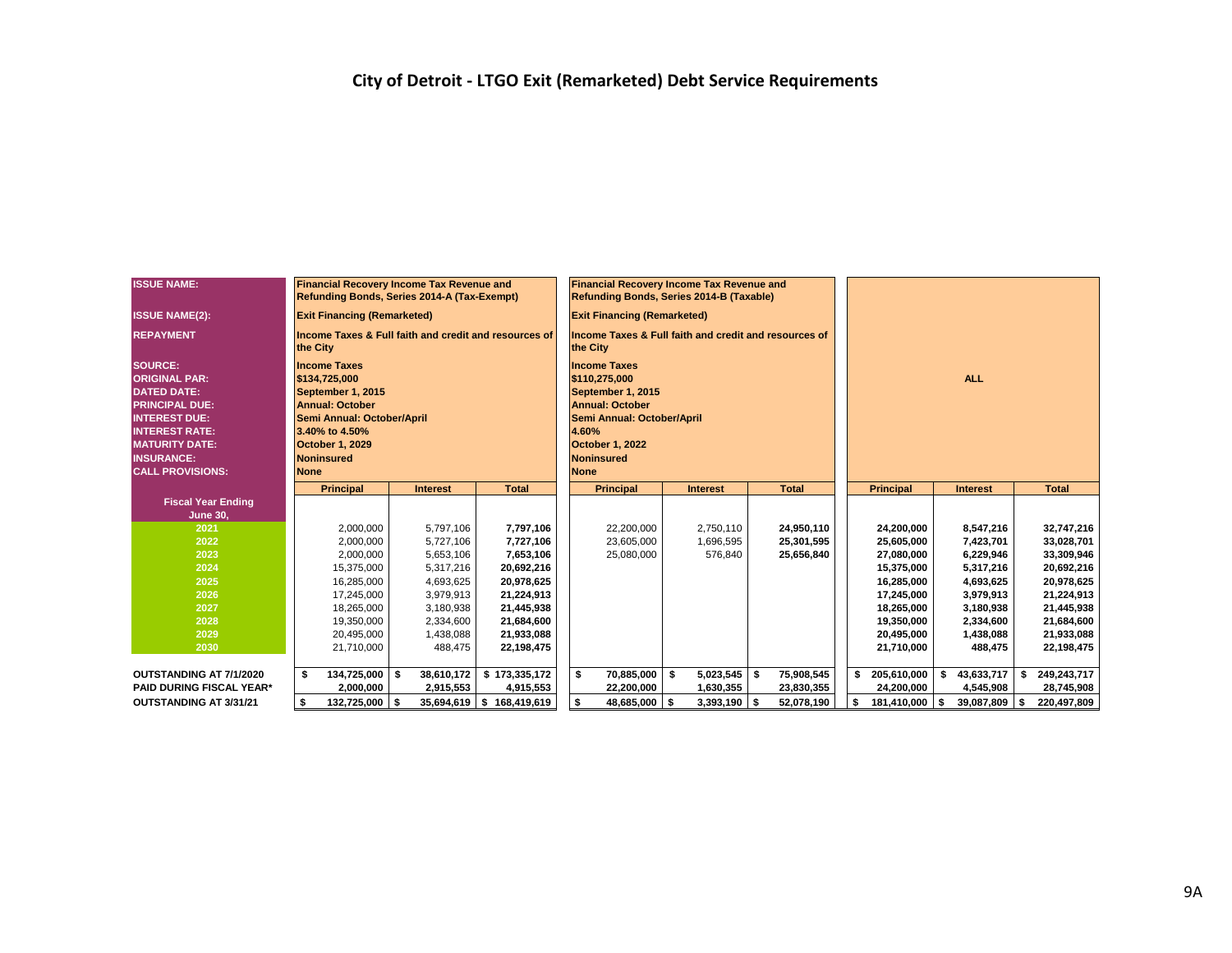| <b>ISSUE NAME:</b>                           | Financial Recovery Bonds, Series 2014-B1 (Federally Taxable) |                          |                          | Taxable)                   | Financial Recovery Bonds, Series 2014-B2 (Federally |                        |                          |                          |                          |
|----------------------------------------------|--------------------------------------------------------------|--------------------------|--------------------------|----------------------------|-----------------------------------------------------|------------------------|--------------------------|--------------------------|--------------------------|
| <b>ISSUE NAME(2):</b>                        | <b>B-Notes</b>                                               |                          |                          | <b>B-Notes</b>             |                                                     |                        |                          |                          |                          |
| <b>REPAYMENT SOURCE:</b>                     | Full faith and credit and resources of the City              |                          |                          |                            | Full faith and credit and resources of the City     |                        |                          |                          |                          |
| <b>ORIGINAL PAR:</b>                         | \$616,560,047                                                |                          |                          | \$15,404,098               |                                                     |                        |                          | <b>ALL</b>               |                          |
| <b>DATED DATE:</b>                           | <b>December 10, 2014</b>                                     |                          |                          | December 10, 2014          |                                                     |                        |                          |                          |                          |
| <b>PRINCIPAL DUE:</b>                        | <b>Annual: April</b>                                         |                          |                          | <b>Annual: April</b>       |                                                     |                        |                          |                          |                          |
| <b>INTEREST DUE:</b>                         | Semi Annual: April/October                                   |                          |                          | Semi Annual: April/October |                                                     |                        |                          |                          |                          |
| <b>INTEREST RATE:</b>                        | 4.00% to 6.00%                                               |                          |                          | 4.00% to 6.00%             |                                                     |                        |                          |                          |                          |
| <b>MATURITY DATE:</b>                        | April 1, 2044                                                |                          |                          | April 1, 2044              |                                                     |                        |                          |                          |                          |
| <b>INSURANCE:</b>                            | <b>Noninsured</b>                                            |                          |                          | <b>Noninsured</b>          |                                                     |                        |                          |                          |                          |
| <b>CALL PROVISIONS:</b>                      | <b>Callable at Par</b>                                       |                          |                          | <b>Callable at Par</b>     |                                                     |                        |                          |                          |                          |
|                                              | <b>Principal</b>                                             | <b>Interest</b>          | <b>Total</b>             | <b>Principal</b>           | <b>Interest</b>                                     | <b>Total</b>           | <b>Principal</b>         | <b>Interest</b>          | <b>Total</b>             |
| <b>Fiscal Year Ending</b><br><b>June 30,</b> |                                                              |                          |                          |                            |                                                     |                        |                          |                          |                          |
| 2021                                         |                                                              | 16,973,304               | 16,973,304               |                            | 399,168                                             | 399,168                | ٠                        | 17,372,472               | 17,372,472               |
| 2022                                         |                                                              | 16,973,304               | 16,973,304               |                            | 399,168                                             | 399,168                |                          | 17,372,472               | 17,372,472               |
| 2023                                         |                                                              | 16,973,304               | 16,973,304               |                            | 399,168                                             | 399,168                |                          | 17,372,472               | 17,372,472               |
| 2024<br>2025                                 |                                                              | 16,973,304               | 16,973,304               |                            | 399,168                                             | 399,168                |                          | 17,372,472               | 17,372,472               |
| 2026                                         | 2,411,066<br>2,256,986                                       | 16,973,304<br>16,876,861 | 19,384,370<br>19,133,847 |                            | 399,168<br>399,168                                  | 399,168<br>399,168     | 2,411,066<br>2,256,986   | 17,372,472<br>17,276,029 | 19,783,538<br>19,533,015 |
| 2027                                         | 2,128,183                                                    | 16,786,582               | 18,914,765               |                            | 399,168                                             | 399,168                | 2,128,183                | 17,185,749               | 19,313,932               |
| 2028                                         | 1,977,770                                                    | 16,701,454               | 18,679,224               |                            | 399,168                                             | 399,168                | 1,977,770                | 17,100,622               | 19,078,392               |
| 2029                                         | 1,807,988                                                    | 16,622,344               | 18,430,332               |                            | 399,168                                             | 399,168                | 1,807,988                | 17,021,511               | 18,829,499               |
| 2030                                         | 1,616,461                                                    | 16,550,024               | 18,166,485               |                            | 399,168                                             | 399,168                | 1,616,461                | 16,949,192               | 18,565,653               |
| 2031                                         | 23,874,105                                                   | 16,485,366               | 40,359,471               |                            | 399,168                                             | 399,168                | 23,874,105               | 16,884,533               | 40,758,638               |
| 2032                                         | 24,095,750                                                   | 15,530,401               | 39,626,151               | 736,738                    | 399,168                                             | 1,135,906              | 24,832,488               | 15,929,569               | 40,762,057               |
| 2033                                         | 25,056,264                                                   | 14,566,571               | 39,622,835               | 770,205                    | 369,698                                             | 1,139,903              | 25,826,469               | 14,936,270               | 40,762,739               |
| 2034                                         | 30,828,003                                                   | 13,564,321               | 44,392,324               | 770,205                    | 338,890                                             | 1,109,095              | 31,598,208               | 13,903,211               | 45,501,419               |
| 2035                                         | 30,828,003                                                   | 18,496,801               | 49,324,804               | 770,205                    | 462,123                                             | 1,232,328              | 31,598,208               | 18,958,924               | 50,557,132               |
| 2036                                         | 30,828,003                                                   | 16,647,121               | 47,475,124               | 770,205                    | 415,911                                             | 1,186,116              | 31,598,208               | 17,063,031               | 48,661,239               |
| 2037                                         | 30,828,003                                                   | 14,797,441               | 45,625,444               | 770,205                    | 369,698                                             | 1,139,903              | 31,598,208               | 15,167,139               | 46,765,347               |
| 2038<br>2039                                 | 30,828,003                                                   | 12,947,760               | 43,775,763               | 770,205                    | 323,486                                             | 1,093,691              | 31,598,208               | 13,271,246               | 44,869,454               |
| 2040                                         | 30,828,003<br>30,828,003                                     | 11,098,080<br>9,248,400  | 41,926,083<br>40,076,403 | 770,205<br>770,205         | 277,274<br>231,061                                  | 1,047,479<br>1,001,266 | 31,598,208<br>31,598,208 | 11,375,354<br>9,479,462  | 42,973,562<br>41,077,670 |
| 2041                                         | 30,828,003                                                   | 7,398,720                | 38,226,723               | 770,205                    | 184,849                                             | 955,054                | 31,598,208               | 7,583,569                | 39,181,777               |
| 2042                                         | 30,828,003                                                   | 5,549,040                | 36,377,043               | 770,205                    | 138,637                                             | 908,842                | 31,598,208               | 5,687,677                | 37,285,885               |
| 2043                                         | 30,828,003                                                   | 3,699,360                | 34,527,363               | 770,205                    | 92,424                                              | 862,629                | 31,598,208               | 3,791,784                | 35,389,992               |
| 2044                                         | 30,827,990                                                   | 1,849,679                | 32,677,669               | 770,203                    | 46,212                                              | 816,415                | 31,598,193               | 1,895,892                | 33,494,085               |
| OUTSTANDING AT 7/1/2020                      | \$<br>$424,332,593$ \$                                       | 330,282,844 \$           | 754,615,437              | \$<br>$9,979,196$ \$       | 8,040,278 \$                                        | 18,019,474             | 434,311,789 \$<br>- \$   | $338,323,122$ \$         | 772,634,911              |
| <b>PAID DURING FISCAL YEAR</b>               |                                                              | 8,486,652                | 8,486,652                |                            | 199,584                                             | 199,584                |                          | 8,686,236                | 8,686,236                |
| OUTSTANDING AT 3/31/21                       | $\overline{\bullet}$<br>$424,332,593$ \$                     | $321,796,192$ \$         | 746,128,785              | $9,979,196$ \$<br><b>S</b> | $9,979,196$ \$                                      | 19,958,392             | 434,311,789 \$<br>\$     | $329,636,886$ \$         | 763,948,675              |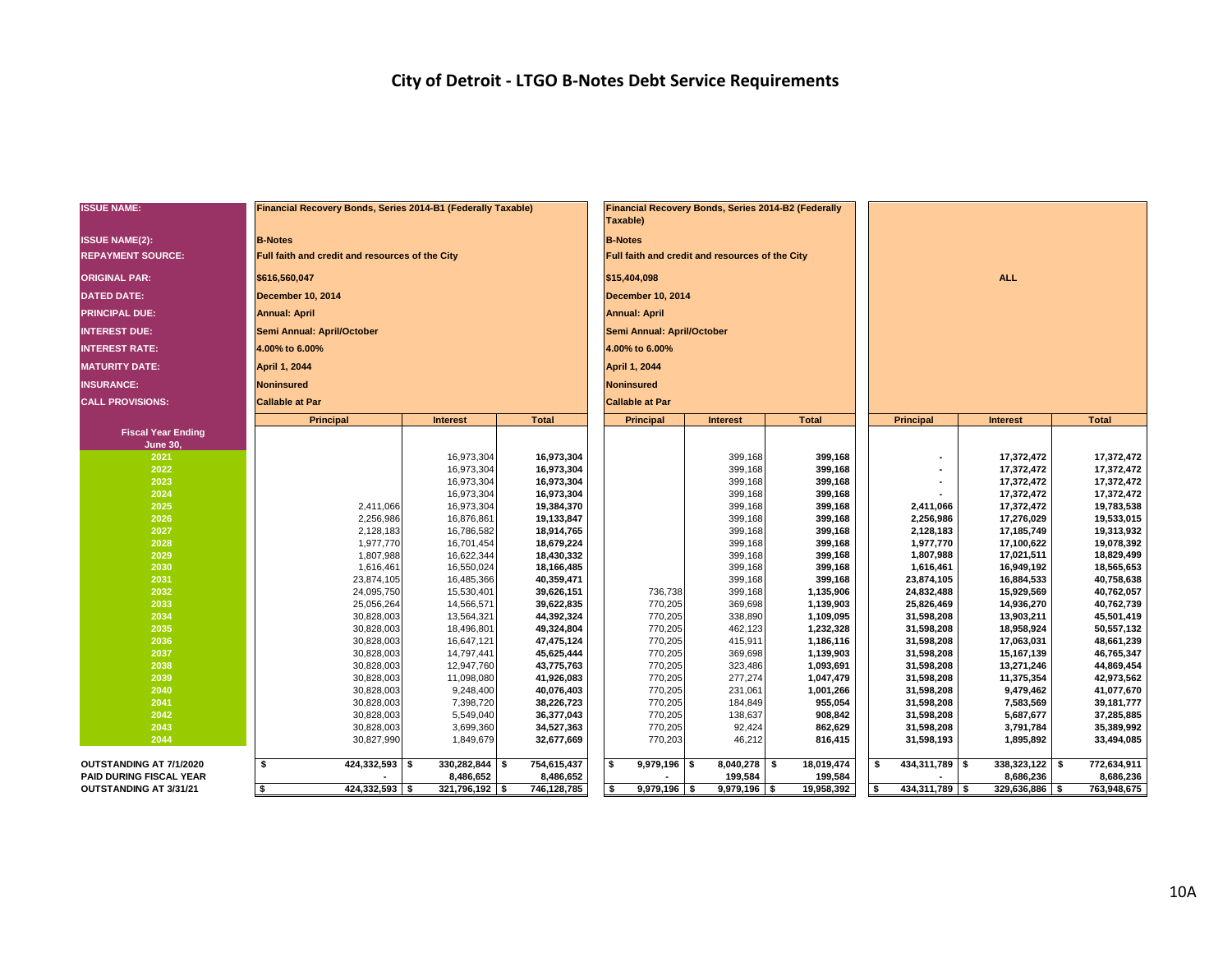| <b>ISSUE NAME:</b>             | City of Detroit 2019 Capital Improvement Bond             |                 |                  |  |  |  |  |  |  |  |  |  |  |  |
|--------------------------------|-----------------------------------------------------------|-----------------|------------------|--|--|--|--|--|--|--|--|--|--|--|
| <b>ISSUE NAME(2):</b>          | (Joe Louis Arena Demolition)                              |                 |                  |  |  |  |  |  |  |  |  |  |  |  |
| <b>REPAYMENT</b>               | Full faith and credit and resources of the City.          |                 |                  |  |  |  |  |  |  |  |  |  |  |  |
| <b>SOURCE:</b>                 | Ad valorem taxes levied annually on all property          |                 |                  |  |  |  |  |  |  |  |  |  |  |  |
| <b>ORIGINAL PAR:</b>           | \$10,000,000                                              |                 |                  |  |  |  |  |  |  |  |  |  |  |  |
| <b>DATED DATE:</b>             | <b>June 10, 2019</b>                                      |                 |                  |  |  |  |  |  |  |  |  |  |  |  |
| <b>PRINCIPAL DUE:</b>          | <b>Annual: July</b>                                       |                 |                  |  |  |  |  |  |  |  |  |  |  |  |
| <b>INTEREST DUE:</b>           | <b>Annual: July</b>                                       |                 |                  |  |  |  |  |  |  |  |  |  |  |  |
| <b>INTEREST RATE:</b>          | 1.00% to 2.00% (Step up to 2% once full amount was drawn) |                 |                  |  |  |  |  |  |  |  |  |  |  |  |
| <b>MATURITY DATE:</b>          | <b>July 9, 2039</b>                                       |                 |                  |  |  |  |  |  |  |  |  |  |  |  |
| <b>INSURANCE:</b>              | <b>Noninsured</b>                                         |                 |                  |  |  |  |  |  |  |  |  |  |  |  |
| <b>CALL PROVISIONS:</b>        |                                                           |                 |                  |  |  |  |  |  |  |  |  |  |  |  |
| <b>Fiscal Year Ending</b>      | <b>Principal</b>                                          | <b>Interest</b> | <b>Total</b>     |  |  |  |  |  |  |  |  |  |  |  |
| <b>June 30,</b>                |                                                           |                 |                  |  |  |  |  |  |  |  |  |  |  |  |
| 2021                           |                                                           | 40,806          | 40,806           |  |  |  |  |  |  |  |  |  |  |  |
| 2022                           | 106,027<br>106,027                                        |                 |                  |  |  |  |  |  |  |  |  |  |  |  |
| 2023                           | 667,096<br>467,096<br>200,000                             |                 |                  |  |  |  |  |  |  |  |  |  |  |  |
| 2024                           | 476,438<br>667,096<br>190,658                             |                 |                  |  |  |  |  |  |  |  |  |  |  |  |
| 2025                           | 667,096<br>485,470<br>181,626                             |                 |                  |  |  |  |  |  |  |  |  |  |  |  |
| 2026                           | 495,676<br>171,420<br>667,096                             |                 |                  |  |  |  |  |  |  |  |  |  |  |  |
| 2027                           | 667,096<br>505,590<br>161,506                             |                 |                  |  |  |  |  |  |  |  |  |  |  |  |
| 2028                           | 515,701<br>151,395<br>667,096                             |                 |                  |  |  |  |  |  |  |  |  |  |  |  |
| 2029                           | 525,629                                                   | 141,467         | 667,096          |  |  |  |  |  |  |  |  |  |  |  |
| 2030                           | 536,528                                                   | 130,568         | 667,096          |  |  |  |  |  |  |  |  |  |  |  |
| 2031                           | 547,258                                                   | 119,837         | 667,096          |  |  |  |  |  |  |  |  |  |  |  |
| 2032                           | 558,204                                                   | 108,892         | 667,096          |  |  |  |  |  |  |  |  |  |  |  |
| 2033                           | 569,100                                                   | 97,996          | 667,096          |  |  |  |  |  |  |  |  |  |  |  |
| 2034                           | 580,750                                                   | 86,346          | 667,096          |  |  |  |  |  |  |  |  |  |  |  |
| 2035                           | 592,365                                                   | 74,731          | 667,096          |  |  |  |  |  |  |  |  |  |  |  |
| 2036                           | 604,212                                                   | 62,884          | 667,096          |  |  |  |  |  |  |  |  |  |  |  |
| 2037                           | 616,157                                                   | 50,939          | 667,096          |  |  |  |  |  |  |  |  |  |  |  |
| 2038                           | 628,619                                                   | 38,477          | 667,096          |  |  |  |  |  |  |  |  |  |  |  |
| 2039                           | 641,192                                                   | 25,904          | 667,096          |  |  |  |  |  |  |  |  |  |  |  |
| 2040                           | 654,016                                                   | 13,080          | 667,096          |  |  |  |  |  |  |  |  |  |  |  |
| 2041                           |                                                           |                 |                  |  |  |  |  |  |  |  |  |  |  |  |
| 2042                           |                                                           |                 |                  |  |  |  |  |  |  |  |  |  |  |  |
| 2043                           |                                                           |                 |                  |  |  |  |  |  |  |  |  |  |  |  |
| 2044                           |                                                           |                 |                  |  |  |  |  |  |  |  |  |  |  |  |
|                                |                                                           |                 |                  |  |  |  |  |  |  |  |  |  |  |  |
| <b>OUTSTANDING AT 7/1/2020</b> | \$<br>10,000,000                                          | \$<br>2,154,560 | \$<br>12,154,560 |  |  |  |  |  |  |  |  |  |  |  |
| <b>PAID DURING FISCAL YEAR</b> |                                                           | 40,806          | 40,806           |  |  |  |  |  |  |  |  |  |  |  |
| <b>OUTSTANDING AT 3/31/21</b>  | \$<br>10,000,000                                          | \$<br>2,113,754 | \$<br>12,113,754 |  |  |  |  |  |  |  |  |  |  |  |

1. The final drawdown of approximately \$5.84 million was made in January 2021.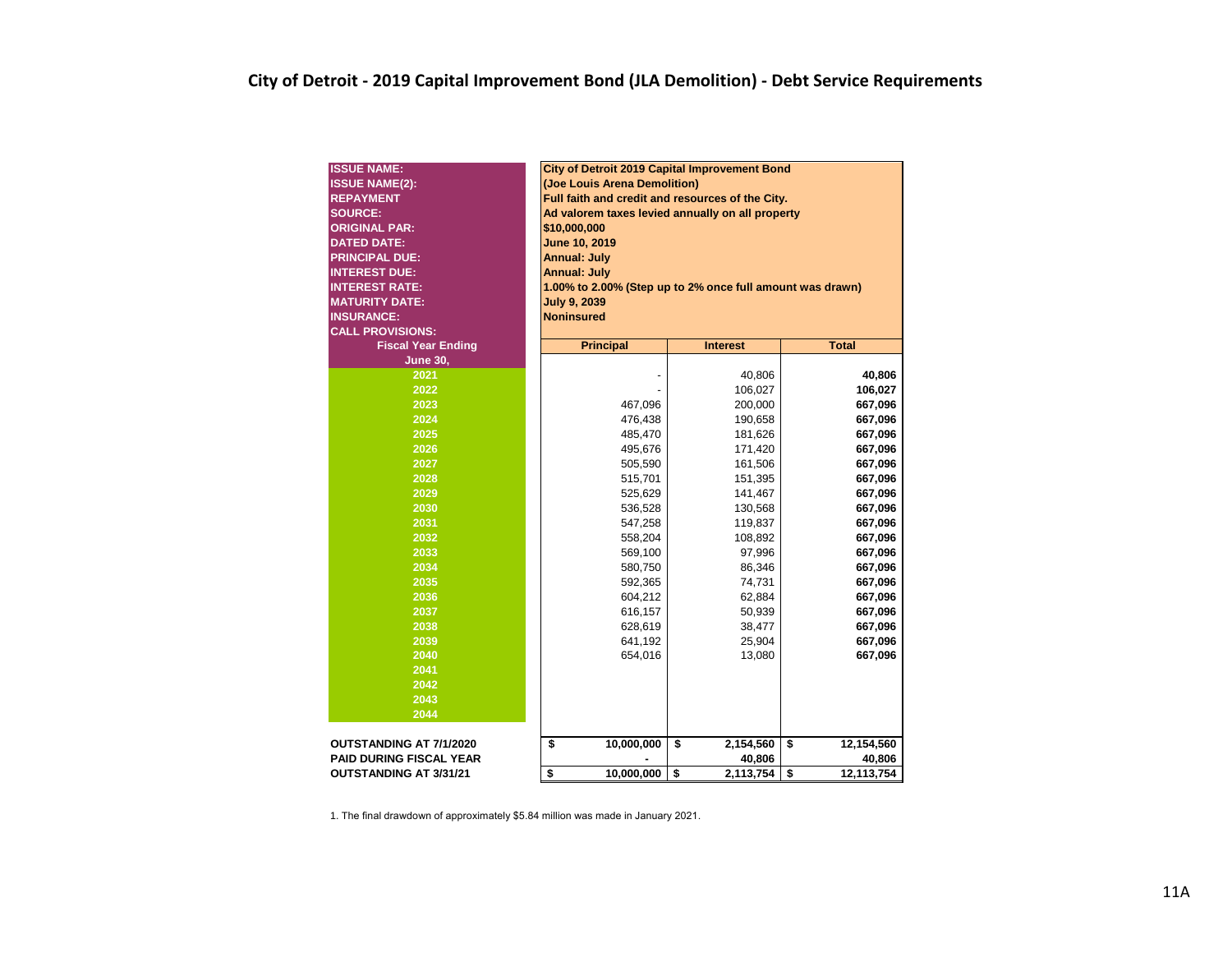## **City of Detroit - MTF Bonds - Debt Service Requirements**

| <b>ISSUE NAME:</b><br><b>ISSUE NAME(2):</b><br><b>REPAYMENT</b><br><b>SOURCE:</b><br><b>ORIGINAL PAR:</b><br><b>DATED DATE:</b><br><b>PRINCIPAL DUE:</b><br><b>INTEREST DUE:</b> | <b>City of Detroit Transportation Project</b><br><b>MTF Bonds</b><br><b>Act 51 dollars</b><br><b>Act 51 dollars</b><br>\$124,500,000<br><b>November 16, 2017</b><br><b>April 1</b><br><b>April 1</b> |                  |                   |
|----------------------------------------------------------------------------------------------------------------------------------------------------------------------------------|------------------------------------------------------------------------------------------------------------------------------------------------------------------------------------------------------|------------------|-------------------|
| <b>INTEREST RATE:</b><br><b>MATURITY DATE:</b><br><b>INSURANCE:</b><br><b>CALL PROVISIONS:</b><br><b>Fiscal Year Ending</b>                                                      | 2.38% to 3.49%<br>April 1, 2032<br><b>None</b><br>7 year                                                                                                                                             |                  |                   |
| <b>June 30,</b>                                                                                                                                                                  | <b>Principal</b>                                                                                                                                                                                     | <b>Interest</b>  | <b>Total</b>      |
| 2021                                                                                                                                                                             | 9,145,000.00                                                                                                                                                                                         | 4,683,911.66     | 13,828,912        |
| 2022                                                                                                                                                                             | 9,345,000.00                                                                                                                                                                                         | 4,440,556.80     | 13,785,557        |
| 2023                                                                                                                                                                             | 9,585,000.00                                                                                                                                                                                         | 4,146,376.20     | 13,731,376        |
| 2024                                                                                                                                                                             | 9,840,000.00                                                                                                                                                                                         | 3,833,042.54     | 13,673,043        |
| 2025                                                                                                                                                                             | 10,115,000.00                                                                                                                                                                                        | 3,500,548.92     | 13,615,549        |
| 2026                                                                                                                                                                             | 10,430,000.00                                                                                                                                                                                        | 3,120,629.52     | 13,550,630        |
| 2027                                                                                                                                                                             | 10,765,000.00                                                                                                                                                                                        | 2,713,755.22     | 13,478,755        |
| 2028                                                                                                                                                                             | 11,115,000.00                                                                                                                                                                                        | 2,287,245.92     | 13,402,246        |
| 2029                                                                                                                                                                             | 11,485,000.00                                                                                                                                                                                        | 1,837,421.86     | 13,322,422        |
| 2030                                                                                                                                                                             | 11,875,000.00                                                                                                                                                                                        | 1,366,996.26     | 13,241,996        |
| 2031                                                                                                                                                                             | 12,275,000.00                                                                                                                                                                                        | 876,321.26       | 13,151,321        |
| 2032                                                                                                                                                                             | 8,525,000.00                                                                                                                                                                                         | 361,630.50       | 8,886,631         |
|                                                                                                                                                                                  |                                                                                                                                                                                                      |                  |                   |
| <b>OUTSTANDING AT 7/1/2020</b>                                                                                                                                                   | 124,500,000<br>\$                                                                                                                                                                                    | \$<br>33,168,437 | \$<br>157,668,437 |
| <b>PAID DURING FISCAL YEAR</b><br><b>OUTSTANDING AT 3/31/21</b>                                                                                                                  | \$<br>124,500,000                                                                                                                                                                                    | 2,331,351<br>\$  | 2,331,351<br>\$   |
|                                                                                                                                                                                  |                                                                                                                                                                                                      | 30,837,086       | 155,337,086       |

The final draw occurred on October 1, 2020.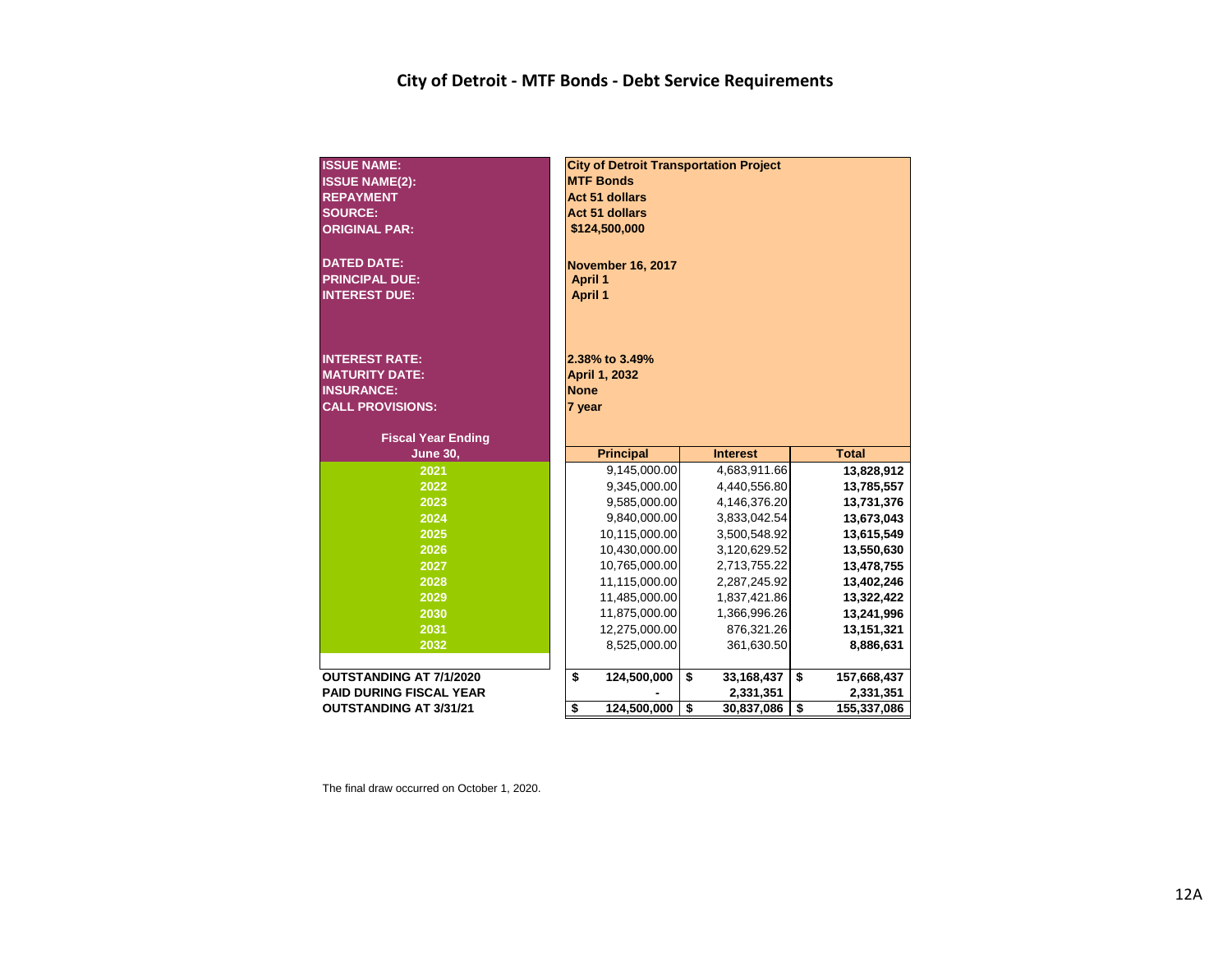| <b>ISSUE NAME:</b>             |             | <b>Mexicantown Welcome Center</b> |    |             |    |              |                                                    | <b>Mexicantown Welcome Center</b> |    |              |     |         | <b>Book Cadillac Project Note 2</b> |                              |     |                 |     |                      |  |  |  |
|--------------------------------|-------------|-----------------------------------|----|-------------|----|--------------|----------------------------------------------------|-----------------------------------|----|--------------|-----|---------|-------------------------------------|------------------------------|-----|-----------------|-----|----------------------|--|--|--|
|                                |             | <b>HUD 108 Note</b>               |    |             |    |              |                                                    | <b>HUD 108 Note</b>               |    |              |     |         | <b>HUD 108 Note</b>                 |                              |     |                 |     |                      |  |  |  |
| <b>REPAYMENT SOURCE:</b>       |             | <b>Section 108 Loan Guaranty</b>  |    |             |    |              |                                                    | <b>Section 108 Loan Guaranty</b>  |    |              |     |         | <b>Section 108 Loan Guaranty</b>    |                              |     |                 |     |                      |  |  |  |
|                                |             | <b>Block Grant Funds</b>          |    |             |    |              |                                                    | <b>Block Grant Funds</b>          |    |              |     |         | <b>Block Grant Funds</b>            |                              |     |                 |     |                      |  |  |  |
| <b>ORIGINAL PAR:</b>           |             | \$7,789,000                       |    |             |    |              |                                                    | \$280,000                         |    |              |     |         | \$10,700,000                        |                              |     |                 |     |                      |  |  |  |
| <b>DATED DATE:</b>             |             | March 26, 2019 (Refunding)        |    |             |    |              |                                                    | <b>August 3, 2020</b>             |    |              |     |         | March 26, 2019 (Refunding)          |                              |     |                 |     |                      |  |  |  |
| <b>PRINCIPAL DUE:</b>          |             | <b>Annual: August</b>             |    |             |    |              | <b>Annual: August</b>                              |                                   |    |              |     |         |                                     | <b>Annual: August</b>        |     |                 |     |                      |  |  |  |
|                                |             |                                   |    |             |    |              |                                                    |                                   |    |              |     |         |                                     |                              |     |                 |     |                      |  |  |  |
| <b>INTEREST DUE:</b>           |             | Semi Annual: August/February      |    |             |    |              | Quarterly: August/November/February/May            |                                   |    |              |     |         |                                     | Semi Annual: August/February |     |                 |     |                      |  |  |  |
| <b>INTEREST RATE:</b>          |             | 5.09% to 5.70%                    |    |             |    |              | $LIBOR + 20$ bps                                   |                                   |    |              |     |         |                                     | 4.33% to 5.38%               |     |                 |     |                      |  |  |  |
| <b>MATURITY DATE:</b>          |             | <b>August 1, 2024</b>             |    |             |    |              |                                                    | <b>August 1, 2024</b>             |    |              |     |         | <b>August 1, 2025</b>               |                              |     |                 |     |                      |  |  |  |
| <b>INSURANCE:</b>              |             | <b>Noninsured</b>                 |    |             |    |              |                                                    | <b>Noninsured</b>                 |    |              |     |         | Noninsured                          |                              |     |                 |     |                      |  |  |  |
| <b>CALL PROVISIONS:</b>        | <b>None</b> |                                   |    |             |    |              |                                                    | <b>None</b>                       |    |              |     |         | <b>None</b>                         |                              |     |                 |     |                      |  |  |  |
| <b>Fiscal Year Ending</b>      |             | <b>Principal</b>                  |    | Interest    |    | <b>Total</b> | Principal<br>Interest*<br><b>Total</b>             |                                   |    |              |     |         |                                     | <b>Principal</b>             |     | <b>Interest</b> |     | <b>Total</b>         |  |  |  |
| <b>June 30,</b>                |             |                                   |    |             |    |              |                                                    |                                   |    |              |     |         |                                     |                              |     |                 |     |                      |  |  |  |
| 2021                           | \$          | 280.000                           | \$ | $29,852$ \$ |    | 309,852      | - \$                                               |                                   | \$ | 888 \$       |     | 888     | \$                                  | 716,000                      | -\$ | 88,406          | -\$ | 804,406              |  |  |  |
| 2022                           |             | 280,000                           |    | 22,684      |    | 302,684      |                                                    | 47,000                            |    | 1,241        |     | 48,241  |                                     | 716,000                      |     | 70,076          |     | 786,076              |  |  |  |
| 2023                           |             | 350,000                           |    | 14,629      |    | 364,629      |                                                    | 47,000                            |    | 1,003        |     | 48,003  |                                     | 716,000                      |     | 51,758          |     | 767,758              |  |  |  |
| 2024                           |             | 360,000                           |    | 5,459       |    | 365,459      |                                                    | 47,000                            |    | 767          |     | 47,767  |                                     | 716,000                      |     | 33,267          |     | 749,267              |  |  |  |
| 2025                           |             | 28,000                            |    | 374         |    | 28,374       |                                                    | 47,000                            |    | 526          |     | 47,526  |                                     | 716,000                      |     | 14,343          |     | 730,343              |  |  |  |
| 2026                           |             |                                   |    |             |    |              |                                                    | 46,000                            |    | 292          |     | 46,292  |                                     | 175,000                      |     | 2,396           |     | 177,396              |  |  |  |
| 2027<br>2028                   |             |                                   |    |             |    |              |                                                    | 46,000                            |    | 59           |     | 46,059  |                                     |                              |     |                 |     |                      |  |  |  |
| 2029                           |             |                                   |    |             |    |              |                                                    |                                   |    |              |     |         |                                     |                              |     |                 |     |                      |  |  |  |
| 2030                           |             |                                   |    |             |    |              |                                                    |                                   |    |              |     |         |                                     |                              |     |                 |     |                      |  |  |  |
| 2031                           |             |                                   |    | ٠           |    |              |                                                    |                                   |    |              |     |         |                                     |                              |     |                 |     |                      |  |  |  |
| 2032                           |             |                                   |    |             |    |              |                                                    |                                   |    |              |     |         |                                     |                              |     |                 |     |                      |  |  |  |
|                                |             |                                   |    |             |    |              |                                                    |                                   |    |              |     |         |                                     |                              |     |                 |     |                      |  |  |  |
| <b>OUTSTANDING AT 7/1/2020</b> | \$          | $1,298,000$ \ \$                  |    | 72,999      | \$ | 1,370,999    | -\$                                                | 280,000                           |    | 4,776<br>-\$ | -\$ | 284,776 | \$                                  | 3,755,000                    | -\$ | 260,245         |     | \$4,015,245          |  |  |  |
| <b>PAID DURING FISCAL YEAR</b> |             | 280,000                           |    | 29,852      |    | 309,852      |                                                    |                                   |    | 612          |     | 612     |                                     | 716,000                      |     | 88,406          |     | 804,406              |  |  |  |
| <b>OUTSTANDING AT 3/31/21</b>  | \$          | $1,018,000$ \ \$                  |    | $43,146$ \$ |    | 1,061,146    | 284,164<br><b>S</b><br>280,000<br>$4,164$ \$<br>\$ |                                   |    |              |     |         | \$                                  | $3,039,000$ \$               |     |                 |     | 171,839 \$ 3,210,839 |  |  |  |

\*The interest rates on these notes are variable and based on monthly LIBOR rate plus 20 basis points. Projected interest is based on monthly estimated interest rate of 0.5%.

Notes:

1. On April 29, 2019, the Woodward Gardens Project II Note was partially defeased (prepaid) by the City. Specifically, the City made payment to the HUD Trustee to defease the following maturities/principal amounts: August 2027/\$261,000; August 1, 2018/\$1,557,000. In addition to the principal, the payment included amounts sufficient to pay the interest that accrued until the optional redemption date occured and payment could be made to the h Certificates. The total payment was \$1,938,000. The 2019 maturity was defeased on August 1, 2019. The 2027 and 2028 maturities were defeased by HUD on August 1, 2020. From the City's perspective, the principal amounts are substance on the date the City made payment.

2. In FY17, funds to prepay the New Amsterdam Note were placed in escrow and the Note was fully defeased in substance. The trustee pays the debt service from the escrow until the final payment on 8-1-22.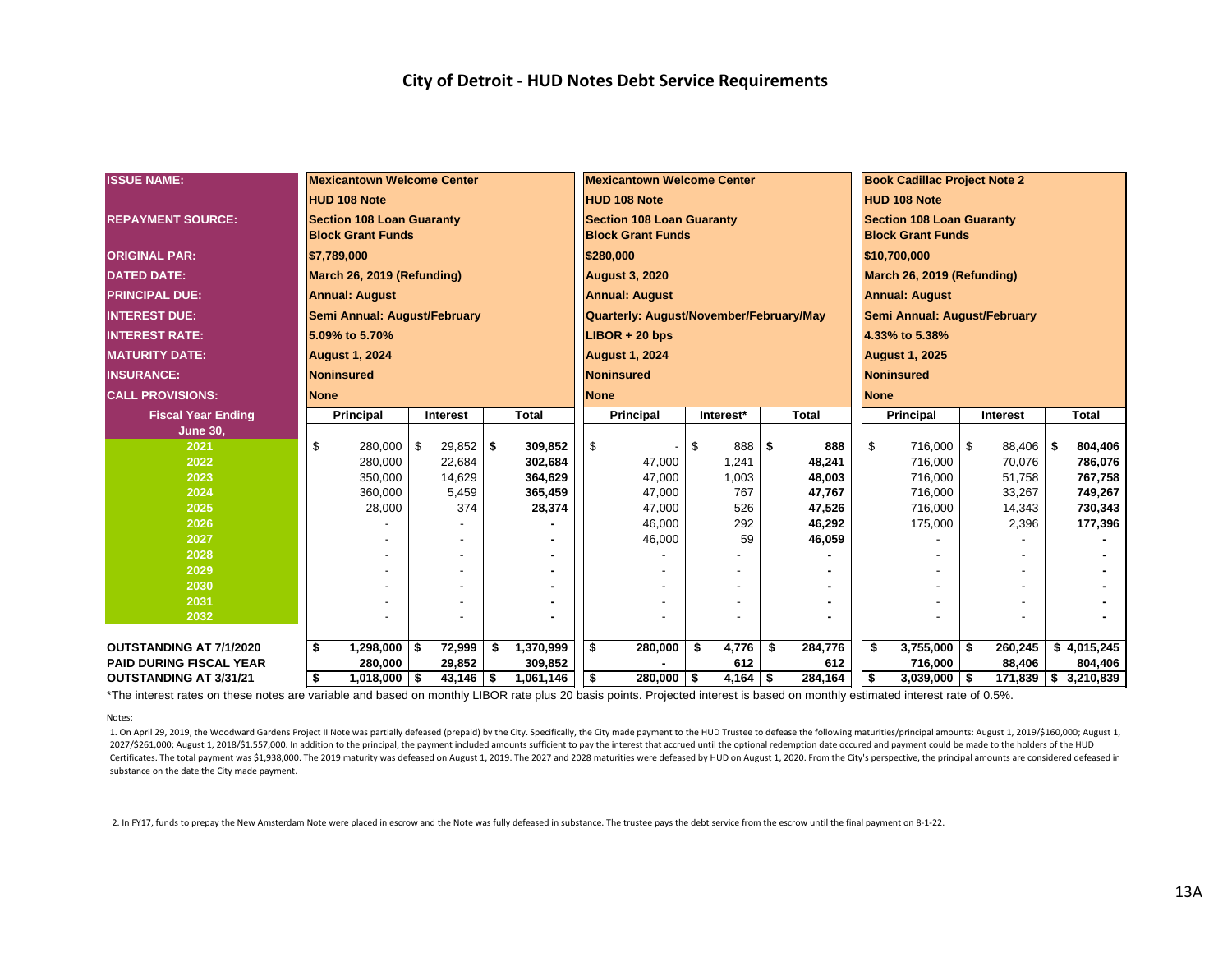| <b>ISSUE NAME:</b>             | <b>Book Cadillac Project Note 2</b>     |             |               |                                             | <b>Garfield II Project Note 1</b> |            |          |              |                                         | <b>Garfield II Project Note 1</b> |                          |           |             |              |         |  |  |
|--------------------------------|-----------------------------------------|-------------|---------------|---------------------------------------------|-----------------------------------|------------|----------|--------------|-----------------------------------------|-----------------------------------|--------------------------|-----------|-------------|--------------|---------|--|--|
|                                | <b>HUD 108 Note</b>                     |             |               |                                             | <b>HUD 108 Note</b>               |            |          |              |                                         |                                   | <b>HUD 108 Note</b>      |           |             |              |         |  |  |
| <b>REPAYMENT SOURCE:</b>       | <b>Section 108 Loan Guaranty</b>        |             |               |                                             | <b>Section 108 Loan Guaranty</b>  |            |          |              |                                         | <b>Section 108 Loan Guaranty</b>  |                          |           |             |              |         |  |  |
|                                | <b>Block Grant Funds</b>                |             |               |                                             | <b>Block Grant Funds</b>          |            |          |              |                                         |                                   | <b>Block Grant Funds</b> |           |             |              |         |  |  |
| <b>ORIGINAL PAR:</b>           | \$716,000                               |             |               |                                             | \$6,522,000                       |            |          |              |                                         |                                   | \$520,000                |           |             |              |         |  |  |
| <b>DATED DATE:</b>             | <b>August 3, 2020</b>                   |             |               |                                             | March 26, 2019 (Refunding)        |            |          |              |                                         | <b>August 3, 2020</b>             |                          |           |             |              |         |  |  |
| <b>PRINCIPAL DUE:</b>          | <b>Annual: August</b>                   |             |               |                                             | <b>Annual: August</b>             |            |          |              | <b>Annual: August</b>                   |                                   |                          |           |             |              |         |  |  |
| <b>INTEREST DUE:</b>           | Quarterly: August/November/February/May |             |               |                                             | Semi Annual: August/February      |            |          |              | Quarterly: August/November/February/May |                                   |                          |           |             |              |         |  |  |
| <b>INTEREST RATE:</b>          | $LIBOR + 20$ bps                        |             |               |                                             | 4.33% to 5.30%                    |            |          |              | $LIBOR + 20$ bps                        |                                   |                          |           |             |              |         |  |  |
| <b>MATURITY DATE:</b>          | <b>August 1, 2025</b>                   |             |               |                                             | <b>August 1, 2025</b>             |            |          |              |                                         |                                   | <b>August 1, 2025</b>    |           |             |              |         |  |  |
| <b>INSURANCE:</b>              | <b>Noninsured</b>                       |             |               |                                             | <b>Noninsured</b>                 |            |          |              |                                         |                                   | Noninsured               |           |             |              |         |  |  |
| <b>CALL PROVISIONS:</b>        | <b>None</b>                             |             |               |                                             | <b>None</b>                       |            |          |              |                                         |                                   | <b>None</b>              |           |             |              |         |  |  |
| <b>Fiscal Year Ending</b>      | Principal                               | Interest*   | <b>Total</b>  |                                             | Principal                         |            | Interest | <b>Total</b> |                                         |                                   | <b>Principal</b>         | Interest* |             | <b>Total</b> |         |  |  |
| <b>June 30,</b>                |                                         |             |               |                                             |                                   |            |          |              |                                         |                                   |                          |           |             |              |         |  |  |
| 2021                           | \$                                      | \$<br>2,264 | \$<br>2,264   |                                             | \$<br>520,000                     | $\sqrt{3}$ | 114,104  | - \$         | 634,104                                 | \$                                |                          | \$        | $1,649$ \\$ |              | 1,649   |  |  |
| 2022                           | 144.000                                 | 2,408       | 146,408       |                                             | 620,000                           |            | 99,507   |              | 719,507                                 |                                   | 104,000                  |           | 2,242       |              | 106,242 |  |  |
| 2023                           | 143,000                                 | 1,841       | 144.841       |                                             | 720,000                           |            | 82,370   |              | 802,370                                 |                                   | 104,000                  |           | 1.715       |              | 105,715 |  |  |
| 2024                           | 143,000                                 | 1,278       | 144,278       |                                             | 780,000                           |            | 62,991   |              | 842,991                                 |                                   | 104,000                  |           | 1,190       |              | 105,190 |  |  |
| 2025                           | 143,000                                 | 709         | 143,709       |                                             | 950,000                           |            | 40,108   |              | 990,108                                 |                                   | 104,000                  |           | 660         |              | 104,660 |  |  |
| 2026                           | 143,000                                 | 143         | 143,143       |                                             | 1,002,000                         |            | 13,717   |              | 1,015,717                               |                                   | 104,000                  |           | 133         |              | 104,133 |  |  |
| 2027                           |                                         |             |               |                                             |                                   |            |          |              |                                         |                                   |                          |           |             |              |         |  |  |
| 2028                           |                                         |             |               |                                             |                                   |            |          |              |                                         |                                   |                          |           |             |              |         |  |  |
| 2029                           |                                         |             |               |                                             |                                   |            |          |              |                                         |                                   |                          |           |             |              |         |  |  |
| 2030                           |                                         |             |               |                                             |                                   |            |          |              |                                         |                                   |                          |           |             |              |         |  |  |
| 2031                           |                                         |             |               |                                             |                                   |            |          |              |                                         |                                   |                          |           |             |              |         |  |  |
| 2032                           |                                         |             |               |                                             |                                   |            |          |              |                                         |                                   |                          |           |             |              |         |  |  |
|                                |                                         |             |               |                                             |                                   |            |          |              |                                         |                                   |                          |           |             |              |         |  |  |
| <b>OUTSTANDING AT 7/1/2020</b> | \$<br>$716,000$ \$                      | 8,643       | 724,643<br>\$ |                                             | \$<br>$4,592,000$ \$              |            | 412,797  | \$5,004,797  |                                         | \$                                | $520,000$ \$             |           | 7,589       |              | 527,589 |  |  |
| <b>PAID DURING FISCAL YEAR</b> |                                         | 1,565       | 1,565         | 520,000<br>114,104<br>634,104               |                                   |            |          |              |                                         |                                   |                          |           | 1,136       |              | 1,136   |  |  |
| <b>OUTSTANDING AT 3/31/21</b>  | $716,000$ \$<br>\$                      | $7,079$ \$  | 723,079       | 298,693 \$4,370,693<br>$4,072,000$ \$<br>\$ |                                   |            |          |              |                                         |                                   | \$<br>$520,000$ \$       |           | $6,452$ \$  |              | 526,452 |  |  |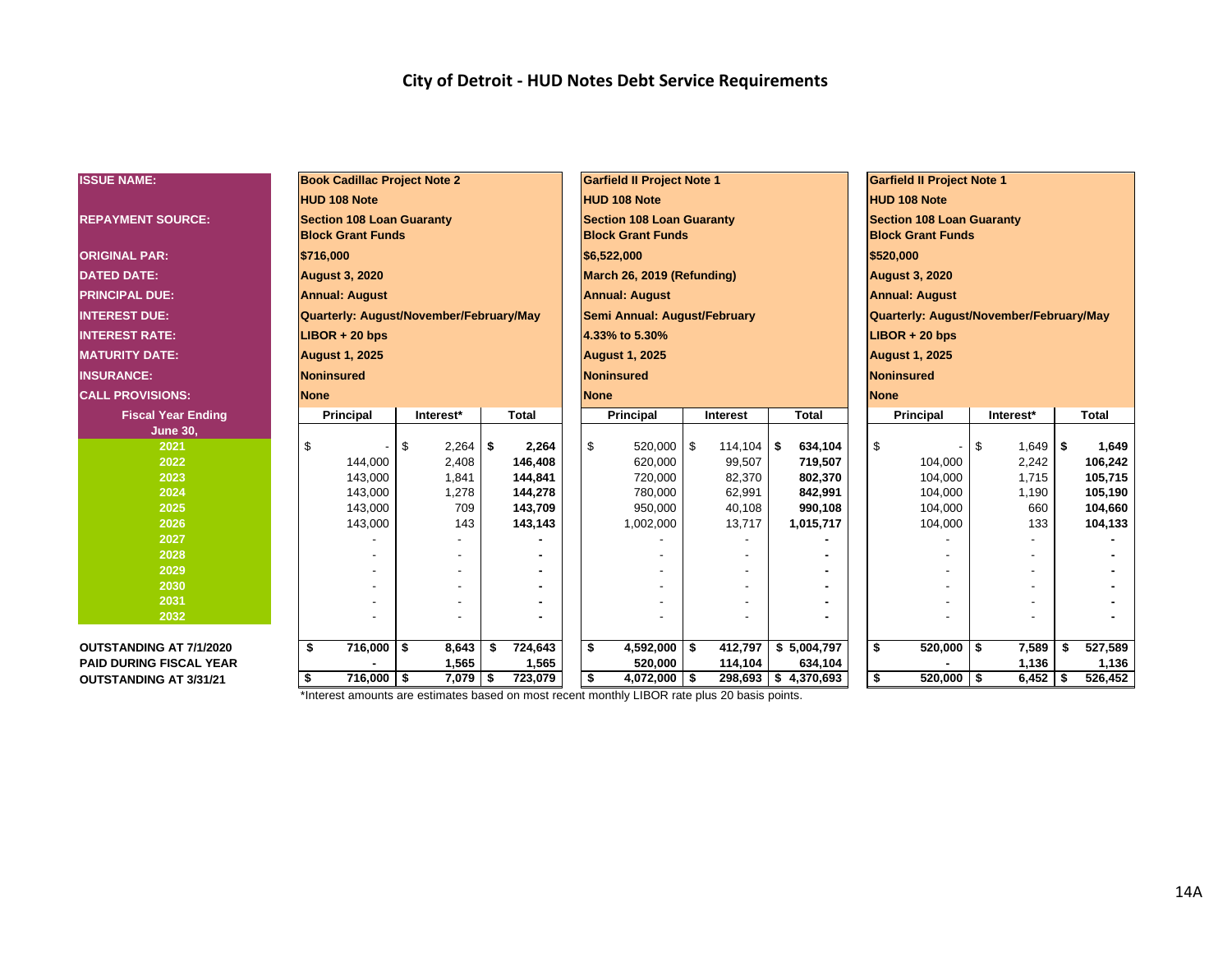| <b>ISSUE NAME:</b>             |             | <b>Garfield II Project Note 2</b> |          |          |     |                     |                                              |                                  | <b>Garfield II Project Note 2</b>       |    |           | <b>Garfield II Project Note 4 (Geothermal)</b> |                                                 |                              |                                  |                       |    |             |  |              |  |  |  |
|--------------------------------|-------------|-----------------------------------|----------|----------|-----|---------------------|----------------------------------------------|----------------------------------|-----------------------------------------|----|-----------|------------------------------------------------|-------------------------------------------------|------------------------------|----------------------------------|-----------------------|----|-------------|--|--------------|--|--|--|
|                                |             | <b>HUD 108 Note</b>               |          |          |     |                     |                                              |                                  | <b>HUD 108 Note</b>                     |    |           |                                                |                                                 |                              | <b>HUD 108 Note</b>              |                       |    |             |  |              |  |  |  |
| <b>REPAYMENT SOURCE:</b>       |             | <b>Section 108 Loan Guaranty</b>  |          |          |     |                     |                                              | <b>Section 108 Loan Guaranty</b> |                                         |    |           |                                                |                                                 |                              | <b>Section 108 Loan Guaranty</b> |                       |    |             |  |              |  |  |  |
|                                |             | <b>Block Grant Funds</b>          |          |          |     |                     |                                              |                                  | <b>Block Grant Funds</b>                |    |           |                                                | <b>Block Grant Funds</b>                        |                              |                                  |                       |    |             |  |              |  |  |  |
| <b>ORIGINAL PAR:</b>           |             | \$2,058,000                       |          |          |     |                     |                                              |                                  | \$120,000                               |    |           |                                                |                                                 |                              | \$1,393,000                      |                       |    |             |  |              |  |  |  |
| <b>DATED DATE:</b>             |             | March 26, 2019 (Refunding)        |          |          |     |                     |                                              |                                  | <b>August 3, 2020</b>                   |    |           |                                                |                                                 |                              | May 28, 2015 (Refunding)         |                       |    |             |  |              |  |  |  |
| <b>PRINCIPAL DUE:</b>          |             | <b>Annual: August</b>             |          |          |     |                     |                                              |                                  | <b>Annual: August</b>                   |    |           |                                                |                                                 |                              |                                  | <b>Annual: August</b> |    |             |  |              |  |  |  |
| <b>INTEREST DUE:</b>           |             | Semi Annual: August/February      |          |          |     |                     |                                              |                                  | Quarterly: August/November/February/May |    |           |                                                |                                                 | Semi Annual: August/February |                                  |                       |    |             |  |              |  |  |  |
| <b>INTEREST RATE:</b>          |             | 5.09% to 5.77%                    |          |          |     |                     |                                              |                                  | $LIBOR + 20$ bps                        |    |           |                                                |                                                 | .28% to 3.35%                |                                  |                       |    |             |  |              |  |  |  |
| <b>MATURITY DATE:</b>          |             |                                   |          |          |     |                     |                                              |                                  |                                         |    |           |                                                |                                                 |                              |                                  |                       |    |             |  |              |  |  |  |
|                                |             | <b>August 1, 2026</b>             |          |          |     |                     |                                              |                                  | <b>August 1, 2026</b>                   |    |           |                                                |                                                 |                              |                                  | <b>August 1, 2029</b> |    |             |  |              |  |  |  |
| <b>INSURANCE:</b>              |             | <b>Noninsured</b>                 |          |          |     |                     |                                              |                                  | <b>Noninsured</b>                       |    |           |                                                |                                                 |                              | <b>Noninsured</b>                |                       |    |             |  |              |  |  |  |
| <b>CALL PROVISIONS:</b>        | <b>None</b> |                                   |          |          |     |                     |                                              | <b>None</b>                      |                                         |    |           |                                                |                                                 |                              | <b>None</b>                      |                       |    |             |  |              |  |  |  |
| <b>Fiscal Year Ending</b>      |             | Principal                         |          | Interest |     | <b>Total</b>        |                                              |                                  | <b>Principal</b>                        |    | Interest* |                                                | <b>Total</b>                                    |                              | <b>Principal</b>                 |                       |    | Interest    |  | <b>Total</b> |  |  |  |
| <b>June 30,</b><br>2021        | \$          | 120,000                           | <b>S</b> | 40,341   |     | 160,341             |                                              | \$                               |                                         | \$ | 381       | \$                                             | 381                                             |                              | \$                               | 95,000                | \$ | $26,169$ \$ |  | 121,169      |  |  |  |
| 2022                           |             | 130,000                           |          | 37,141   | -\$ | 167,141             |                                              |                                  | $\overline{\phantom{a}}$<br>24,000      |    | 517       |                                                | 24,517                                          |                              |                                  | 95,000                |    | 24,112      |  | 119,112      |  |  |  |
| 2023                           |             | 140.000                           |          | 33,688   |     | 173,688             |                                              |                                  | 24,000                                  |    | 396       |                                                | 24,396                                          |                              |                                  | 100,000               |    | 21,771      |  | 121,771      |  |  |  |
| 2024                           |             | 150,000                           |          | 29,941   |     | 179,941             |                                              |                                  | 24,000                                  |    | 275       |                                                | 24,275                                          |                              |                                  | 100,000               |    | 19,146      |  | 119,146      |  |  |  |
| 2025                           |             | 240,000                           |          | 24,776   |     | 264,776             |                                              |                                  | 24,000                                  |    | 152       |                                                | 24,152                                          |                              |                                  | 100,000               |    | 16,321      |  | 116,321      |  |  |  |
| 2026                           |             | 320,000                           |          | 17,194   |     | 337,194             |                                              |                                  | 24,000                                  |    | 31        |                                                | 24,031                                          |                              |                                  | 100,000               |    | 13,421      |  | 113,421      |  |  |  |
| 2027                           |             | 448,000                           |          | 6,406    |     | 454,406             |                                              |                                  |                                         |    |           |                                                |                                                 |                              |                                  | 100,000               |    | 10,396      |  | 110,396      |  |  |  |
| 2028                           |             |                                   |          |          |     |                     |                                              |                                  |                                         |    |           |                                                |                                                 |                              |                                  | 100,000               |    | 7,271       |  | 107,271      |  |  |  |
| 2029                           |             |                                   |          |          |     |                     |                                              |                                  |                                         |    |           |                                                |                                                 |                              |                                  | 100,000               |    | 4,071       |  | 104,071      |  |  |  |
| 2030                           |             |                                   |          |          |     |                     |                                              |                                  |                                         |    |           |                                                |                                                 |                              |                                  | 73,000                |    | 1,223       |  | 74,223       |  |  |  |
| 2031<br>2032                   |             |                                   |          |          |     |                     |                                              |                                  |                                         |    |           |                                                |                                                 |                              |                                  |                       |    |             |  |              |  |  |  |
|                                |             |                                   |          |          |     |                     |                                              |                                  |                                         |    |           |                                                |                                                 |                              |                                  |                       |    |             |  |              |  |  |  |
| <b>OUTSTANDING AT 7/1/2020</b> | \$          | 1,548,000                         | \$       | 189,487  |     | \$1,737,487         |                                              | \$                               | 120,000                                 | \$ | 1,751     | \$                                             | 121,751                                         |                              | \$                               | 963,000               | \$ | 143,901     |  | \$1,106,901  |  |  |  |
| <b>PAID DURING FISCAL YEAR</b> |             | 120,000                           |          | 40,341   |     | 160,341             |                                              |                                  |                                         |    | 262       |                                                | 262                                             |                              |                                  | 95,000                |    | 26,169      |  | 121,169      |  |  |  |
| <b>OUTSTANDING AT 3/31/21</b>  | -\$         | $1,428,000$ \ \$                  |          |          |     | 149,146 \$1,577,146 | \$<br>$120,000$ \$<br>1,489<br>\$<br>121,489 |                                  |                                         |    |           |                                                | \$<br>$117,732$ \$<br>868,000<br>-\$<br>985,732 |                              |                                  |                       |    |             |  |              |  |  |  |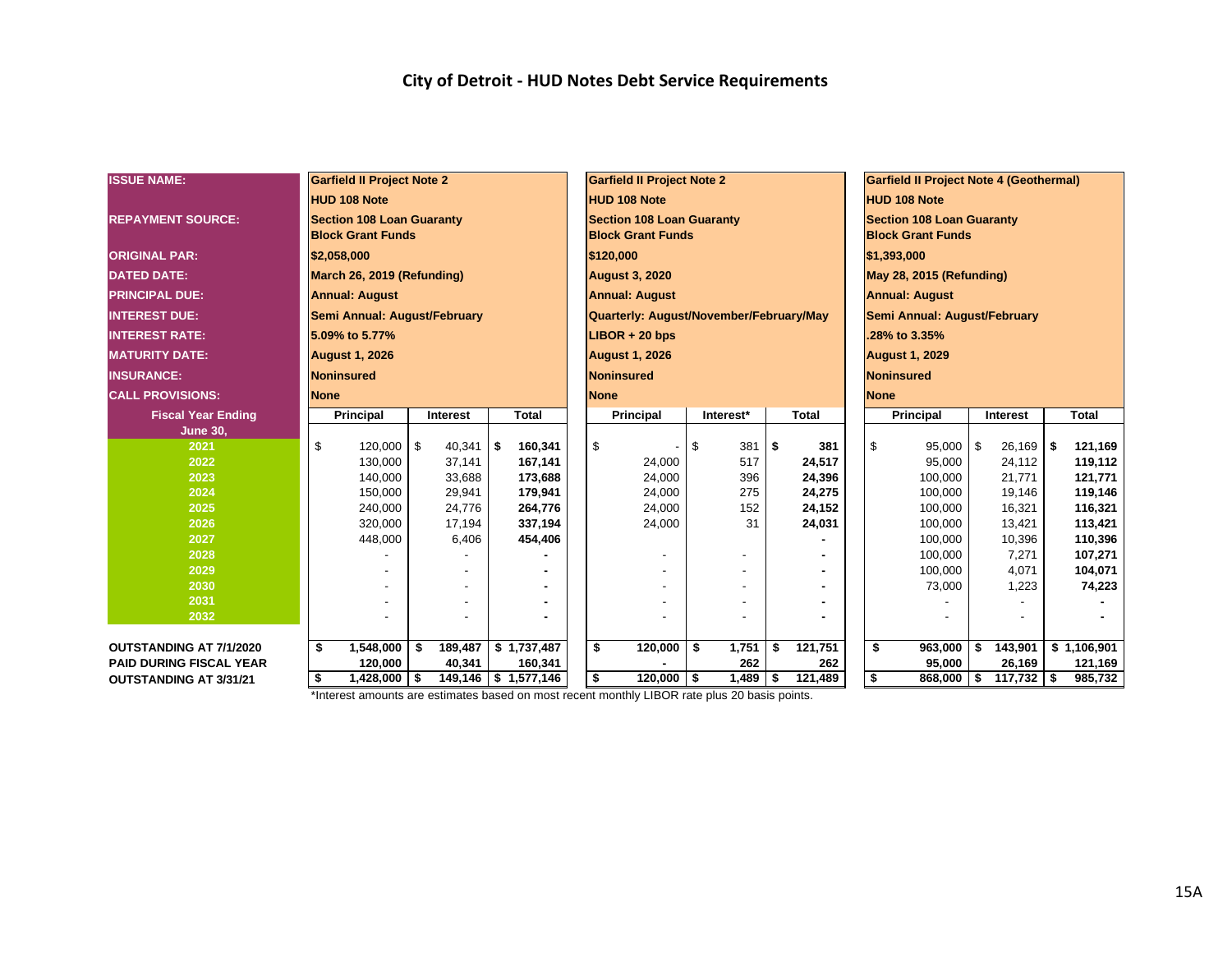| <b>ISSUE NAME:</b>             | <b>Garfield II Project Note 4 (Geothermal)</b> |              |               | <b>Garfield II Project Note 3 (Sugar Hill)</b> |                                       |                                  | <b>Garfield II Project Note 3 (Sugar Hill)</b> |                    |     |            |     |              |  |  |  |
|--------------------------------|------------------------------------------------|--------------|---------------|------------------------------------------------|---------------------------------------|----------------------------------|------------------------------------------------|--------------------|-----|------------|-----|--------------|--|--|--|
|                                |                                                |              |               |                                                |                                       |                                  |                                                |                    |     |            |     |              |  |  |  |
|                                | <b>HUD 108 Note</b>                            |              |               | <b>HUD 108 Note</b>                            |                                       |                                  | <b>HUD 108 Note</b>                            |                    |     |            |     |              |  |  |  |
| <b>REPAYMENT SOURCE:</b>       | <b>Section 108 Loan Guaranty</b>               |              |               | <b>Section 108 Loan Guaranty</b>               |                                       | <b>Section 108 Loan Guaranty</b> |                                                |                    |     |            |     |              |  |  |  |
|                                | <b>Block Grant Funds</b>                       |              |               | <b>Block Grant Funds</b>                       |                                       |                                  | <b>Block Grant Funds</b>                       |                    |     |            |     |              |  |  |  |
| <b>ORIGINAL PAR:</b>           | \$95,000                                       |              |               | \$6,697,000                                    |                                       |                                  | \$190,000                                      |                    |     |            |     |              |  |  |  |
| <b>DATED DATE:</b>             | <b>August 3, 2020</b>                          |              |               | May 28, 2015 (Refunding)                       |                                       |                                  | <b>August 3, 2020</b>                          |                    |     |            |     |              |  |  |  |
| <b>PRINCIPAL DUE:</b>          | <b>Annual: August</b>                          |              |               | <b>Annual: August</b>                          |                                       | <b>Annual: August</b>            |                                                |                    |     |            |     |              |  |  |  |
| <b>INTEREST DUE:</b>           | Quarterly: August/November/February/May        |              |               | Semi Annual: August/February                   |                                       |                                  | Quarterly: August/November/February/May        |                    |     |            |     |              |  |  |  |
| <b>INTEREST RATE:</b>          | $LIBOR + 20$ bps                               |              |               | .93% to 3.35%                                  |                                       |                                  |                                                | $LIBOR + 20$ bps   |     |            |     |              |  |  |  |
| <b>MATURITY DATE:</b>          | <b>August 1, 2039</b>                          |              |               | <b>August 1, 2029</b>                          |                                       |                                  | <b>August 1, 2029</b>                          |                    |     |            |     |              |  |  |  |
| <b>INSURANCE:</b>              | <b>Noninsured</b>                              |              |               | <b>Noninsured</b>                              |                                       |                                  | <b>Noninsured</b>                              |                    |     |            |     |              |  |  |  |
| <b>CALL PROVISIONS:</b>        | <b>None</b>                                    |              |               | <b>None</b>                                    |                                       |                                  |                                                | <b>None</b>        |     |            |     |              |  |  |  |
| <b>Fiscal Year Ending</b>      | Principal                                      | Interest*    | <b>Total</b>  | Principal                                      | <b>Interest</b>                       | <b>Total</b>                     |                                                | <b>Principal</b>   |     | Interest*  |     | <b>Total</b> |  |  |  |
| <b>June 30,</b>                |                                                |              |               |                                                |                                       |                                  |                                                |                    |     |            |     |              |  |  |  |
| 2021                           | \$                                             | \$<br>301    | \$<br>301     | \$<br>190,000 \$                               | 190,137                               | $$^{\circ}$<br>380,137           |                                                | \$                 | \$  | 603 \$     |     | 603          |  |  |  |
| 2022                           | 9,000                                          | 447          | 9,447         | 200,000                                        | 185,906                               | 385,906                          |                                                | 22,000             |     | 880        |     | 22,880       |  |  |  |
| 2023                           | 9,000                                          | 402          | 9,402         | 220,000                                        | 180,861                               | 400,861                          |                                                | 21,000             |     | 772        |     | 21,772       |  |  |  |
| 2024                           | 9,000                                          | 357          | 9,357         | 230,000                                        | 174,946                               | 404,946                          |                                                | 21,000             |     | 667        |     | 21,667       |  |  |  |
| 2025                           | 9,000                                          | 311          | 9,311         | 260,000                                        | 168,021                               | 428,021                          |                                                | 21,000             |     | 559        |     | 21,559       |  |  |  |
| 2026                           | 9.000                                          | 265          | 9,265         | 400,000                                        | 158,416                               | 558,416                          |                                                | 21,000             |     | 453        |     | 21,453       |  |  |  |
| 2027                           | 9,000                                          | 219          | 9,219         | 600,000                                        | 143,216                               | 743,216                          |                                                | 21,000             |     | 346        |     | 21,346       |  |  |  |
| 2028                           | 9,000                                          | 174          | 9,174         | 900,000                                        | 119,741                               | 1,019,741                        |                                                | 21,000             |     | 240        |     | 21,240       |  |  |  |
| 2029                           | 8,000                                          | 132          | 8,132         | 1,400,000                                      | 82,816                                | 1,482,816                        |                                                | 21,000             |     | 133        |     | 21,133       |  |  |  |
| 2030                           | 8,000                                          | 91           | 8,091         | 1,793,000                                      | 30,033                                | 1,823,033                        |                                                | 21,000             |     | 27         |     | 21,027       |  |  |  |
| 2031                           | 8,000                                          | 51           | 8,051         |                                                |                                       |                                  |                                                |                    |     |            |     |              |  |  |  |
| 2032                           | 8,000                                          | 10           | 8,010         |                                                |                                       |                                  |                                                |                    |     |            |     |              |  |  |  |
| <b>OUTSTANDING AT 7/1/2020</b> | \$<br>95,000                                   | 2,761<br>-\$ | -\$<br>97,761 | \$<br>6,193,000                                | \$1,434,088                           | \$7,627,088                      |                                                | \$<br>190,000      | \$  | 4,680      | s.  | 194,680      |  |  |  |
| <b>PAID DURING FISCAL YEAR</b> |                                                | 208          | 208           | 190,000                                        | 190,137                               |                                  |                                                |                    | 415 |            | 415 |              |  |  |  |
| <b>OUTSTANDING AT 3/31/21</b>  | \$<br>$95,000$ \$                              | $2,553$ \$   | 97,553        | \$                                             | $6,003,000$ \$ 1,243,952 \$ 7,246,952 |                                  |                                                | \$<br>$190,000$ \$ |     | $4,265$ \$ |     | 194,265      |  |  |  |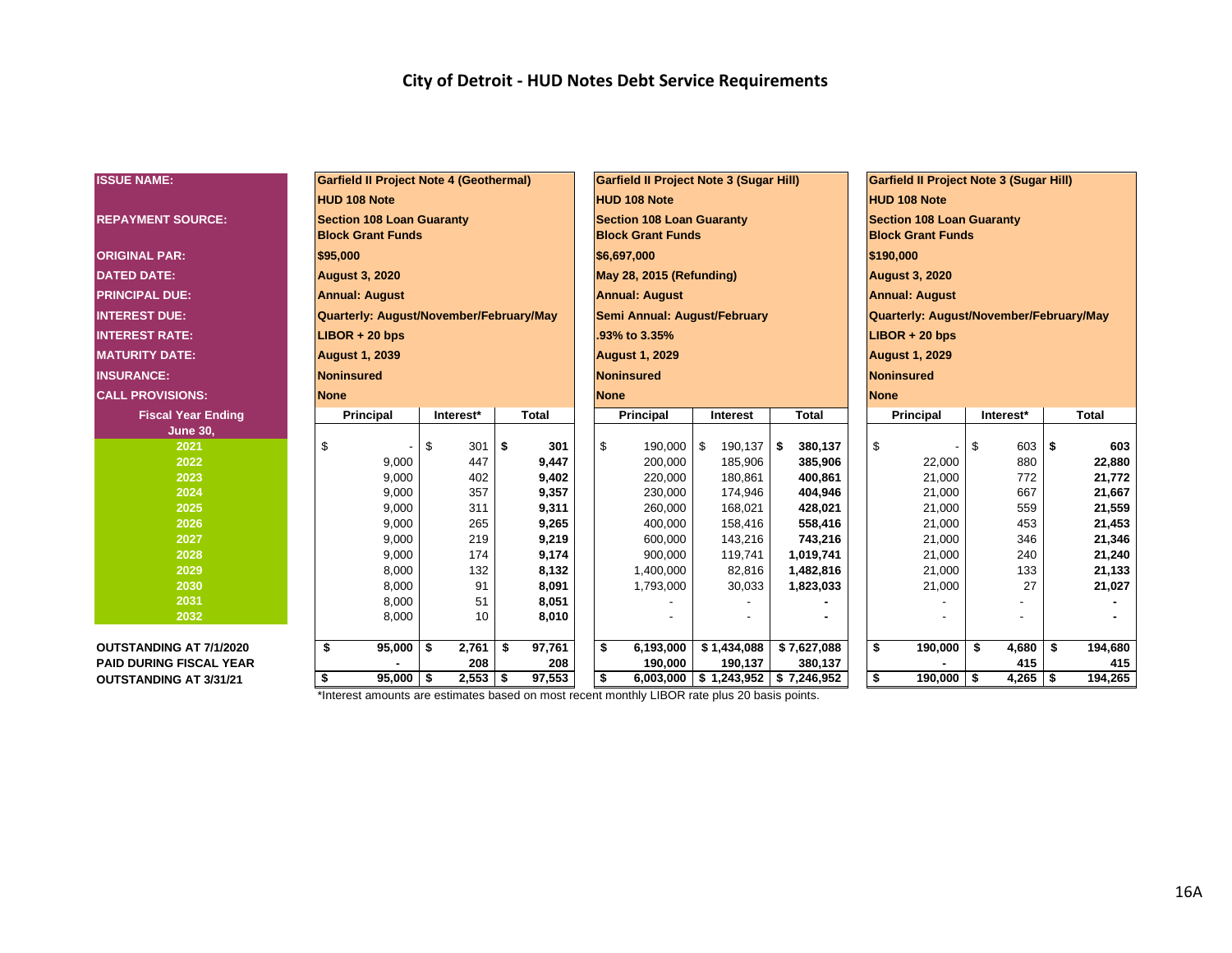| <b>ISSUE NAME:</b>             |                                                     | <b>Fort Shelby Project</b>       |                 |         |    | <b>Fort Shelby Project</b> |  |                                                    |                                            |            | <b>Woodward Garden Project 1</b> |              |                                  |                              |                      |                 |   |              |  |  |
|--------------------------------|-----------------------------------------------------|----------------------------------|-----------------|---------|----|----------------------------|--|----------------------------------------------------|--------------------------------------------|------------|----------------------------------|--------------|----------------------------------|------------------------------|----------------------|-----------------|---|--------------|--|--|
|                                |                                                     | <b>HUD 108 Note</b>              |                 |         |    |                            |  | <b>HUD 108 Note</b>                                |                                            |            |                                  |              | <b>HUD 108 Note</b>              |                              |                      |                 |   |              |  |  |
| <b>REPAYMENT SOURCE:</b>       |                                                     | <b>Section 108 Loan Guaranty</b> |                 |         |    |                            |  | <b>Section 108 Loan Guaranty</b>                   |                                            |            |                                  |              | <b>Section 108 Loan Guaranty</b> |                              |                      |                 |   |              |  |  |
|                                |                                                     | <b>Block Grant Funds</b>         |                 |         |    |                            |  | <b>Block Grant Funds</b>                           |                                            |            |                                  |              | <b>Block Grant Funds</b>         |                              |                      |                 |   |              |  |  |
| <b>ORIGINAL PAR:</b>           |                                                     | \$18,700,000                     |                 |         |    |                            |  | \$1,250,000                                        |                                            |            |                                  | \$7,050,000  |                                  |                              |                      |                 |   |              |  |  |
|                                | March 26, 2019 (Refunding)                          |                                  |                 |         |    |                            |  |                                                    |                                            |            |                                  |              |                                  |                              |                      |                 |   |              |  |  |
| <b>DATED DATE:</b>             |                                                     |                                  |                 |         |    |                            |  | <b>August 3, 2020</b>                              |                                            |            | March 26, 2019 (Refunding)       |              |                                  |                              |                      |                 |   |              |  |  |
| <b>PRINCIPAL DUE:</b>          |                                                     | <b>Annual: August</b>            |                 |         |    |                            |  | <b>Annual: August</b>                              |                                            |            |                                  |              | <b>Annual: August</b>            |                              |                      |                 |   |              |  |  |
| <b>INTEREST DUE:</b>           |                                                     | Semi Annual: August/February     |                 |         |    |                            |  | Quarterly: August/November/February/May            |                                            |            |                                  |              |                                  | Semi Annual: August/February |                      |                 |   |              |  |  |
| <b>INTEREST RATE:</b>          |                                                     | 4.33% to 5.34%                   |                 |         |    |                            |  | $LIBOR + 20$ bps                                   |                                            |            |                                  |              | 4.48% to 5.05%                   |                              |                      |                 |   |              |  |  |
| <b>MATURITY DATE:</b>          |                                                     | <b>August 1, 2026</b>            |                 |         |    |                            |  | <b>August 1, 2026</b>                              |                                            |            |                                  |              | <b>August 1, 2021</b>            |                              |                      |                 |   |              |  |  |
| <b>INSURANCE:</b>              | Noninsured                                          |                                  |                 |         |    |                            |  | <b>Noninsured</b>                                  |                                            |            |                                  |              | Noninsured                       |                              |                      |                 |   |              |  |  |
| <b>CALL PROVISIONS:</b>        | <b>None</b>                                         |                                  |                 |         |    |                            |  | <b>None</b>                                        |                                            |            |                                  |              |                                  | <b>None</b>                  |                      |                 |   |              |  |  |
| <b>Fiscal Year Ending</b>      |                                                     | <b>Principal</b>                 | <b>Interest</b> |         |    | <b>Total</b>               |  | Principal                                          |                                            | Interest*  |                                  | <b>Total</b> |                                  | <b>Principal</b>             |                      | <b>Interest</b> |   | <b>Total</b> |  |  |
| <b>June 30,</b>                |                                                     |                                  |                 |         |    |                            |  |                                                    |                                            |            |                                  |              |                                  |                              |                      |                 |   |              |  |  |
| 2021                           | \$                                                  | 1,250,000                        | -\$             | 283,943 | \$ | 1,533,943                  |  | \$                                                 | \$                                         | $3,964$ \$ |                                  | 3,964        |                                  | $1,250,000$ \ \$<br>\$       |                      | 23,648          | S | 1,273,648    |  |  |
| 2022                           |                                                     | 1,500,000                        |                 | 248,730 |    | 1,748,730                  |  | 209,000                                            |                                            | 5,544      |                                  | 214,544      |                                  | 300,000                      |                      | 3,855           |   | 303,855      |  |  |
| 2023                           |                                                     | 1,500,000                        |                 | 210,353 |    | 1,710,353                  |  | 209,000                                            |                                            | 4,485      |                                  | 213,485      |                                  |                              |                      |                 |   |              |  |  |
| 2024                           |                                                     | 1,500,000                        |                 | 171,615 |    | 1,671,615                  |  | 208,000                                            |                                            | 3,438      |                                  | 211,438      |                                  |                              |                      |                 |   |              |  |  |
| 2025                           |                                                     | 1,500,000                        |                 | 131,970 |    | 1,631,970                  |  |                                                    | 208,000<br>2,375<br>210,375                |            |                                  |              |                                  |                              |                      |                 |   |              |  |  |
| 2026                           |                                                     | 2,000,000                        |                 | 84,580  |    | 2,084,580                  |  | 208,000                                            |                                            | 1,320      |                                  | 209,320      |                                  |                              |                      |                 |   |              |  |  |
| 2027                           |                                                     | 2,000,000                        |                 | 28,600  |    | 2,028,600                  |  | 208,000                                            |                                            | 266        |                                  | 208,266      |                                  |                              |                      |                 |   |              |  |  |
| 2028                           |                                                     |                                  |                 |         |    |                            |  |                                                    |                                            |            |                                  |              |                                  |                              |                      |                 |   |              |  |  |
| 2029                           |                                                     |                                  |                 |         |    |                            |  |                                                    |                                            |            |                                  |              |                                  |                              |                      |                 |   |              |  |  |
| 2030                           |                                                     |                                  |                 |         |    |                            |  |                                                    |                                            |            |                                  |              |                                  |                              |                      |                 |   |              |  |  |
| 2031                           |                                                     |                                  |                 |         |    |                            |  |                                                    |                                            |            |                                  |              |                                  |                              |                      |                 |   |              |  |  |
| 2032                           |                                                     |                                  |                 |         |    |                            |  |                                                    |                                            |            |                                  |              |                                  |                              |                      |                 |   |              |  |  |
| <b>OUTSTANDING AT 7/1/2020</b> | 1,159,790<br>\$12,409,790<br>11,250,000<br>\$<br>\$ |                                  |                 |         |    |                            |  | \$                                                 | $1,250,000$ \$<br>1,271,392<br>$21,392$ \$ |            |                                  |              |                                  | \$<br>1,550,000              | 27,503<br>- \$<br>\$ |                 |   | 1,577,503    |  |  |
| <b>PAID DURING FISCAL YEAR</b> | 1,250,000<br>283,943<br>1,533,943                   |                                  |                 |         |    |                            |  |                                                    |                                            | 2,731      |                                  | 2,731        |                                  | 1,250,000                    |                      | 23,648          |   | 1,273,648    |  |  |
| <b>OUTSTANDING AT 3/31/21</b>  | \$                                                  | 10,000,000                       | 5               |         |    |                            |  | \$<br>$1,250,000$ \ \$<br>$18,660$ \$<br>1,268,660 |                                            |            |                                  |              |                                  | \$<br>$300,000$   \$         |                      | $3,855$ \$      |   | 303,855      |  |  |
|                                |                                                     | 875,848 \$10,875,848             |                 |         |    |                            |  |                                                    |                                            |            |                                  |              |                                  |                              |                      |                 |   |              |  |  |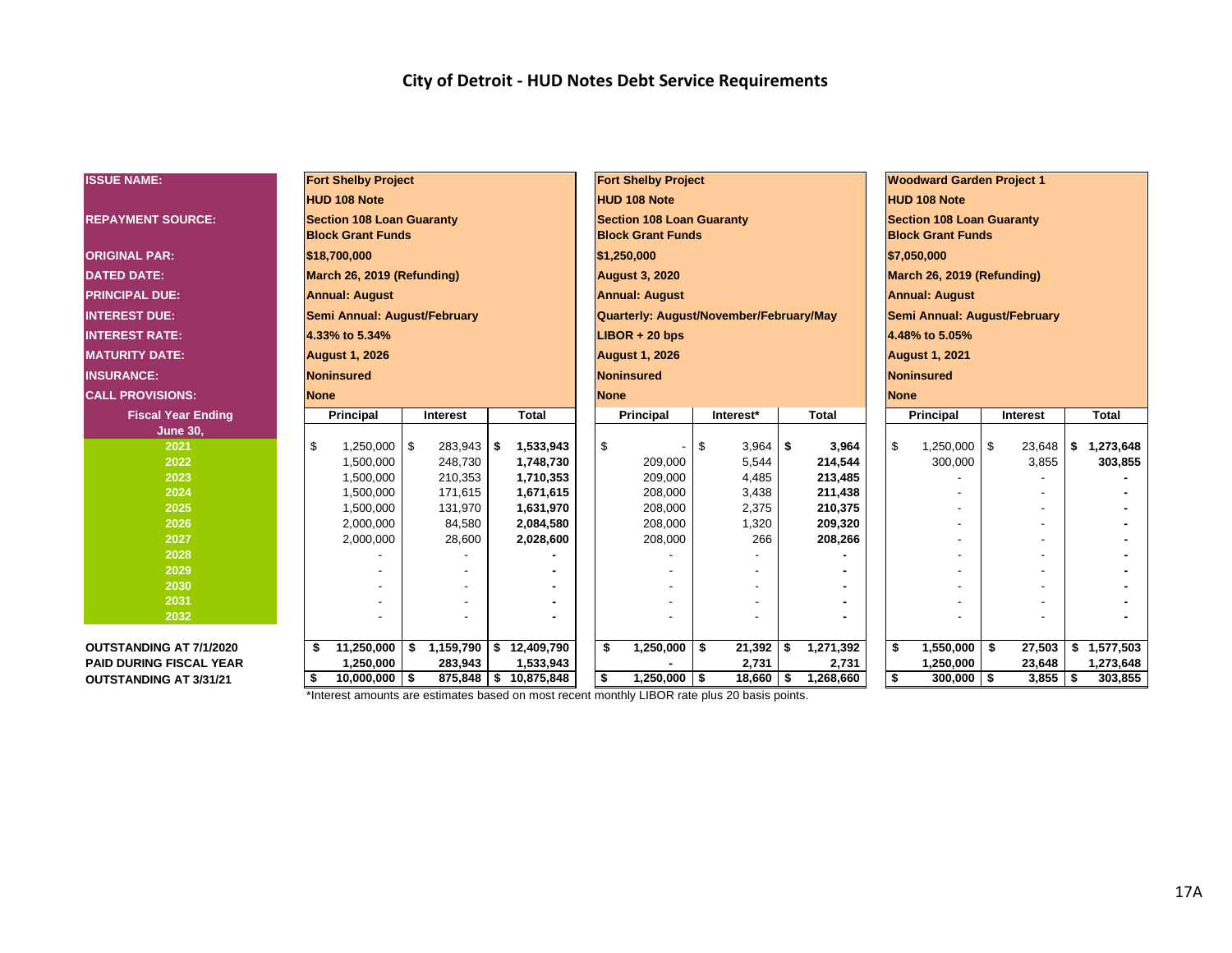| <b>ISSUE NAME:</b>             | <b>Woodward Garden Project 1</b>        |                  |                      | <b>Woodward Garden Project 2</b> |                       |                  | <b>Woodward Garden Project 2</b>           |            |            |         |                  |  |  |  |  |
|--------------------------------|-----------------------------------------|------------------|----------------------|----------------------------------|-----------------------|------------------|--------------------------------------------|------------|------------|---------|------------------|--|--|--|--|
|                                | <b>HUD 108 Note</b>                     |                  |                      | <b>HUD 108 Note</b>              |                       |                  | <b>HUD 108 Note</b>                        |            |            |         |                  |  |  |  |  |
|                                | <b>Section 108 Loan Guaranty</b>        |                  |                      | <b>Section 108 Loan Guaranty</b> |                       |                  | <b>Section 108 Loan Guaranty</b>           |            |            |         |                  |  |  |  |  |
| <b>REPAYMENT SOURCE:</b>       | <b>Block Grant Funds</b>                |                  |                      | <b>Block Grant Funds</b>         |                       |                  | <b>Block Grant Funds</b>                   |            |            |         |                  |  |  |  |  |
|                                |                                         |                  |                      |                                  |                       |                  |                                            |            |            |         |                  |  |  |  |  |
| <b>ORIGINAL PAR:</b>           | \$1,250,000                             |                  |                      | \$6,197,000                      |                       |                  | \$148,000                                  |            |            |         |                  |  |  |  |  |
| <b>DATED DATE:</b>             | <b>August 3, 2020</b>                   |                  |                      | June 12, 2008                    |                       |                  | <b>August 3, 2020</b>                      |            |            |         |                  |  |  |  |  |
| <b>PRINCIPAL DUE:</b>          | <b>Annual: August</b>                   |                  |                      | <b>Annual: August</b>            |                       |                  | <b>Annual: August</b>                      |            |            |         |                  |  |  |  |  |
| <b>INTEREST DUE:</b>           | Quarterly: August/November/February/May |                  |                      | Semi Annual: August/February     |                       |                  | Quarterly: August/November/February/May    |            |            |         |                  |  |  |  |  |
| <b>INTEREST RATE:</b>          | $LIBOR + 20$ bps                        |                  |                      | 2.66% to 4.35%                   |                       |                  | $LIBOR + 20$ bps                           |            |            |         |                  |  |  |  |  |
| <b>MATURITY DATE:</b>          | <b>August 1, 2021</b>                   |                  |                      | <b>August 1, 2027</b>            |                       |                  | <b>August 1, 2028</b>                      |            |            |         |                  |  |  |  |  |
| <b>INSURANCE:</b>              | Noninsured                              |                  |                      | <b>Noninsured</b>                |                       |                  | <b>Noninsured</b>                          |            |            |         |                  |  |  |  |  |
| <b>CALL PROVISIONS:</b>        | <b>None</b>                             |                  |                      | <b>None</b>                      |                       |                  | <b>None</b>                                |            |            |         |                  |  |  |  |  |
| <b>Fiscal Year Ending</b>      | Principal                               | Interest*        | Total                | <b>Principal</b>                 | Interest              | <b>Total</b>     | <b>Principal</b>                           |            | Interest*  |         | <b>Total</b>     |  |  |  |  |
| <b>June 30,</b>                |                                         |                  |                      |                                  |                       |                  |                                            |            |            |         |                  |  |  |  |  |
| 2021                           | \$                                      | \$<br>$3,964$ \$ | 3,964                | \$<br>148,000 \$                 | 164,641               | 312,641<br>-\$   | $\mathfrak{S}$<br>$\overline{\phantom{a}}$ | -S         | $469$ \$   |         | 469              |  |  |  |  |
| 2022                           | 1,250,000                               | 1,597            | 1,251,597            | 170,000                          | 158,933               | 328,933          | 19,000                                     |            | 678        |         | 19,678           |  |  |  |  |
| 2023                           |                                         |                  |                      | 200,000                          | 151,932               | 351,932          | 19,000                                     |            | 582        |         | 19,582           |  |  |  |  |
| 2024                           |                                         |                  |                      | 300,000                          | 142,207               | 442,207          | 19,000                                     |            | 487        |         | 19,487           |  |  |  |  |
| 2025                           |                                         |                  |                      | 400,000                          | 128,252               | 528,252          | 19,000                                     |            | 389        |         | 19,389           |  |  |  |  |
| 2026                           |                                         |                  |                      | 650,000                          | 106,770               | 756,770          | 18,000                                     |            | 297        |         | 18,297           |  |  |  |  |
| 2027<br>2028                   |                                         |                  |                      | 1,100,000                        | 70,192                | 1,170,192        | 18,000<br>18,000                           |            | 206<br>115 |         | 18,206<br>18,115 |  |  |  |  |
| 2029                           |                                         |                  |                      | 1,099,000                        | 23,519                | 1,122,519        | 18,000                                     |            | 23         |         | 18,023           |  |  |  |  |
| 2030                           |                                         |                  |                      |                                  |                       |                  |                                            |            |            |         |                  |  |  |  |  |
| 2031                           |                                         |                  |                      |                                  |                       |                  |                                            |            |            |         |                  |  |  |  |  |
| 2032                           |                                         |                  |                      |                                  |                       |                  |                                            |            |            |         |                  |  |  |  |  |
|                                |                                         |                  |                      |                                  |                       |                  |                                            |            |            |         |                  |  |  |  |  |
| <b>OUTSTANDING AT 7/1/2020</b> | \$<br>1,250,000                         | \$<br>5,561      | 1,255,561<br>\$      | \$<br>$4,067,000$ \$             | 946,446               | \$5,013,446      | \$<br>148,000                              | \$         | 3,245      | \$      | 151,245          |  |  |  |  |
| <b>PAID DURING FISCAL YEAR</b> |                                         | 148,000          | 164,641              | 312,641                          |                       |                  | 323                                        |            | 323        |         |                  |  |  |  |  |
| <b>OUTSTANDING AT 3/31/21</b>  | \$<br>$1,250,000$ \$                    | 2,830            | $\sqrt{8}$ 1,252,830 | \$<br>$3,919,000$ \$             | 781,805   \$4,700,805 | \$<br>148,000 \$ |                                            | $2,922$ \$ |            | 150,922 |                  |  |  |  |  |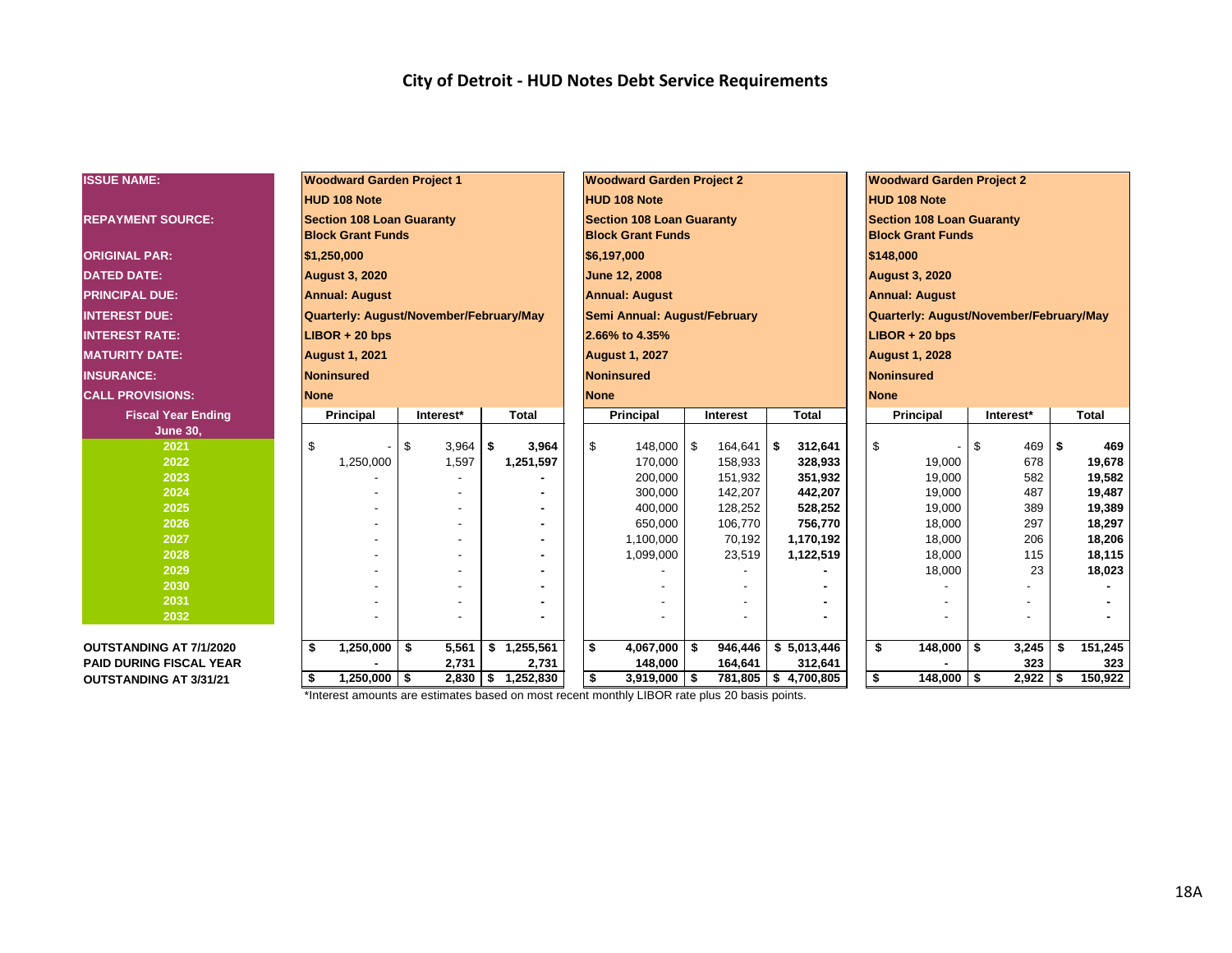| <b>ISSUE NAME:</b>             | <b>Woodward Garden Project 3</b> |                                  |    |                  |  |                        |                          | <b>Woodward Garden Project 3</b>        |    |            |     |              |  |                        |      |                    |    |                        |  |  |
|--------------------------------|----------------------------------|----------------------------------|----|------------------|--|------------------------|--------------------------|-----------------------------------------|----|------------|-----|--------------|--|------------------------|------|--------------------|----|------------------------|--|--|
|                                |                                  | <b>HUD 108 Note</b>              |    |                  |  |                        |                          | <b>HUD 108 Note</b>                     |    |            |     |              |  |                        |      |                    |    |                        |  |  |
| <b>REPAYMENT SOURCE:</b>       |                                  | <b>Section 108 Loan Guaranty</b> |    |                  |  |                        |                          | <b>Section 108 Loan Guaranty</b>        |    |            |     |              |  |                        |      |                    |    |                        |  |  |
|                                |                                  | <b>Block Grant Funds</b>         |    |                  |  |                        | <b>Block Grant Funds</b> |                                         |    |            |     |              |  |                        |      |                    |    |                        |  |  |
| <b>ORIGINAL PAR:</b>           | \$5,753,000                      |                                  |    |                  |  |                        |                          | \$295,000                               |    |            |     |              |  |                        |      |                    |    |                        |  |  |
| <b>DATED DATE:</b>             | May 28, 2015 (Refunding)         |                                  |    |                  |  |                        |                          | <b>August 3, 2020</b>                   |    |            |     |              |  |                        |      |                    |    |                        |  |  |
| <b>PRINCIPAL DUE:</b>          |                                  |                                  |    |                  |  |                        |                          |                                         |    |            |     |              |  | <b>ALL</b>             |      |                    |    |                        |  |  |
|                                |                                  | <b>Annual: August</b>            |    |                  |  |                        |                          | <b>Annual: August</b>                   |    |            |     |              |  |                        |      |                    |    |                        |  |  |
| <b>INTEREST DUE:</b>           |                                  | Semi Annual: August/February     |    |                  |  |                        |                          | Quarterly: August/November/February/May |    |            |     |              |  |                        |      |                    |    |                        |  |  |
| <b>INTEREST RATE:</b>          |                                  | .83% to 3.55%                    |    |                  |  |                        |                          | $LIBOR + 20$ bps                        |    |            |     |              |  |                        |      |                    |    |                        |  |  |
| <b>MATURITY DATE:</b>          |                                  | <b>August 1, 2031</b>            |    |                  |  |                        |                          | <b>August 1, 2024</b>                   |    |            |     |              |  |                        |      |                    |    |                        |  |  |
| <b>INSURANCE:</b>              |                                  | <b>Noninsured</b>                |    |                  |  |                        |                          | <b>Noninsured</b>                       |    |            |     |              |  |                        |      |                    |    |                        |  |  |
| <b>CALL PROVISIONS:</b>        | <b>None</b>                      |                                  |    |                  |  |                        | <b>None</b>              |                                         |    |            |     |              |  |                        |      |                    |    |                        |  |  |
| <b>Fiscal Year Ending</b>      |                                  | Principal                        |    | Interest         |  | <b>Total</b>           |                          | Principal                               |    | Interest*  |     | <b>Total</b> |  | Principal              |      | Interest           |    | <b>Total</b>           |  |  |
| June 30,                       |                                  |                                  |    |                  |  |                        |                          |                                         |    |            |     |              |  |                        |      |                    |    |                        |  |  |
| 2021                           | \$                               | 295,000                          | -S | $139,057$ \$     |  | 434,057                | \$                       |                                         | \$ | $935$ \$   |     | 935          |  | \$<br>4,864,000        | - \$ | $1,115,715$ \$     |    | 5,979,715              |  |  |
| 2022                           |                                  | 310,000                          |    | 132,494          |  | 442,494                |                          | 74,000                                  |    | 1,215      |     | 75,215       |  | 6,223,000              |      | 1,000,208          |    | 7,223,208              |  |  |
| 2023                           |                                  | 325,000                          |    | 124,870          |  | 449,870                |                          | 74,000                                  |    | 840        |     | 74,840       |  | 4,921,000              |      | 884,266            |    | 5,805,266              |  |  |
| 2024                           |                                  | 342,000                          |    | 116.101          |  | 458,101                |                          | 74,000                                  |    | 466        |     | 74,466       |  | 5,127,000              |      | 764,597            |    | 5,891,597              |  |  |
| 2025                           |                                  | 359,000                          |    | 106,197          |  | 465,197                |                          | 73,000                                  |    | 93         |     | 73,093       |  | 5,201,000              |      | 636,136            |    | 5,837,136              |  |  |
| 2026<br>2027                   |                                  | 377,000<br>396,000               |    | 95,521<br>83,822 |  | 472,521<br>479,822     |                          |                                         |    |            |     |              |  | 5,597,000<br>4,946,000 |      | 494,947<br>343,728 |    | 6,091,947<br>5,289,728 |  |  |
| 2028                           |                                  | 417,000                          |    | 71,116           |  | 488,116                |                          |                                         |    |            |     |              |  | 2,564,000              |      | 222,175            |    | 2,786,175              |  |  |
| 2029                           |                                  | 438,000                          |    | 57,431           |  | 495,431                |                          |                                         |    |            |     |              |  | 1,985,000              |      | 144,606            |    | 2,129,606              |  |  |
| 2030                           |                                  | 460,000                          |    | 42,609           |  | 502,609                |                          |                                         |    |            |     |              |  | 2,355,000              |      | 73,983             |    | 2,428,983              |  |  |
| 2031                           |                                  | 483,000                          |    | 26,451           |  | 509,451                |                          |                                         |    |            |     |              |  | 491,000                |      | 26,502             |    | 517,502                |  |  |
| 2032                           |                                  | 507,000                          |    | 8,999            |  | 515,999                |                          |                                         |    |            |     |              |  | 515,000                |      | 9,009              |    | 524,009                |  |  |
|                                |                                  |                                  |    |                  |  |                        |                          |                                         |    |            |     |              |  |                        |      |                    |    |                        |  |  |
| <b>OUTSTANDING AT 7/1/2020</b> | \$                               | 4,709,000                        |    | \$1,004,668      |  | \$5,713,668            | \$                       | 295,000                                 | \$ | $3,549$ \$ |     | 298,549      |  | $44,789,000$ \$<br>\$  |      | 5,715,871          | \$ | 50,504,871             |  |  |
| <b>PAID DURING FISCAL YEAR</b> |                                  | 295,000                          |    | 139,057          |  | 434,057                |                          |                                         |    | 645        |     | 645          |  | 4,864,000              |      | 1,110,926          |    | 5,974,926              |  |  |
| <b>OUTSTANDING AT 3/31/21</b>  | \$                               | $4,414,000$ \ \$                 |    |                  |  | $865,611$ \$ 5,279,611 | \$                       | $295,000$ \$                            |    | 2,904      | -\$ | 297,904      |  | \$<br>$39,925,000$ \$  |      | $4,604,945$ \$     |    | 44,529,945             |  |  |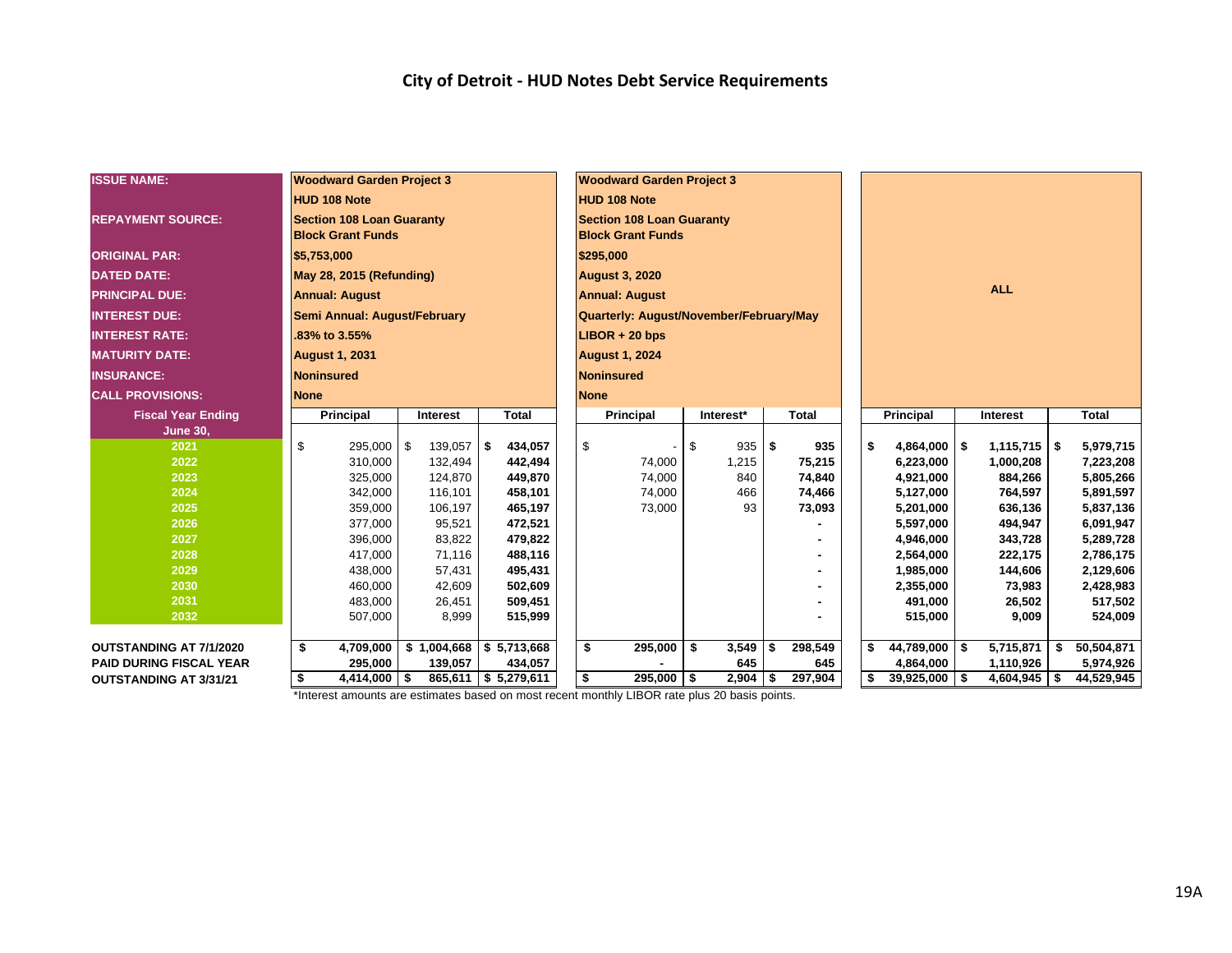## **City of Detroit - UTGO Debt Service Requirements Summary**

| <b>Fiscal Year Ending</b> | <b>2018 UTGO</b>  | <b>2020 UTGO</b>  | <b>2021 UTGO</b>  | 2nd Lien          | 4th Lien                 | <b>UTGO</b>        |
|---------------------------|-------------------|-------------------|-------------------|-------------------|--------------------------|--------------------|
| June 30                   | (stand alone)     | (stand alone)     | (stand alone)     | <b>DSA</b>        | <b>DSA</b>               | <b>Obligations</b> |
| 2021                      | 16,912,000        | 11,001,963        |                   | 9,825,710         | 35,919,552.60            | 73,659,226         |
| 2022                      | 10,221,000        | 4,925,950         | 17,254,197        | 9,824,594         | 27,770,871.40            | 69,996,612         |
| 2023                      | 10,218,000        | 4,921,450         | 10,837,026        | 9,828,024         | 23,944,816.60            | 59,749,317         |
| 2024                      | 10.219.000        | 4.924.450         | 10.833.650        | 9.828.621         | 19.200.507.00            | 55.006.228         |
| 2025                      | 10,218,250        | 4,924,450         | 10.833.020        | 9,826,919         | 10.881.531.00            | 46,684,170         |
| 2026                      | 10,220,250        | 4,921,450         | 10,834,382        | 9,828,854         | 5,631,115.00             | 41,436,051         |
| 2027                      | 10,219,250        | 4,925,450         | 10,836,243        | 9,827,125         | 5,629,409.00             | 41,437,478         |
| 2028                      | 10,219,750        | 4,925,950         | 10,836,131        | 9,824,431         | 5,625,885.00             | 41,432,148         |
| 2029                      | 10,221,000        | 4,922,950         | 10,832,018        | 9,827,843         |                          | 35,803,811         |
| 2030                      | 10.222.250        | 4,921,450         | 10,834,043        | 9,824,431         |                          | 35,802,174         |
| 2031                      | 10,217,750        | 4,926,200         | 10,831,853        | 9,826,057         |                          | 35,801,860         |
| 2032                      | 10,222,000        | 4,923,250         | 10,832,819        | 9,828,955         |                          | 35,807,025         |
| 2033                      | 10.218.750        | 4,925,350         | 10,831,566        | 9,824,568         |                          | 35,800,234         |
| 2034                      | 10,217,500        | 4,921,950         | 10,830,876        | 9,823,921         |                          | 35,794,248         |
| 2035                      | 10,222,250        | 4,923,050         | 10,830,250        | 9.827.202         |                          | 35,802,752         |
| 2036                      | 10,221,750        | 4,923,100         | 10,835,000        | 9,824,598         |                          | 35,804,448         |
| 2037                      | 10,220,250        | 4,921,825         | 10,831,750        |                   |                          | 25,973,825         |
| 2038                      | 10,221,750        | 4,923,950         | 10,830,250        |                   | $\overline{\phantom{a}}$ | 25,975,950         |
| 2039                      |                   | 4,923,925         | 10,834,750        |                   |                          | 15,758,675         |
| 2040                      |                   | 4,921,475         | 10,834,250        |                   | ٠                        | 15,755,725         |
| 2041                      |                   | 4,926,325         | 10,833,450        |                   |                          | 15,759,775         |
| 2042                      |                   | 4,922,650         | 10,832,250        |                   |                          | 15,754,900         |
| 2043                      |                   | 4.925.450         | 10.830.250        |                   |                          | 15.755.700         |
| 2044                      |                   | 4,923,900         | 10.833.750        |                   |                          | 15,757,650         |
| 2045                      |                   | 4.922.725         | 10,833,750        |                   |                          | 15,756,475         |
| 2046                      |                   | 4,921,375         | 10,829,500        |                   |                          | 15,750,875         |
| 2047                      |                   | 4,924,300         | 10,830,250        |                   |                          | 15,754,550         |
| 2048                      |                   | 4,925,675         | 10,829,750        |                   |                          | 15,755,425         |
| 2049                      |                   | 4,924,950         | 10,832,000        |                   |                          | 15,756,950         |
| 2050                      |                   | 4,921,575         | 10,830,750        |                   |                          | 15,752,325         |
| Total                     | \$<br>190.652.750 | \$<br>153,788,513 | \$<br>320.569.774 | \$<br>157.221.855 | \$<br>134.603.688        | \$<br>956,836,580  |